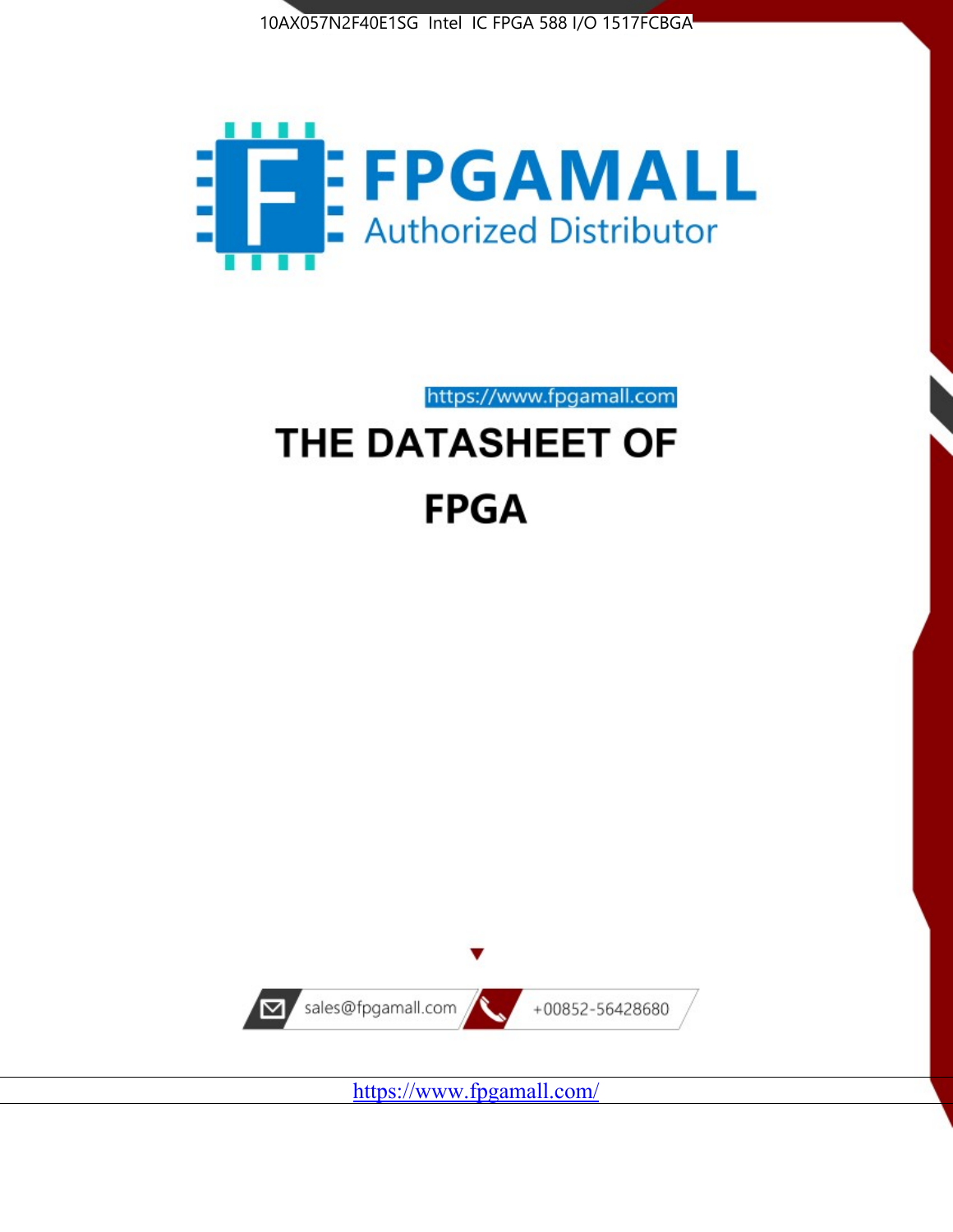10AX057N2F40E1SG Intel IC FPGA 588 I/O 1517FCBGA



# **Intel® Arria® 10 Device Overview**



**A10-OVERVIEW | 2018.12.06** Latest document on the web: **[PDF](https://www.intel.com/content/dam/www/programmable/us/en/pdfs/literature/hb/arria-10/a10_overview.pdf)** | **[HTML](https://www.intel.com/content/www/us/en/programmable/documentation/sam1403480274650.html)**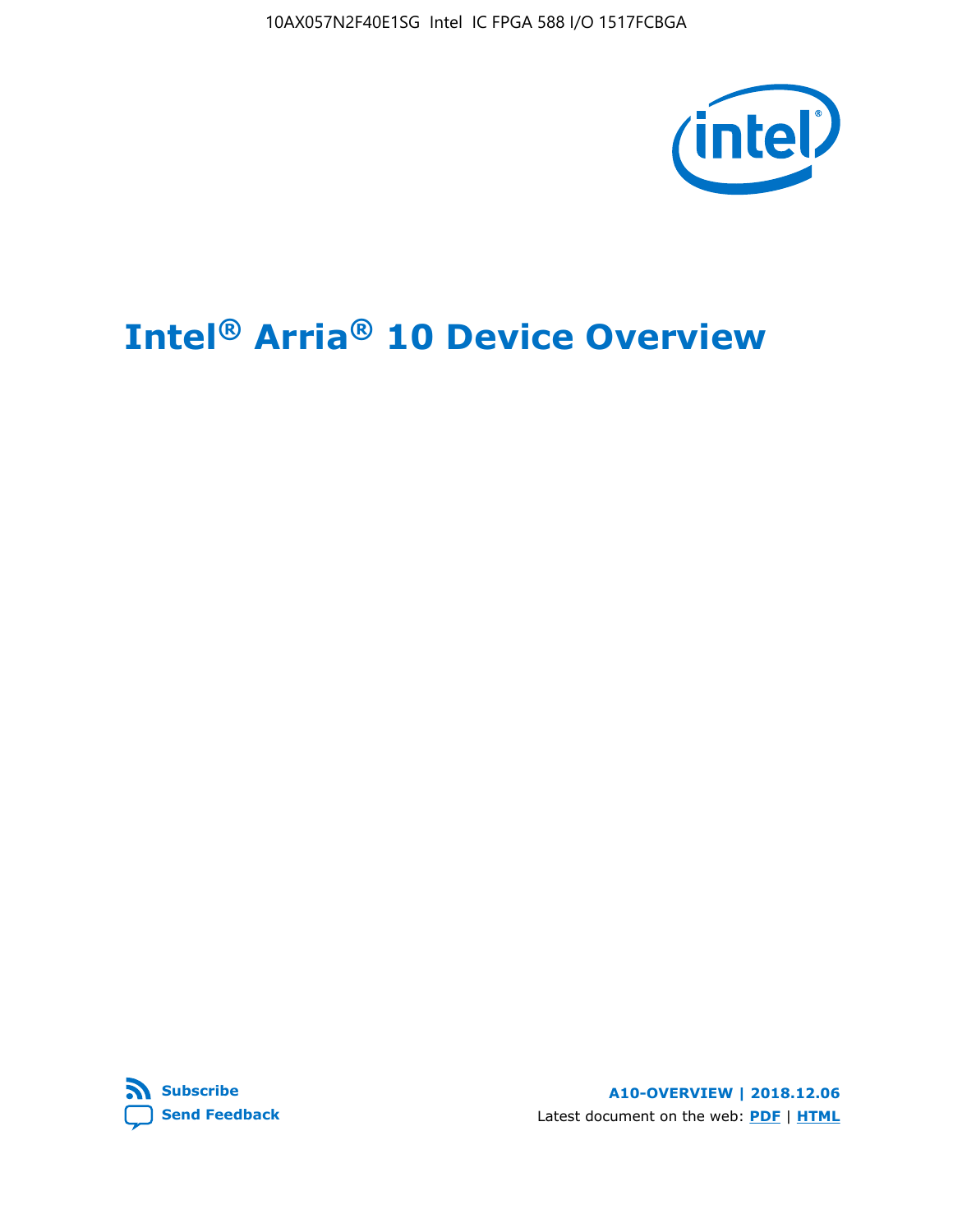

**Contents** 

# **Contents**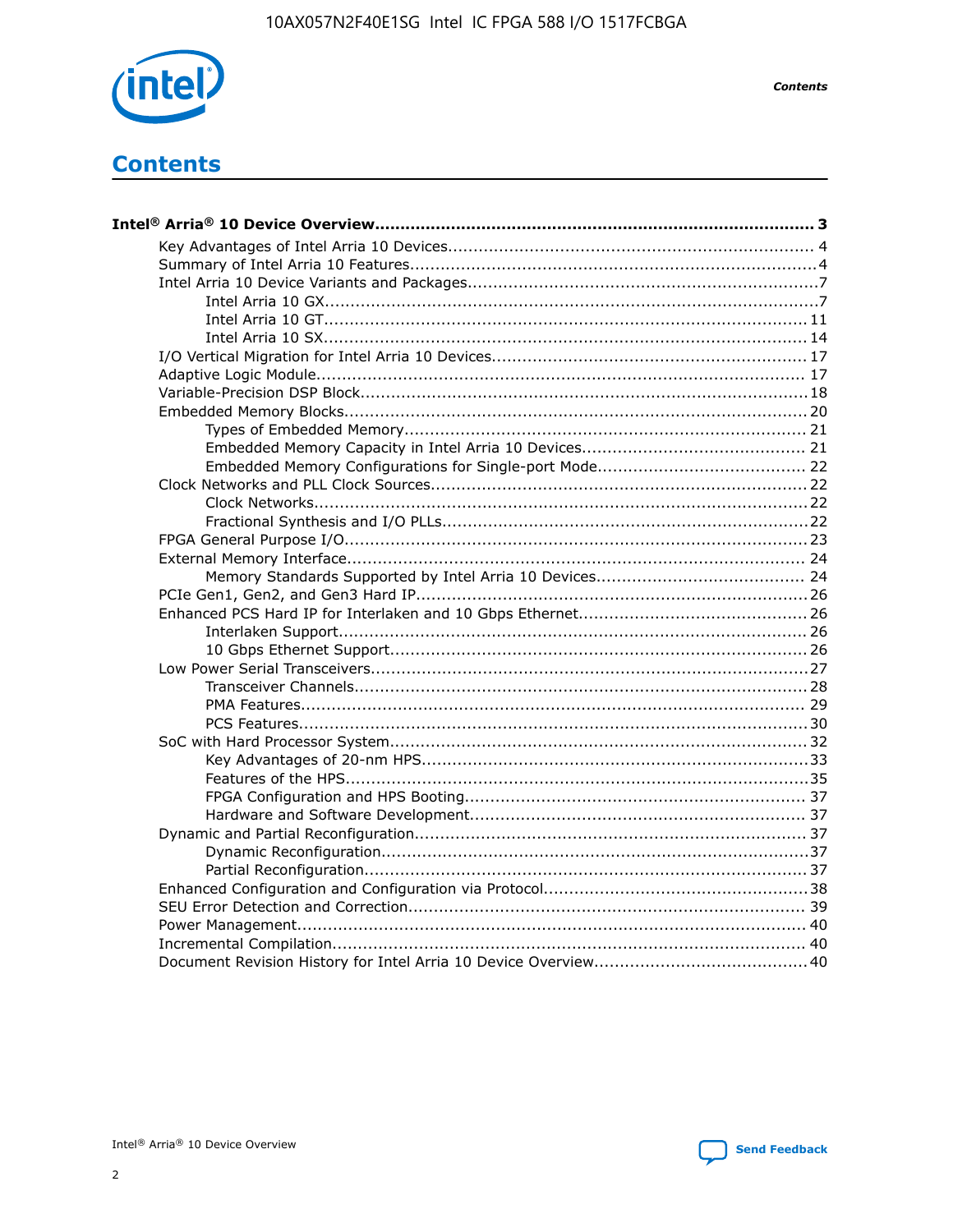**A10-OVERVIEW | 2018.12.06**

**[Send Feedback](mailto:FPGAtechdocfeedback@intel.com?subject=Feedback%20on%20Intel%20Arria%2010%20Device%20Overview%20(A10-OVERVIEW%202018.12.06)&body=We%20appreciate%20your%20feedback.%20In%20your%20comments,%20also%20specify%20the%20page%20number%20or%20paragraph.%20Thank%20you.)**



# **Intel® Arria® 10 Device Overview**

The Intel<sup>®</sup> Arria<sup>®</sup> 10 device family consists of high-performance and power-efficient 20 nm mid-range FPGAs and SoCs.

Intel Arria 10 device family delivers:

- Higher performance than the previous generation of mid-range and high-end FPGAs.
- Power efficiency attained through a comprehensive set of power-saving technologies.

The Intel Arria 10 devices are ideal for high performance, power-sensitive, midrange applications in diverse markets.

| <b>Market</b>         | <b>Applications</b>                                                                                               |
|-----------------------|-------------------------------------------------------------------------------------------------------------------|
| Wireless              | Channel and switch cards in remote radio heads<br>٠<br>Mobile backhaul<br>٠                                       |
| Wireline              | 40G/100G muxponders and transponders<br>٠<br>100G line cards<br>٠<br><b>Bridging</b><br>٠<br>Aggregation<br>٠     |
| <b>Broadcast</b>      | Studio switches<br>٠<br>Servers and transport<br>٠<br>Videoconferencing<br>٠<br>Professional audio and video<br>٠ |
| Computing and Storage | Flash cache<br>٠<br>Cloud computing servers<br>٠<br>Server acceleration<br>٠                                      |
| Medical               | Diagnostic scanners<br>٠<br>Diagnostic imaging<br>٠                                                               |
| Military              | Missile guidance and control<br>٠<br>Radar<br>٠<br>Electronic warfare<br>٠<br>Secure communications<br>٠          |

#### **Table 1. Sample Markets and Ideal Applications for Intel Arria 10 Devices**

#### **Related Information**

- [Intel Arria 10 Device Handbook: Known Issues](http://www.altera.com/support/kdb/solutions/rd07302013_646.html) Lists the planned updates to the *Intel Arria 10 Device Handbook* chapters.
- [Intel Arria 10 GX/GT Device Errata and Design Recommendations](https://www.intel.com/content/www/us/en/programmable/documentation/agz1493851706374.html#yqz1494433888646)
- [Intel Arria 10 SX Device Errata and Design Recommendations](https://www.intel.com/content/www/us/en/programmable/documentation/cru1462832385668.html#cru1462832558642)

Intel Corporation. All rights reserved. Intel, the Intel logo, Altera, Arria, Cyclone, Enpirion, MAX, Nios, Quartus and Stratix words and logos are trademarks of Intel Corporation or its subsidiaries in the U.S. and/or other countries. Intel warrants performance of its FPGA and semiconductor products to current specifications in accordance with Intel's standard warranty, but reserves the right to make changes to any products and services at any time without notice. Intel assumes no responsibility or liability arising out of the application or use of any information, product, or service described herein except as expressly agreed to in writing by Intel. Intel customers are advised to obtain the latest version of device specifications before relying on any published information and before placing orders for products or services. \*Other names and brands may be claimed as the property of others.

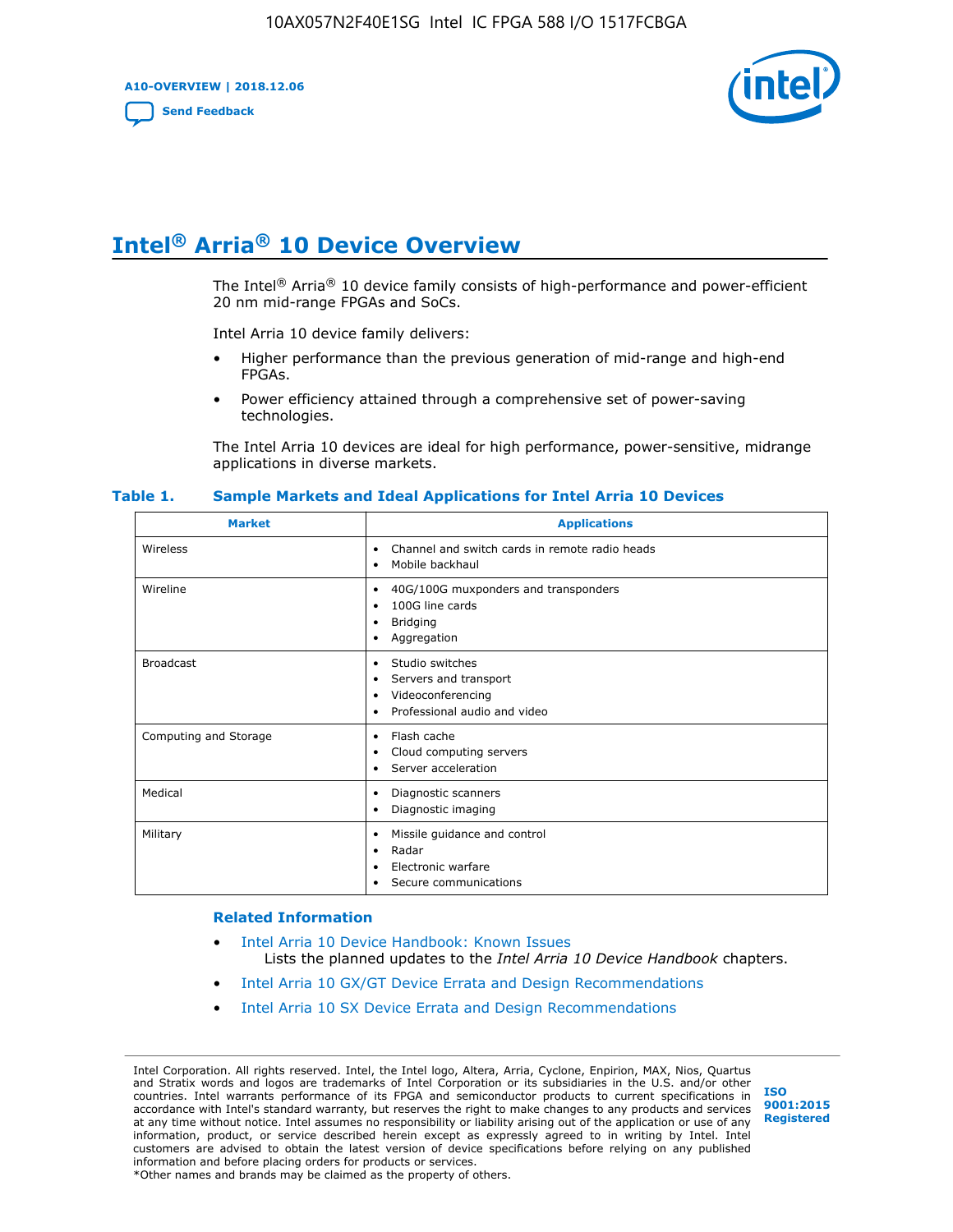

# **Key Advantages of Intel Arria 10 Devices**

# **Table 2. Key Advantages of the Intel Arria 10 Device Family**

| <b>Advantage</b>                                                                                          | <b>Supporting Feature</b>                                                                                                                                                                                                                                                                                                     |
|-----------------------------------------------------------------------------------------------------------|-------------------------------------------------------------------------------------------------------------------------------------------------------------------------------------------------------------------------------------------------------------------------------------------------------------------------------|
| Enhanced core architecture                                                                                | Built on TSMC's 20 nm process technology<br>$\bullet$<br>60% higher performance than the previous generation of mid-range FPGAs<br>٠<br>15% higher performance than the fastest previous-generation FPGA<br>٠                                                                                                                 |
| High-bandwidth integrated<br>transceivers                                                                 | Short-reach rates up to 25.8 Gigabits per second (Gbps)<br>٠<br>Backplane capability up to 12.5 Gbps<br>٠<br>Integrated 10GBASE-KR and 40GBASE-KR4 Forward Error Correction (FEC)<br>٠                                                                                                                                        |
| Improved logic integration and<br>hard IP blocks                                                          | 8-input adaptive logic module (ALM)<br>٠<br>Up to 65.6 megabits (Mb) of embedded memory<br>٠<br>Variable-precision digital signal processing (DSP) blocks<br>Fractional synthesis phase-locked loops (PLLs)<br>٠<br>Hard PCI Express Gen3 IP blocks<br>Hard memory controllers and PHY up to 2,400 Megabits per second (Mbps) |
| Second generation hard<br>processor system (HPS) with<br>integrated ARM* Cortex*-A9*<br>MPCore* processor | Tight integration of a dual-core ARM Cortex-A9 MPCore processor, hard IP, and an<br>٠<br>FPGA in a single Intel Arria 10 system-on-a-chip (SoC)<br>Supports over 128 Gbps peak bandwidth with integrated data coherency between<br>$\bullet$<br>the processor and the FPGA fabric                                             |
| Advanced power savings                                                                                    | Comprehensive set of advanced power saving features<br>٠<br>Power-optimized MultiTrack routing and core architecture<br>٠<br>Up to 40% lower power compared to previous generation of mid-range FPGAs<br>٠<br>Up to 60% lower power compared to previous generation of high-end FPGAs                                         |

# **Summary of Intel Arria 10 Features**

## **Table 3. Summary of Features for Intel Arria 10 Devices**

| <b>Feature</b>                  | <b>Description</b>                                                                                                                                                                                                                                                                                                                                                                                 |
|---------------------------------|----------------------------------------------------------------------------------------------------------------------------------------------------------------------------------------------------------------------------------------------------------------------------------------------------------------------------------------------------------------------------------------------------|
| Technology                      | TSMC's 20-nm SoC process technology<br>Allows operation at a lower $V_{\text{CC}}$ level of 0.82 V instead of the 0.9 V standard $V_{\text{CC}}$ core voltage                                                                                                                                                                                                                                      |
| Packaging                       | 1.0 mm ball-pitch Fineline BGA packaging<br>٠<br>0.8 mm ball-pitch Ultra Fineline BGA packaging<br>Multiple devices with identical package footprints for seamless migration between different<br><b>FPGA</b> densities<br>Devices with compatible package footprints allow migration to next generation high-end<br>Stratix $@10$ devices<br>RoHS, leaded $(1)$ , and lead-free (Pb-free) options |
| High-performance<br>FPGA fabric | Enhanced 8-input ALM with four registers<br>Improved multi-track routing architecture to reduce congestion and improve compilation time<br>Hierarchical core clocking architecture<br>Fine-grained partial reconfiguration                                                                                                                                                                         |
| Internal memory<br>blocks       | M20K-20-Kb memory blocks with hard error correction code (ECC)<br>Memory logic array block (MLAB)-640-bit memory                                                                                                                                                                                                                                                                                   |
|                                 | continued                                                                                                                                                                                                                                                                                                                                                                                          |



<sup>(1)</sup> Contact Intel for availability.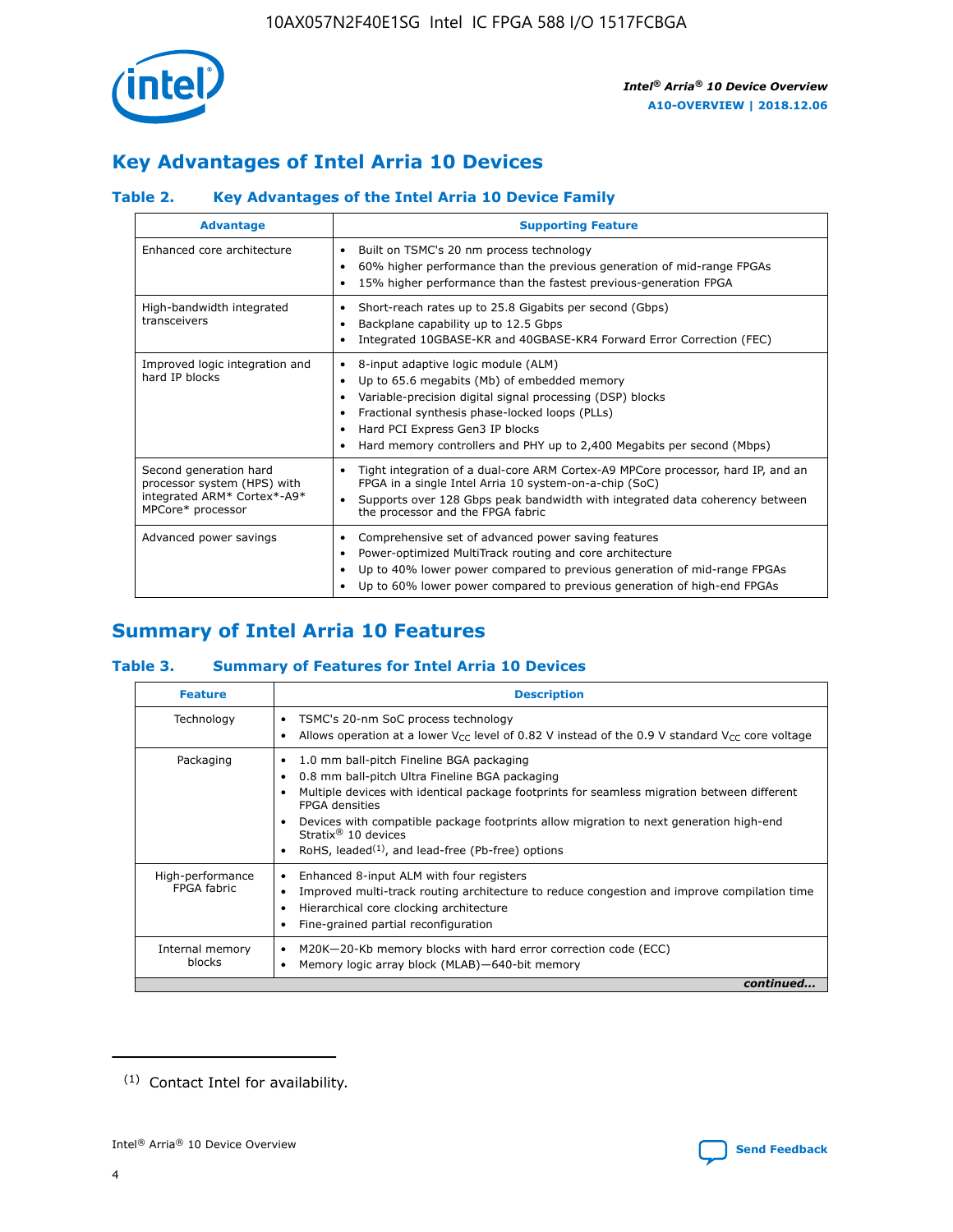$\mathsf{r}$ 



| <b>Feature</b>                         |                                                                                                                | <b>Description</b>                                                                                                                                                                                                                                                                                                                                                                                                                                                                                                                                                                                                                                                                                                                                                                                                                          |
|----------------------------------------|----------------------------------------------------------------------------------------------------------------|---------------------------------------------------------------------------------------------------------------------------------------------------------------------------------------------------------------------------------------------------------------------------------------------------------------------------------------------------------------------------------------------------------------------------------------------------------------------------------------------------------------------------------------------------------------------------------------------------------------------------------------------------------------------------------------------------------------------------------------------------------------------------------------------------------------------------------------------|
| Embedded Hard IP<br>blocks             | Variable-precision DSP                                                                                         | Native support for signal processing precision levels from $18 \times 19$ to<br>$\bullet$<br>54 x 54<br>Native support for 27 x 27 multiplier mode<br>64-bit accumulator and cascade for systolic finite impulse responses<br>(FIRs)<br>Internal coefficient memory banks<br>٠<br>Preadder/subtractor for improved efficiency<br>Additional pipeline register to increase performance and reduce<br>power<br>Supports floating point arithmetic:<br>- Perform multiplication, addition, subtraction, multiply-add,<br>multiply-subtract, and complex multiplication.<br>- Supports multiplication with accumulation capability, cascade<br>summation, and cascade subtraction capability.<br>- Dynamic accumulator reset control.<br>- Support direct vector dot and complex multiplication chaining<br>multiply floating point DSP blocks. |
|                                        | Memory controller                                                                                              | DDR4, DDR3, and DDR3L                                                                                                                                                                                                                                                                                                                                                                                                                                                                                                                                                                                                                                                                                                                                                                                                                       |
|                                        | PCI Express*                                                                                                   | PCI Express (PCIe*) Gen3 (x1, x2, x4, or x8), Gen2 (x1, x2, x4, or x8)<br>and Gen1 (x1, x2, x4, or x8) hard IP with complete protocol stack,<br>endpoint, and root port                                                                                                                                                                                                                                                                                                                                                                                                                                                                                                                                                                                                                                                                     |
|                                        | Transceiver I/O                                                                                                | 10GBASE-KR/40GBASE-KR4 Forward Error Correction (FEC)<br>PCS hard IPs that support:<br>- 10-Gbps Ethernet (10GbE)<br>- PCIe PIPE interface<br>- Interlaken<br>- Gbps Ethernet (GbE)<br>- Common Public Radio Interface (CPRI) with deterministic latency<br>support<br>- Gigabit-capable passive optical network (GPON) with fast lock-<br>time support<br>13.5G JESD204b<br>$\bullet$<br>8B/10B, 64B/66B, 64B/67B encoders and decoders<br>Custom mode support for proprietary protocols                                                                                                                                                                                                                                                                                                                                                   |
| Core clock networks                    | $\bullet$<br>$\bullet$                                                                                         | Up to 800 MHz fabric clocking, depending on the application:<br>- 667 MHz external memory interface clocking with 2,400 Mbps DDR4 interface<br>- 800 MHz LVDS interface clocking with 1,600 Mbps LVDS interface<br>Global, regional, and peripheral clock networks<br>Clock networks that are not used can be gated to reduce dynamic power                                                                                                                                                                                                                                                                                                                                                                                                                                                                                                 |
| Phase-locked loops<br>(PLLs)           | High-resolution fractional synthesis PLLs:<br>$\bullet$<br>Integer PLLs:<br>- Adjacent to general purpose I/Os | - Precision clock synthesis, clock delay compensation, and zero delay buffering (ZDB)<br>- Support integer mode and fractional mode<br>- Fractional mode support with third-order delta-sigma modulation<br>- Support external memory and LVDS interfaces                                                                                                                                                                                                                                                                                                                                                                                                                                                                                                                                                                                   |
| FPGA General-purpose<br>$I/Os$ (GPIOs) | On-chip termination (OCT)<br>$\bullet$                                                                         | 1.6 Gbps LVDS-every pair can be configured as receiver or transmitter<br>1.2 V to 3.0 V single-ended LVTTL/LVCMOS interfacing                                                                                                                                                                                                                                                                                                                                                                                                                                                                                                                                                                                                                                                                                                               |
| <b>External Memory</b><br>Interface    |                                                                                                                | Hard memory controller- DDR4, DDR3, and DDR3L support<br>$-$ DDR4-speeds up to 1,200 MHz/2,400 Mbps<br>- DDR3-speeds up to 1,067 MHz/2,133 Mbps<br>Soft memory controller—provides support for RLDRAM $3^{(2)}$ , QDR IV $(2^2)$ , and QDR II+<br>continued                                                                                                                                                                                                                                                                                                                                                                                                                                                                                                                                                                                 |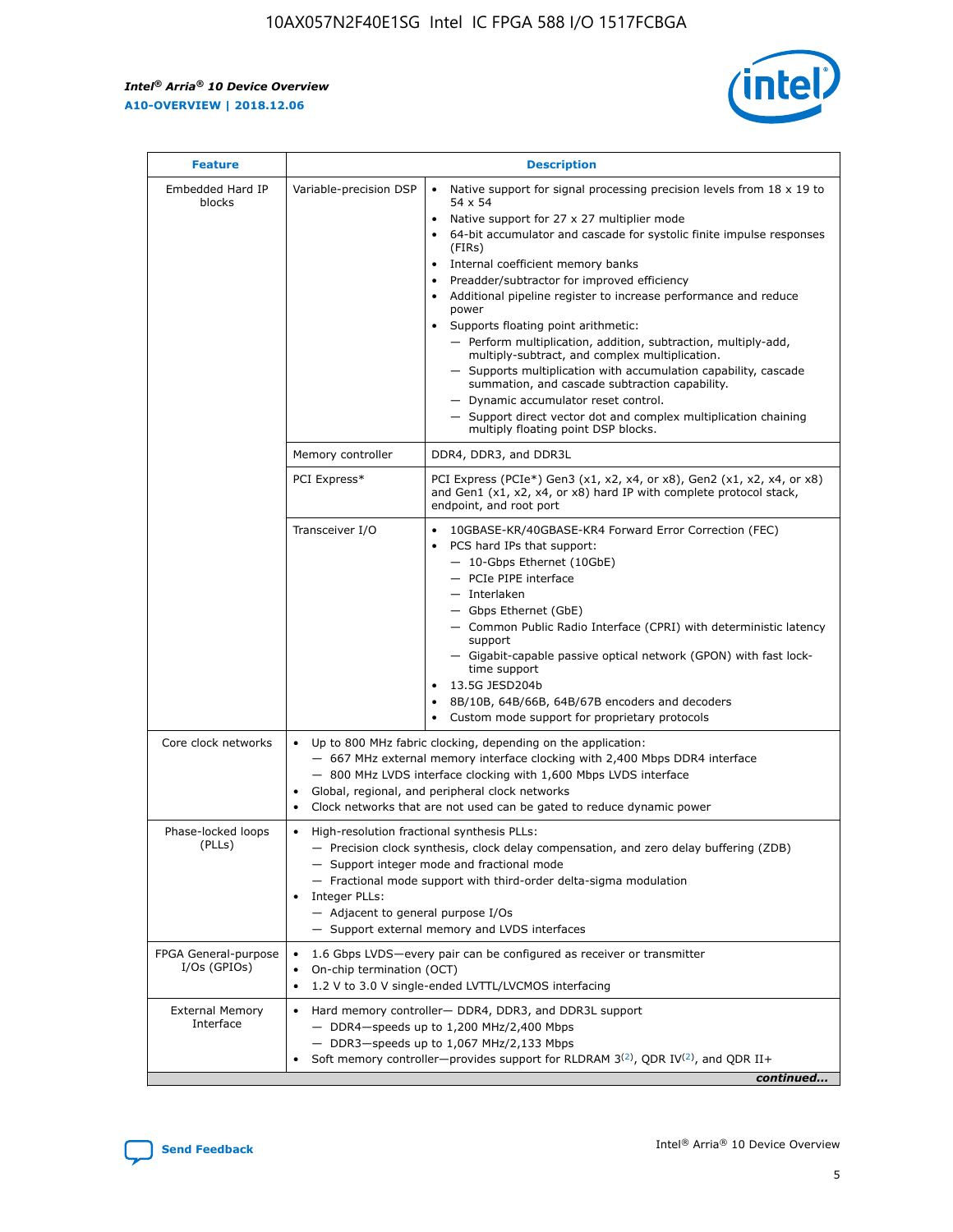

| <b>Feature</b>                                    | <b>Description</b>                                                                                                                                                                                                                                                                                                                                                                                                                                                                                                                                                                                                                             |  |  |  |  |  |  |  |
|---------------------------------------------------|------------------------------------------------------------------------------------------------------------------------------------------------------------------------------------------------------------------------------------------------------------------------------------------------------------------------------------------------------------------------------------------------------------------------------------------------------------------------------------------------------------------------------------------------------------------------------------------------------------------------------------------------|--|--|--|--|--|--|--|
| Low-power serial<br>transceivers                  | • Continuous operating range:<br>- Intel Arria 10 GX-1 Gbps to 17.4 Gbps<br>- Intel Arria 10 GT-1 Gbps to 25.8 Gbps<br>Backplane support:<br>$-$ Intel Arria 10 GX-up to 12.5<br>$-$ Intel Arria 10 GT-up to 12.5<br>Extended range down to 125 Mbps with oversampling<br>ATX transmit PLLs with user-configurable fractional synthesis capability<br>• Electronic Dispersion Compensation (EDC) support for XFP, SFP+, QSFP, and CFP optical<br>module<br>• Adaptive linear and decision feedback equalization<br>Transmitter pre-emphasis and de-emphasis<br>$\bullet$<br>Dynamic partial reconfiguration of individual transceiver channels |  |  |  |  |  |  |  |
| <b>HPS</b><br>(Intel Arria 10 SX<br>devices only) | Processor and system<br>Dual-core ARM Cortex-A9 MPCore processor-1.2 GHz CPU with<br>$\bullet$<br>1.5 GHz overdrive capability<br>256 KB on-chip RAM and 64 KB on-chip ROM<br>$\bullet$<br>System peripherals-general-purpose timers, watchdog timers, direct<br>memory access (DMA) controller, FPGA configuration manager, and<br>clock and reset managers<br>• Security features—anti-tamper, secure boot, Advanced Encryption<br>Standard (AES) and authentication (SHA)<br>ARM CoreSight* JTAG debug access port, trace port, and on-chip<br>trace storage                                                                                |  |  |  |  |  |  |  |
|                                                   | <b>External interfaces</b><br>Hard memory interface—Hard memory controller (2,400 Mbps DDR4,<br>$\bullet$<br>and 2,133 Mbps DDR3), Quad serial peripheral interface (QSPI) flash<br>controller, NAND flash controller, direct memory access (DMA)<br>controller, Secure Digital/MultiMediaCard (SD/MMC) controller<br>Communication interface-10/100/1000 Ethernet media access<br>control (MAC), USB On-The-GO (OTG) controllers, I <sup>2</sup> C controllers,<br>UART 16550, serial peripheral interface (SPI), and up to 62<br>HPS GPIO interfaces (48 direct-share I/Os)                                                                  |  |  |  |  |  |  |  |
|                                                   | High-performance ARM AMBA* AXI bus bridges that support<br>Interconnects to core<br>$\bullet$<br>simultaneous read and write<br>HPS-FPGA bridges—include the FPGA-to-HPS, HPS-to-FPGA, and<br>$\bullet$<br>lightweight HPS-to-FPGA bridges that allow the FPGA fabric to issue<br>transactions to slaves in the HPS, and vice versa<br>Configuration bridge that allows HPS configuration manager to<br>configure the core logic via dedicated 32-bit configuration port<br>FPGA-to-HPS SDRAM controller bridge-provides configuration<br>interfaces for the multiport front end (MPFE) of the HPS SDRAM<br>controller                         |  |  |  |  |  |  |  |
| Configuration                                     | Tamper protection—comprehensive design protection to protect your valuable IP investments<br>Enhanced 256-bit advanced encryption standard (AES) design security with authentication<br>$\bullet$<br>Configuration via protocol (CvP) using PCIe Gen1, Gen2, or Gen3<br>continued                                                                                                                                                                                                                                                                                                                                                              |  |  |  |  |  |  |  |

<sup>(2)</sup> Intel Arria 10 devices support this external memory interface using hard PHY with soft memory controller.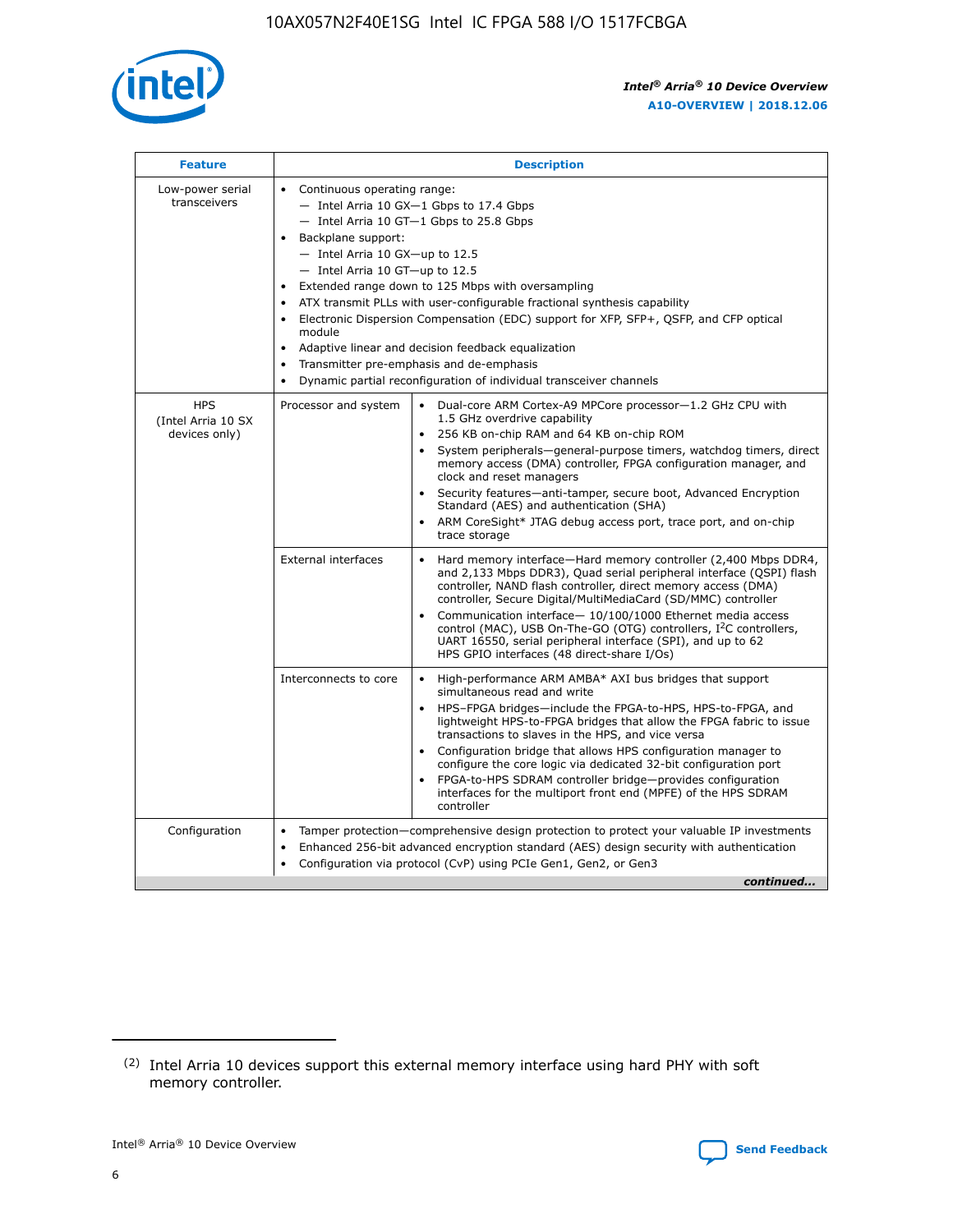

| <b>Feature</b>     | <b>Description</b>                                                                                                                                                                                                            |
|--------------------|-------------------------------------------------------------------------------------------------------------------------------------------------------------------------------------------------------------------------------|
|                    | Dynamic reconfiguration of the transceivers and PLLs<br>Fine-grained partial reconfiguration of the core fabric<br>Active Serial x4 Interface<br>$\bullet$                                                                    |
| Power management   | SmartVID<br>Low static power device options<br>Programmable Power Technology<br>Intel Quartus <sup>®</sup> Prime integrated power analysis                                                                                    |
| Software and tools | Intel Quartus Prime design suite<br>Transceiver toolkit<br>$\bullet$<br>Platform Designer system integration tool<br>DSP Builder for Intel FPGAs<br>OpenCL <sup>™</sup> support<br>Intel SoC FPGA Embedded Design Suite (EDS) |

## **Related Information**

[Intel Arria 10 Transceiver PHY Overview](https://www.intel.com/content/www/us/en/programmable/documentation/nik1398707230472.html#nik1398706768037) Provides details on Intel Arria 10 transceivers.

# **Intel Arria 10 Device Variants and Packages**

#### **Table 4. Device Variants for the Intel Arria 10 Device Family**

| <b>Variant</b>    | <b>Description</b>                                                                                                                                                                                                     |
|-------------------|------------------------------------------------------------------------------------------------------------------------------------------------------------------------------------------------------------------------|
| Intel Arria 10 GX | FPGA featuring 17.4 Gbps transceivers for short reach applications with 12.5 backplane driving<br>capability.                                                                                                          |
| Intel Arria 10 GT | FPGA featuring:<br>17.4 Gbps transceivers for short reach applications with 12.5 backplane driving capability.<br>25.8 Gbps transceivers for supporting CAUI-4 and CEI-25G applications with CFP2 and CFP4<br>modules. |
| Intel Arria 10 SX | SoC integrating ARM-based HPS and FPGA featuring 17.4 Gbps transceivers for short reach<br>applications with 12.5 backplane driving capability.                                                                        |

# **Intel Arria 10 GX**

This section provides the available options, maximum resource counts, and package plan for the Intel Arria 10 GX devices.

The information in this section is correct at the time of publication. For the latest information and to get more details, refer to the Intel FPGA Product Selector.

#### **Related Information**

#### [Intel FPGA Product Selector](http://www.altera.com/products/selector/psg-selector.html) Provides the latest information on Intel products.

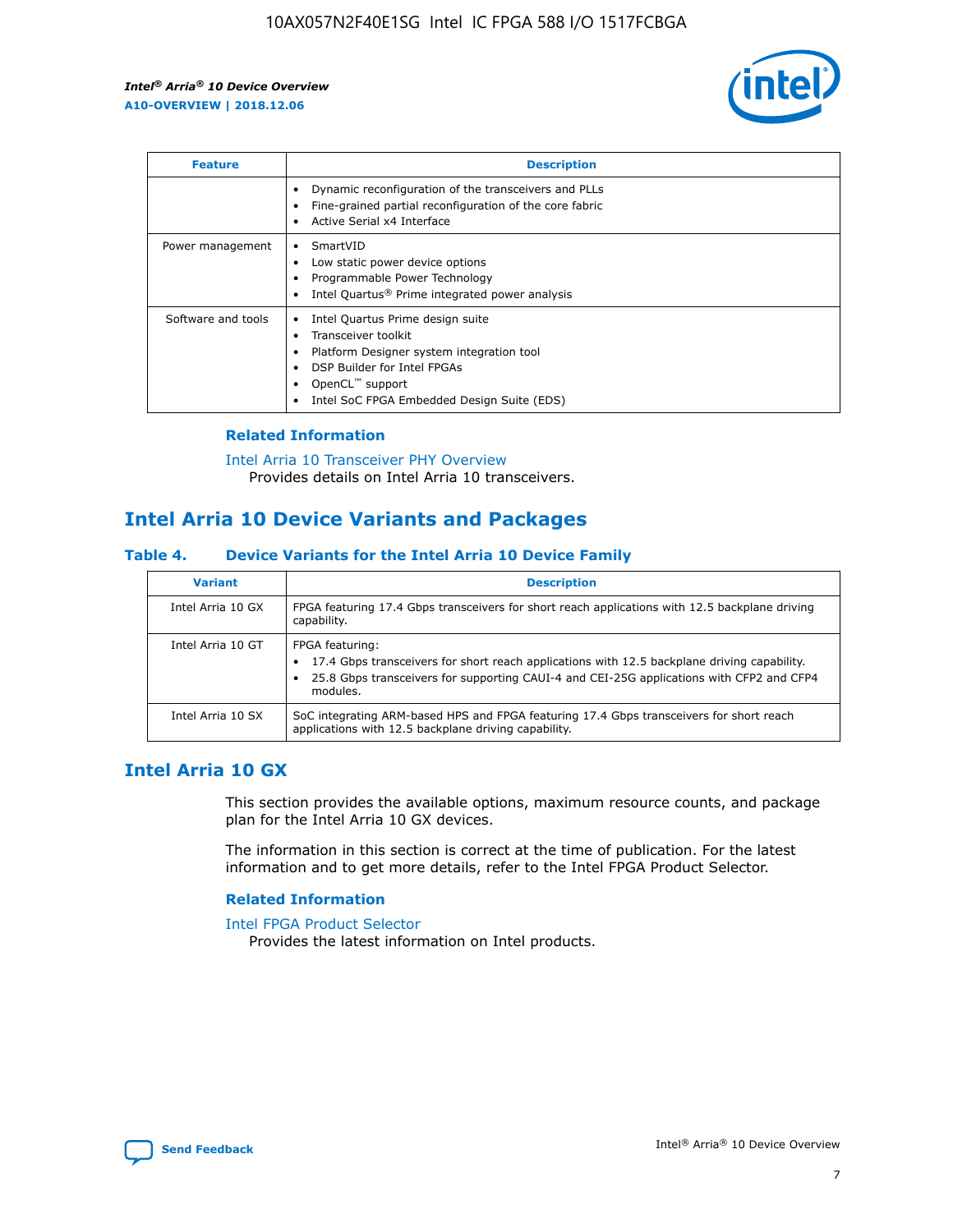

# **Available Options**





#### **Related Information**

[Transceiver Performance for Intel Arria 10 GX/SX Devices](https://www.intel.com/content/www/us/en/programmable/documentation/mcn1413182292568.html#mcn1413213965502) Provides more information about the transceiver speed grade.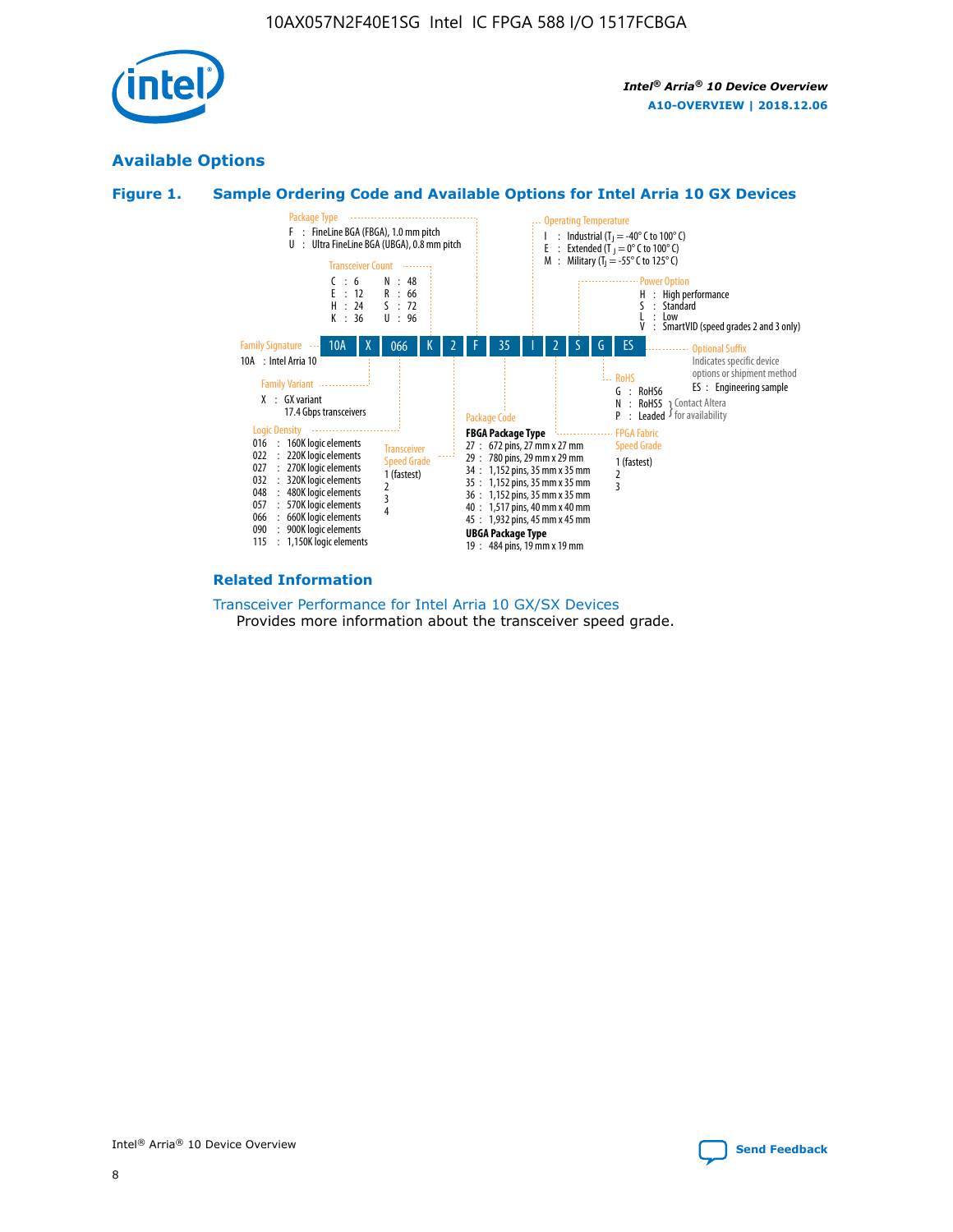

## **Maximum Resources**

#### **Table 5. Maximum Resource Counts for Intel Arria 10 GX Devices (GX 160, GX 220, GX 270, GX 320, and GX 480)**

| <b>Resource</b>              |                         | <b>Product Line</b> |                                                 |                |                |                |  |  |  |
|------------------------------|-------------------------|---------------------|-------------------------------------------------|----------------|----------------|----------------|--|--|--|
|                              |                         | <b>GX 160</b>       | <b>GX 220</b><br><b>GX 270</b><br><b>GX 320</b> |                |                | <b>GX 480</b>  |  |  |  |
| Logic Elements (LE) (K)      |                         | 160                 | 220                                             | 270            | 320            | 480            |  |  |  |
| <b>ALM</b>                   |                         | 61,510              | 80,330                                          | 101,620        | 119,900        | 183,590        |  |  |  |
| Register                     |                         | 246,040             | 321,320                                         | 406,480        | 479,600        | 734,360        |  |  |  |
| Memory (Kb)                  | M <sub>20</sub> K       | 8,800               | 11,740                                          | 15,000         | 17,820         | 28,620         |  |  |  |
|                              | <b>MLAB</b>             | 1,050               | 1,690                                           | 2,452          | 2,727          | 4,164          |  |  |  |
| Variable-precision DSP Block |                         | 156                 | 192                                             | 830<br>985     |                | 1,368          |  |  |  |
| 18 x 19 Multiplier           |                         | 312                 | 384                                             | 1,970<br>1,660 |                | 2,736          |  |  |  |
| PLL                          | Fractional<br>Synthesis | 6                   | 6                                               | 8              | 8              | 12             |  |  |  |
|                              | I/O                     | 6                   | 6                                               | 8              | 8              | 12             |  |  |  |
| 17.4 Gbps Transceiver        |                         | 12                  | 12                                              | 24             | 24             |                |  |  |  |
| GPIO <sup>(3)</sup>          |                         | 288                 | 288                                             | 384            | 384            | 492            |  |  |  |
| LVDS Pair $(4)$              |                         | 120                 | 120                                             | 168            | 168            | 222            |  |  |  |
| PCIe Hard IP Block           |                         | 1                   | 1                                               | 2              | $\overline{2}$ | $\overline{2}$ |  |  |  |
| Hard Memory Controller       |                         | 6                   | 6                                               | 8              | 8              | 12             |  |  |  |

<sup>(4)</sup> Each LVDS I/O pair can be used as differential input or output.



<sup>(3)</sup> The number of GPIOs does not include transceiver I/Os. In the Intel Quartus Prime software, the number of user I/Os includes transceiver I/Os.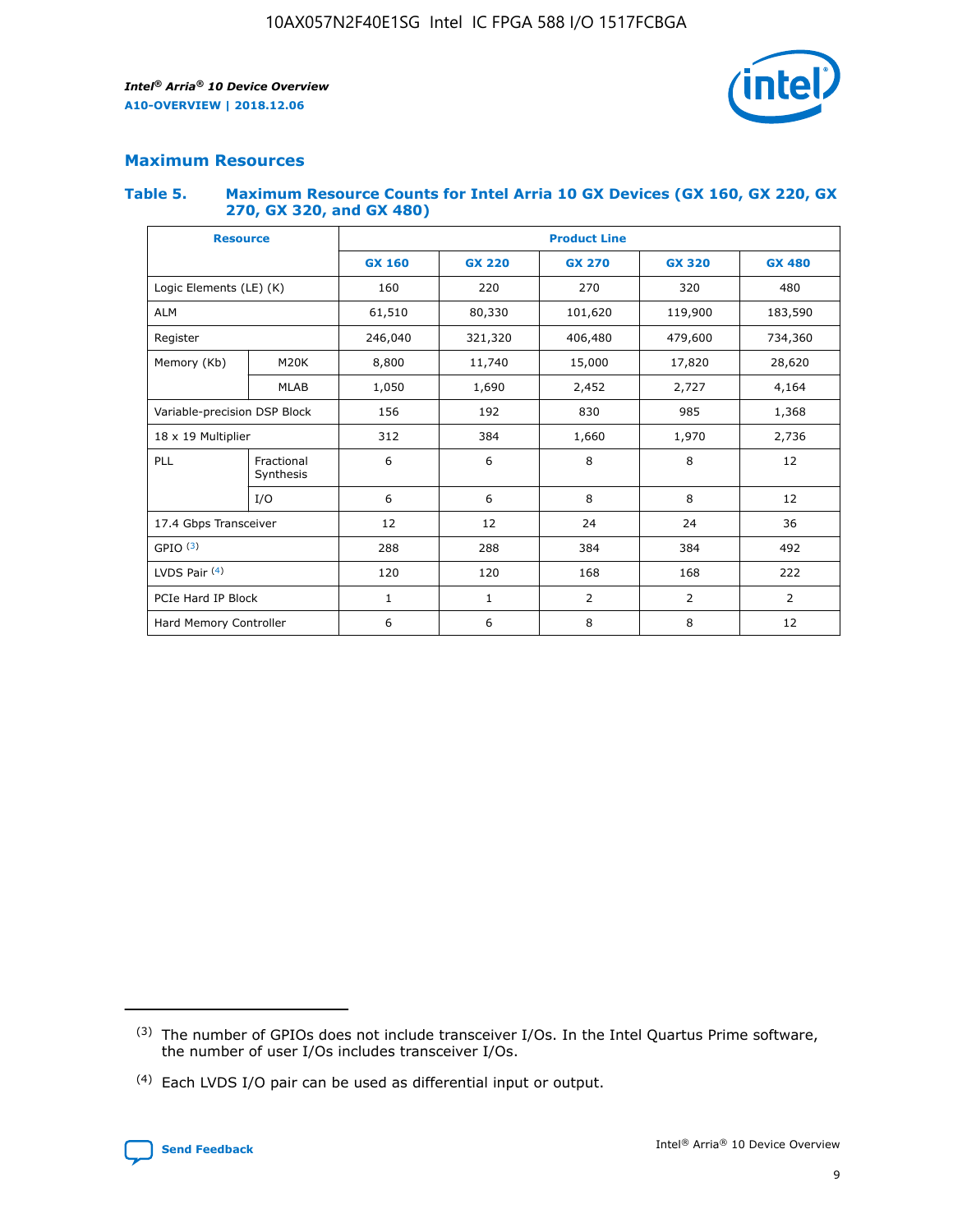

## **Table 6. Maximum Resource Counts for Intel Arria 10 GX Devices (GX 570, GX 660, GX 900, and GX 1150)**

|                              | <b>Resource</b>         | <b>Product Line</b> |                |                |                |  |  |  |  |
|------------------------------|-------------------------|---------------------|----------------|----------------|----------------|--|--|--|--|
|                              |                         | <b>GX 570</b>       | <b>GX 660</b>  | <b>GX 900</b>  | <b>GX 1150</b> |  |  |  |  |
| Logic Elements (LE) (K)      |                         | 570                 | 660            | 900            | 1,150          |  |  |  |  |
| <b>ALM</b>                   |                         | 217,080             | 251,680        | 339,620        | 427,200        |  |  |  |  |
| Register                     |                         | 868,320             | 1,006,720      | 1,358,480      | 1,708,800      |  |  |  |  |
| Memory (Kb)                  | <b>M20K</b>             | 36,000              | 42,620         | 48,460         | 54,260         |  |  |  |  |
|                              | <b>MLAB</b>             | 5,096               | 5,788<br>9,386 |                | 12,984         |  |  |  |  |
| Variable-precision DSP Block |                         | 1,523               | 1,687          | 1,518          | 1,518          |  |  |  |  |
| $18 \times 19$ Multiplier    |                         | 3,046               | 3,374          | 3,036          | 3,036          |  |  |  |  |
| PLL                          | Fractional<br>Synthesis | 16                  | 16             | 32             | 32             |  |  |  |  |
|                              | I/O                     | 16                  | 16             | 16             | 16             |  |  |  |  |
| 17.4 Gbps Transceiver        |                         | 48                  | 48             | 96             | 96             |  |  |  |  |
| GPIO <sup>(3)</sup>          |                         | 696                 | 696            | 768            | 768            |  |  |  |  |
| LVDS Pair $(4)$              |                         | 324                 | 324            |                | 384            |  |  |  |  |
| PCIe Hard IP Block           |                         | 2                   | 2              | $\overline{4}$ | $\overline{4}$ |  |  |  |  |
| Hard Memory Controller       |                         | 16                  | 16             | 16             | 16             |  |  |  |  |

# **Package Plan**

## **Table 7. Package Plan for Intel Arria 10 GX Devices (U19, F27, and F29)**

Refer to I/O and High Speed I/O in Intel Arria 10 Devices chapter for the number of 3 V I/O, LVDS I/O, and LVDS channels in each device package.

| <b>Product Line</b> | U <sub>19</sub><br>$(19 \text{ mm} \times 19 \text{ mm})$<br>484-pin UBGA) |          |             |         | <b>F27</b><br>(27 mm × 27 mm,<br>672-pin FBGA) |             | <b>F29</b><br>(29 mm × 29 mm,<br>780-pin FBGA) |          |             |  |
|---------------------|----------------------------------------------------------------------------|----------|-------------|---------|------------------------------------------------|-------------|------------------------------------------------|----------|-------------|--|
|                     | 3 V I/O                                                                    | LVDS I/O | <b>XCVR</b> | 3 V I/O | LVDS I/O                                       | <b>XCVR</b> | 3 V I/O                                        | LVDS I/O | <b>XCVR</b> |  |
| GX 160              | 48                                                                         | 192      | 6           | 48      | 192                                            | 12          | 48                                             | 240      | 12          |  |
| GX 220              | 48                                                                         | 192      | 6           | 48      | 192                                            | 12          | 48                                             | 240      | 12          |  |
| GX 270              |                                                                            |          |             | 48      | 192                                            | 12          | 48                                             | 312      | 12          |  |
| GX 320              |                                                                            |          |             | 48      | 192                                            | 12          | 48                                             | 312      | 12          |  |
| GX 480              |                                                                            |          |             |         |                                                |             | 48                                             | 312      | 12          |  |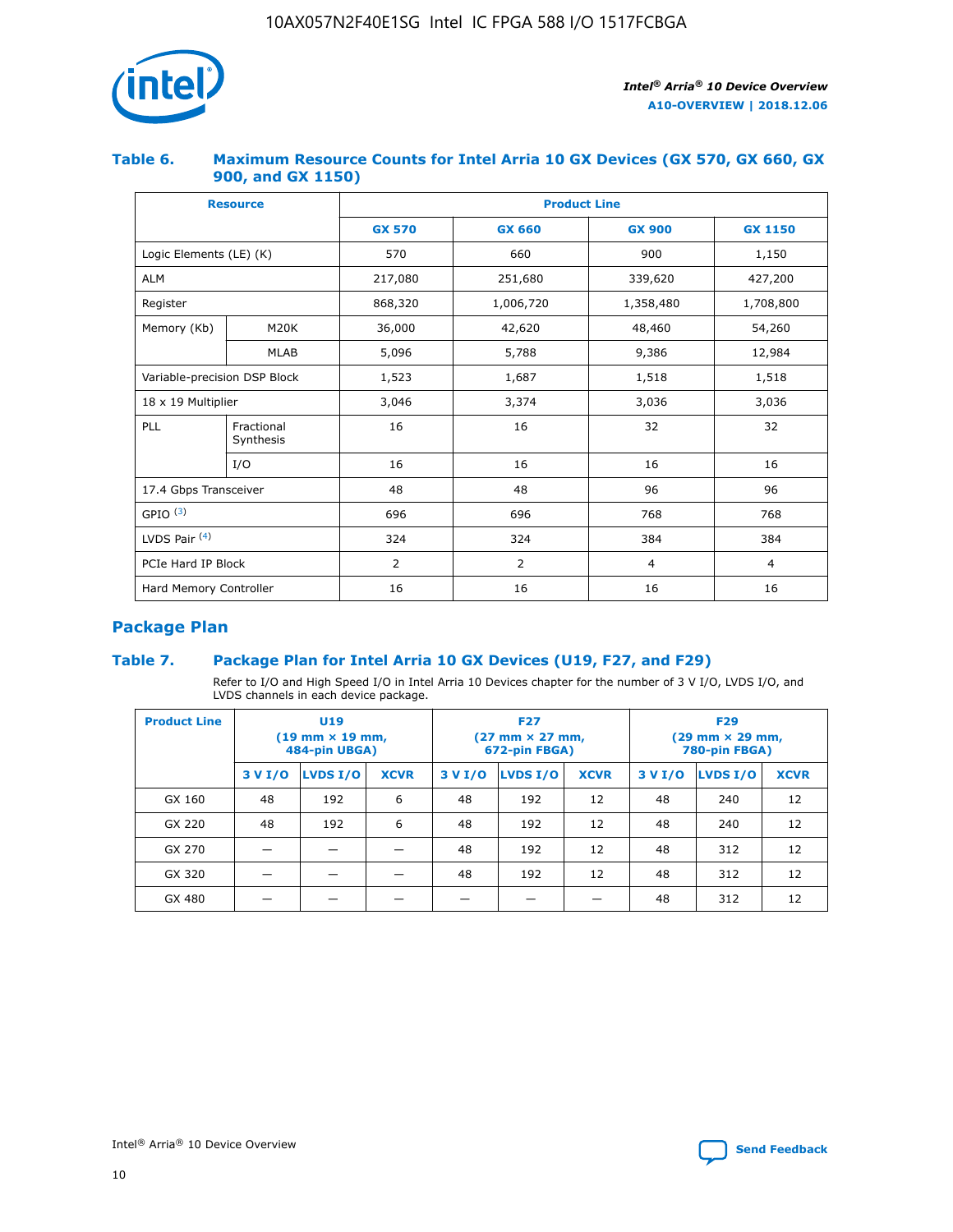

#### **Table 8. Package Plan for Intel Arria 10 GX Devices (F34, F35, NF40, and KF40)**

Refer to I/O and High Speed I/O in Intel Arria 10 Devices chapter for the number of 3 V I/O, LVDS I/O, and LVDS channels in each device package.

| <b>Product Line</b> | <b>F34</b><br>$(35 \text{ mm} \times 35 \text{ mm})$<br><b>1152-pin FBGA)</b> |                    | <b>F35</b><br>$(35 \text{ mm} \times 35 \text{ mm})$<br><b>1152-pin FBGA)</b> |           | <b>KF40</b><br>$(40$ mm $\times$ 40 mm,<br>1517-pin FBGA) |             |           | <b>NF40</b><br>$(40 \text{ mm} \times 40 \text{ mm})$<br>1517-pin FBGA) |             |           |                    |             |
|---------------------|-------------------------------------------------------------------------------|--------------------|-------------------------------------------------------------------------------|-----------|-----------------------------------------------------------|-------------|-----------|-------------------------------------------------------------------------|-------------|-----------|--------------------|-------------|
|                     | 3V<br>I/O                                                                     | <b>LVDS</b><br>I/O | <b>XCVR</b>                                                                   | 3V<br>I/O | <b>LVDS</b><br>I/O                                        | <b>XCVR</b> | 3V<br>I/O | <b>LVDS</b><br>I/O                                                      | <b>XCVR</b> | 3V<br>I/O | <b>LVDS</b><br>I/O | <b>XCVR</b> |
| GX 270              | 48                                                                            | 336                | 24                                                                            | 48        | 336                                                       | 24          |           |                                                                         |             |           |                    |             |
| GX 320              | 48                                                                            | 336                | 24                                                                            | 48        | 336                                                       | 24          |           |                                                                         |             |           |                    |             |
| GX 480              | 48                                                                            | 444                | 24                                                                            | 48        | 348                                                       | 36          |           |                                                                         |             |           |                    |             |
| GX 570              | 48                                                                            | 444                | 24                                                                            | 48        | 348                                                       | 36          | 96        | 600                                                                     | 36          | 48        | 540                | 48          |
| GX 660              | 48                                                                            | 444                | 24                                                                            | 48        | 348                                                       | 36          | 96        | 600                                                                     | 36          | 48        | 540                | 48          |
| GX 900              |                                                                               | 504                | 24                                                                            | –         |                                                           | -           |           |                                                                         |             |           | 600                | 48          |
| GX 1150             |                                                                               | 504                | 24                                                                            |           |                                                           |             |           |                                                                         |             |           | 600                | 48          |

#### **Table 9. Package Plan for Intel Arria 10 GX Devices (RF40, NF45, SF45, and UF45)**

Refer to I/O and High Speed I/O in Intel Arria 10 Devices chapter for the number of 3 V I/O, LVDS I/O, and LVDS channels in each device package.

| <b>Product Line</b> | <b>RF40</b><br>$(40$ mm $\times$ 40 mm,<br>1517-pin FBGA) |                    | <b>NF45</b><br>$(45 \text{ mm} \times 45 \text{ mm})$<br><b>1932-pin FBGA)</b> |            |                    | <b>SF45</b><br>$(45 \text{ mm} \times 45 \text{ mm})$<br><b>1932-pin FBGA)</b> |            |                    | <b>UF45</b><br>$(45 \text{ mm} \times 45 \text{ mm})$<br><b>1932-pin FBGA)</b> |           |                    |             |
|---------------------|-----------------------------------------------------------|--------------------|--------------------------------------------------------------------------------|------------|--------------------|--------------------------------------------------------------------------------|------------|--------------------|--------------------------------------------------------------------------------|-----------|--------------------|-------------|
|                     | 3V<br>I/O                                                 | <b>LVDS</b><br>I/O | <b>XCVR</b>                                                                    | 3 V<br>I/O | <b>LVDS</b><br>I/O | <b>XCVR</b>                                                                    | 3 V<br>I/O | <b>LVDS</b><br>I/O | <b>XCVR</b>                                                                    | 3V<br>I/O | <b>LVDS</b><br>I/O | <b>XCVR</b> |
| GX 900              |                                                           | 342                | 66                                                                             | _          | 768                | 48                                                                             |            | 624                | 72                                                                             |           | 480                | 96          |
| GX 1150             |                                                           | 342                | 66                                                                             | _          | 768                | 48                                                                             |            | 624                | 72                                                                             |           | 480                | 96          |

#### **Related Information**

[I/O and High-Speed Differential I/O Interfaces in Intel Arria 10 Devices chapter, Intel](https://www.intel.com/content/www/us/en/programmable/documentation/sam1403482614086.html#sam1403482030321) [Arria 10 Device Handbook](https://www.intel.com/content/www/us/en/programmable/documentation/sam1403482614086.html#sam1403482030321)

Provides the number of 3 V and LVDS I/Os, and LVDS channels for each Intel Arria 10 device package.

# **Intel Arria 10 GT**

This section provides the available options, maximum resource counts, and package plan for the Intel Arria 10 GT devices.

The information in this section is correct at the time of publication. For the latest information and to get more details, refer to the Intel FPGA Product Selector.

#### **Related Information**

#### [Intel FPGA Product Selector](http://www.altera.com/products/selector/psg-selector.html)

Provides the latest information on Intel products.

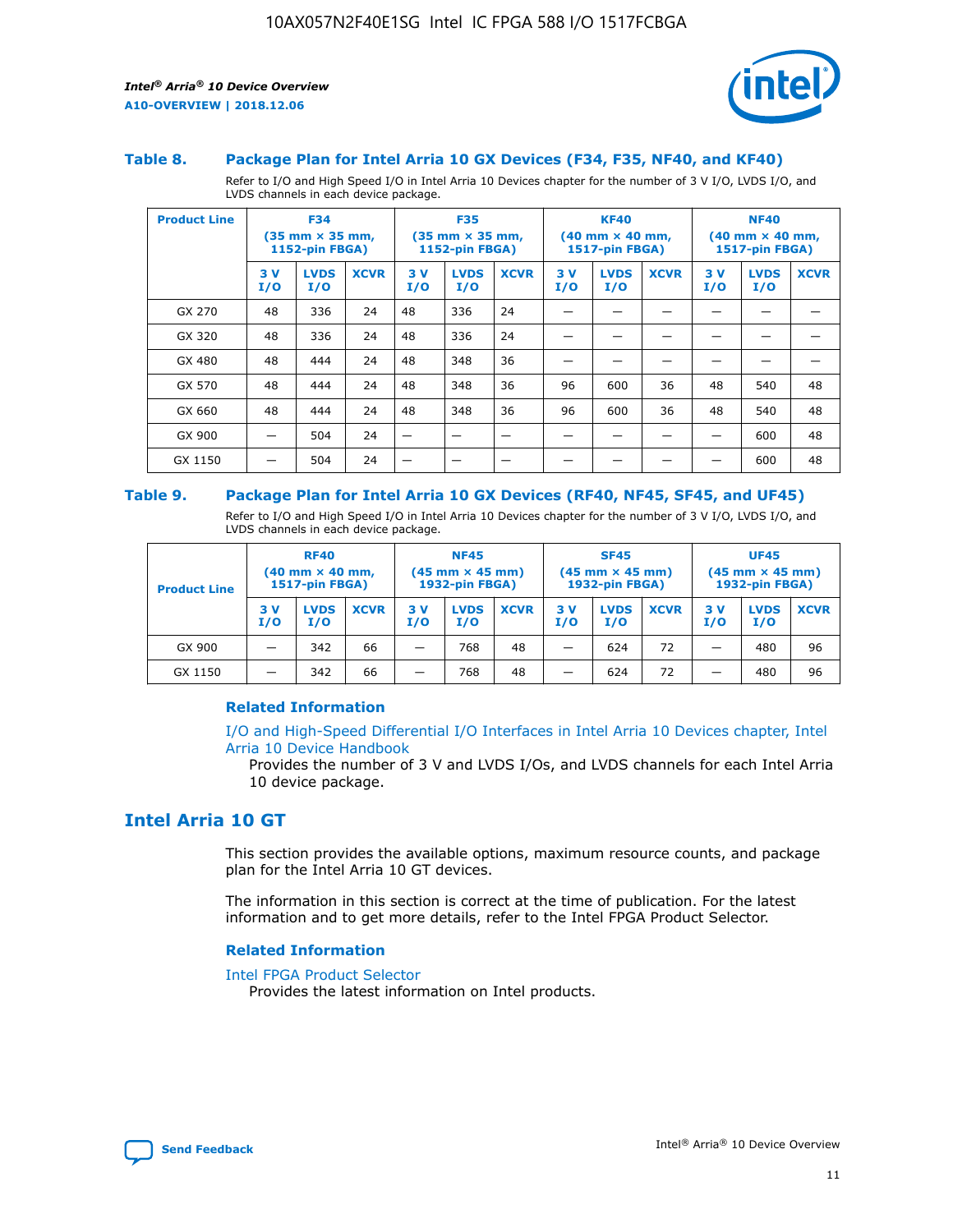

# **Available Options**

# **Figure 2. Sample Ordering Code and Available Options for Intel Arria 10 GT Devices**

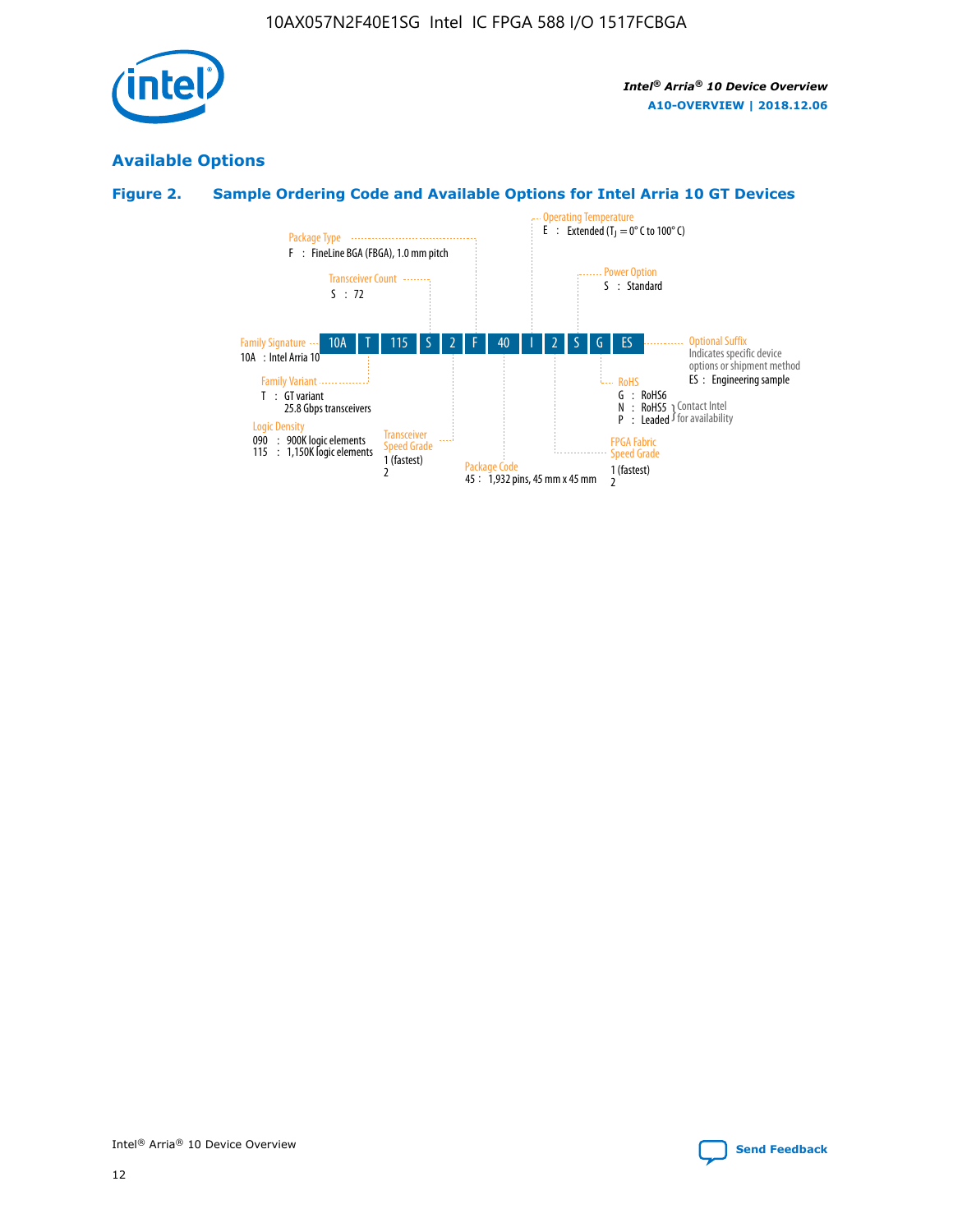

## **Maximum Resources**

#### **Table 10. Maximum Resource Counts for Intel Arria 10 GT Devices**

| <b>Resource</b>              |                      |                | <b>Product Line</b> |  |
|------------------------------|----------------------|----------------|---------------------|--|
|                              |                      | <b>GT 900</b>  | <b>GT 1150</b>      |  |
| Logic Elements (LE) (K)      |                      | 900            | 1,150               |  |
| <b>ALM</b>                   |                      | 339,620        | 427,200             |  |
| Register                     |                      | 1,358,480      | 1,708,800           |  |
| Memory (Kb)                  | M20K                 | 48,460         | 54,260              |  |
|                              | <b>MLAB</b>          | 9,386          | 12,984              |  |
| Variable-precision DSP Block |                      | 1,518          | 1,518               |  |
| 18 x 19 Multiplier           |                      | 3,036          | 3,036               |  |
| <b>PLL</b>                   | Fractional Synthesis | 32             | 32                  |  |
|                              | I/O                  | 16             | 16                  |  |
| Transceiver                  | 17.4 Gbps            | 72(5)          | 72(5)               |  |
|                              | 25.8 Gbps            | 6              | 6                   |  |
| GPIO <sup>(6)</sup>          |                      | 624            | 624                 |  |
| LVDS Pair $(7)$              |                      | 312            | 312                 |  |
| PCIe Hard IP Block           |                      | $\overline{4}$ | $\overline{4}$      |  |
| Hard Memory Controller       |                      | 16             | 16                  |  |

## **Related Information**

#### [Intel Arria 10 GT Channel Usage](https://www.intel.com/content/www/us/en/programmable/documentation/nik1398707230472.html#nik1398707008178)

Configuring GT/GX channels in Intel Arria 10 GT devices.

## **Package Plan**

#### **Table 11. Package Plan for Intel Arria 10 GT Devices**

Refer to I/O and High Speed I/O in Intel Arria 10 Devices chapter for the number of 3 V I/O, LVDS I/O, and LVDS channels in each device package.

| <b>Product Line</b> | <b>SF45</b><br>(45 mm × 45 mm, 1932-pin FBGA) |                 |             |  |  |  |
|---------------------|-----------------------------------------------|-----------------|-------------|--|--|--|
|                     | 3 V I/O                                       | <b>LVDS I/O</b> | <b>XCVR</b> |  |  |  |
| GT 900              |                                               | 624             | 72          |  |  |  |
| GT 1150             |                                               | 624             | 72          |  |  |  |

<sup>(7)</sup> Each LVDS I/O pair can be used as differential input or output.



 $(5)$  If all 6 GT channels are in use, 12 of the GX channels are not usable.

<sup>(6)</sup> The number of GPIOs does not include transceiver I/Os. In the Intel Quartus Prime software, the number of user I/Os includes transceiver I/Os.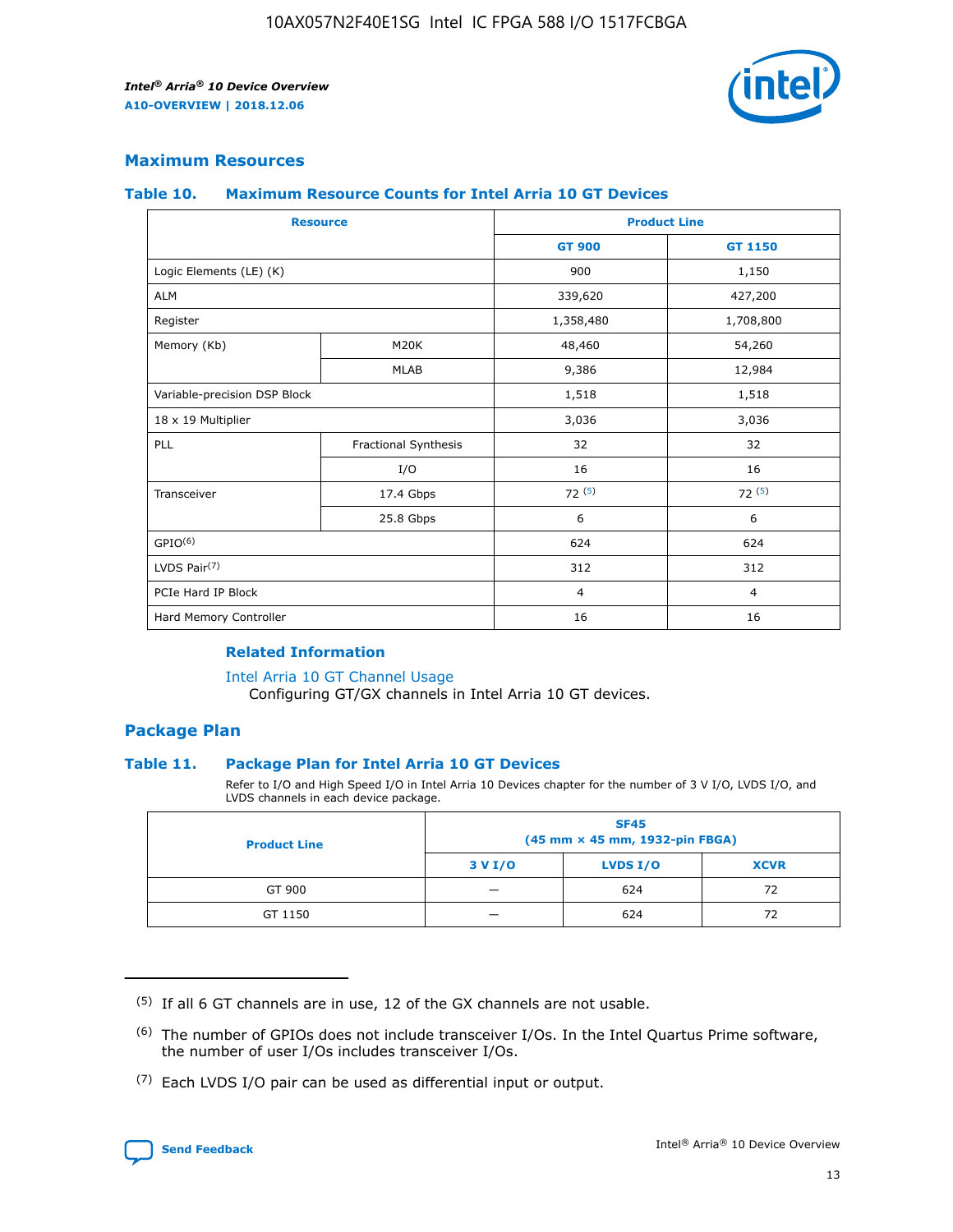

#### **Related Information**

[I/O and High-Speed Differential I/O Interfaces in Intel Arria 10 Devices chapter, Intel](https://www.intel.com/content/www/us/en/programmable/documentation/sam1403482614086.html#sam1403482030321) [Arria 10 Device Handbook](https://www.intel.com/content/www/us/en/programmable/documentation/sam1403482614086.html#sam1403482030321)

Provides the number of 3 V and LVDS I/Os, and LVDS channels for each Intel Arria 10 device package.

# **Intel Arria 10 SX**

This section provides the available options, maximum resource counts, and package plan for the Intel Arria 10 SX devices.

The information in this section is correct at the time of publication. For the latest information and to get more details, refer to the Intel FPGA Product Selector.

#### **Related Information**

[Intel FPGA Product Selector](http://www.altera.com/products/selector/psg-selector.html) Provides the latest information on Intel products.

#### **Available Options**

#### **Figure 3. Sample Ordering Code and Available Options for Intel Arria 10 SX Devices**



#### **Related Information**

[Transceiver Performance for Intel Arria 10 GX/SX Devices](https://www.intel.com/content/www/us/en/programmable/documentation/mcn1413182292568.html#mcn1413213965502) Provides more information about the transceiver speed grade.

Intel® Arria® 10 Device Overview **[Send Feedback](mailto:FPGAtechdocfeedback@intel.com?subject=Feedback%20on%20Intel%20Arria%2010%20Device%20Overview%20(A10-OVERVIEW%202018.12.06)&body=We%20appreciate%20your%20feedback.%20In%20your%20comments,%20also%20specify%20the%20page%20number%20or%20paragraph.%20Thank%20you.)**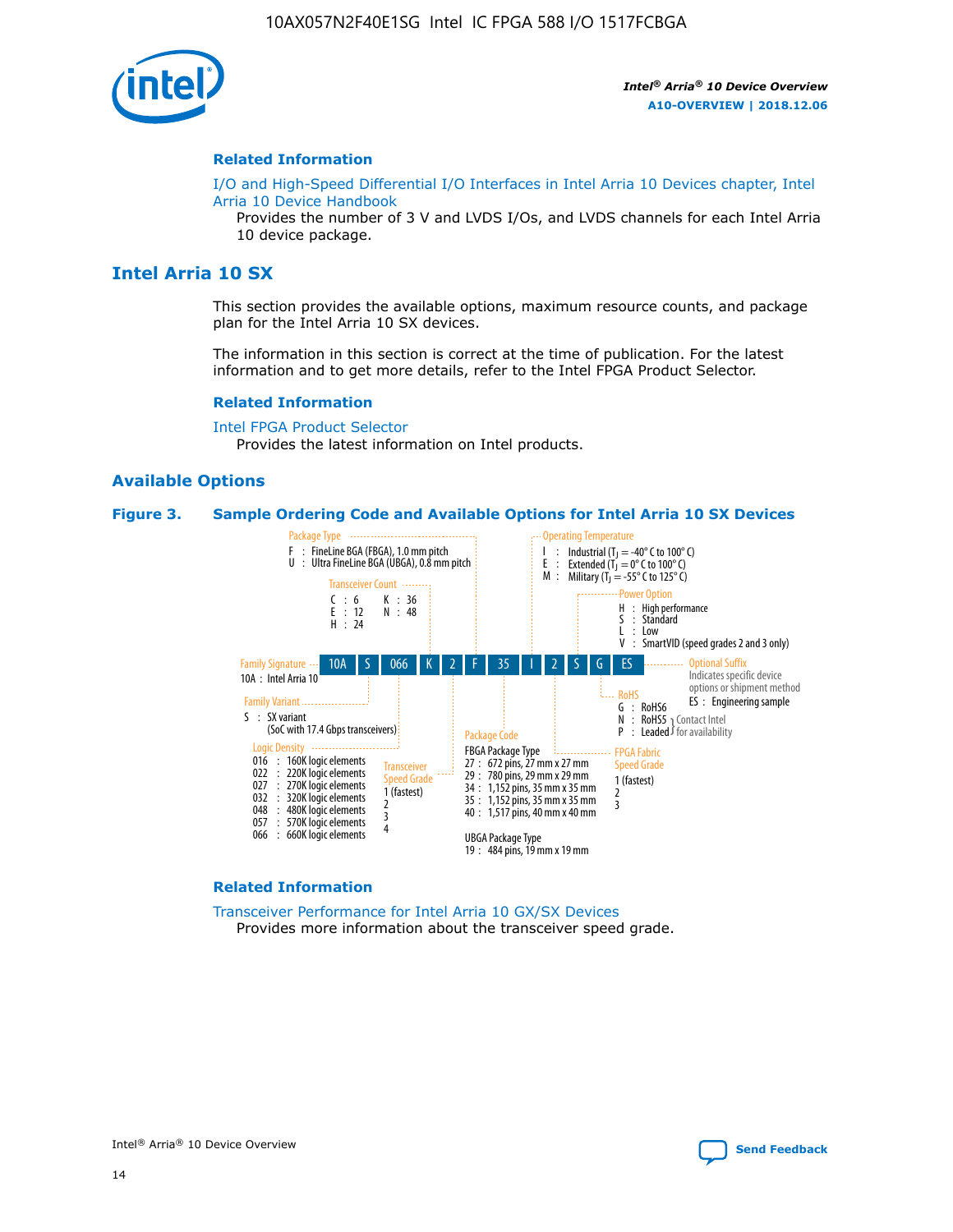

## **Maximum Resources**

#### **Table 12. Maximum Resource Counts for Intel Arria 10 SX Devices**

| <b>Resource</b>                   |                         |               |               |                | <b>Product Line</b> |                |                |                |
|-----------------------------------|-------------------------|---------------|---------------|----------------|---------------------|----------------|----------------|----------------|
|                                   |                         | <b>SX 160</b> | <b>SX 220</b> | <b>SX 270</b>  | <b>SX 320</b>       | <b>SX 480</b>  | <b>SX 570</b>  | <b>SX 660</b>  |
| Logic Elements (LE) (K)           |                         | 160           | 220           | 270            | 320                 | 480            | 570            | 660            |
| <b>ALM</b>                        |                         | 61,510        | 80,330        | 101,620        | 119,900             | 183,590        | 217,080        | 251,680        |
| Register                          |                         | 246,040       | 321,320       | 406,480        | 479,600             | 734,360        | 868,320        | 1,006,720      |
| Memory (Kb)                       | M <sub>20</sub> K       | 8,800         | 11,740        | 15,000         | 17,820              | 28,620         | 36,000         | 42,620         |
|                                   | <b>MLAB</b>             | 1,050         | 1,690         | 2,452          | 2,727               | 4,164          | 5,096          | 5,788          |
| Variable-precision DSP Block      |                         | 156           | 192           | 830            | 985                 | 1,368          | 1,523          | 1,687          |
| 18 x 19 Multiplier                |                         | 312           | 384           | 1,660          | 1,970               | 2,736          | 3,046          | 3,374          |
| PLL                               | Fractional<br>Synthesis | 6             | 6             | 8              | 8                   | 12             | 16             | 16             |
|                                   | I/O                     | 6             | 6             | 8              | 8                   | 12             | 16             | 16             |
| 17.4 Gbps Transceiver             |                         | 12            | 12            | 24             | 24                  | 36             | 48             | 48             |
| GPIO <sup>(8)</sup>               |                         | 288           | 288           | 384            | 384                 | 492            | 696            | 696            |
| LVDS Pair $(9)$                   |                         | 120           | 120           | 168            | 168                 | 174            | 324            | 324            |
| PCIe Hard IP Block                |                         | $\mathbf{1}$  | $\mathbf{1}$  | $\overline{2}$ | $\overline{2}$      | $\overline{2}$ | $\overline{2}$ | $\overline{2}$ |
| Hard Memory Controller            |                         | 6             | 6             | 8              | 8                   | 12             | 16             | 16             |
| ARM Cortex-A9 MPCore<br>Processor |                         | Yes           | Yes           | Yes            | Yes                 | Yes            | Yes            | <b>Yes</b>     |

## **Package Plan**

#### **Table 13. Package Plan for Intel Arria 10 SX Devices (U19, F27, F29, and F34)**

Refer to I/O and High Speed I/O in Intel Arria 10 Devices chapter for the number of 3 V I/O, LVDS I/O, and LVDS channels in each device package.

| <b>Product Line</b> | <b>U19</b><br>$(19 \text{ mm} \times 19 \text{ mm})$<br>484-pin UBGA) |                    |             | <b>F27</b><br>$(27 \text{ mm} \times 27 \text{ mm})$<br>672-pin FBGA) |                    | <b>F29</b><br>$(29 \text{ mm} \times 29 \text{ mm})$<br>780-pin FBGA) |           |                    | <b>F34</b><br>$(35 \text{ mm} \times 35 \text{ mm})$<br><b>1152-pin FBGA)</b> |           |                    |             |
|---------------------|-----------------------------------------------------------------------|--------------------|-------------|-----------------------------------------------------------------------|--------------------|-----------------------------------------------------------------------|-----------|--------------------|-------------------------------------------------------------------------------|-----------|--------------------|-------------|
|                     | 3V<br>I/O                                                             | <b>LVDS</b><br>I/O | <b>XCVR</b> | 3V<br>I/O                                                             | <b>LVDS</b><br>I/O | <b>XCVR</b>                                                           | 3V<br>I/O | <b>LVDS</b><br>I/O | <b>XCVR</b>                                                                   | 3V<br>I/O | <b>LVDS</b><br>I/O | <b>XCVR</b> |
| SX 160              | 48                                                                    | 144                | 6           | 48                                                                    | 192                | 12                                                                    | 48        | 240                | 12                                                                            | -         |                    |             |
| SX 220              | 48                                                                    | 144                | 6           | 48                                                                    | 192                | 12                                                                    | 48        | 240                | 12                                                                            |           |                    |             |
| SX 270              |                                                                       |                    |             | 48                                                                    | 192                | 12                                                                    | 48        | 312                | 12                                                                            | 48        | 336                | 24          |
| SX 320              |                                                                       |                    |             | 48                                                                    | 192                | 12                                                                    | 48        | 312                | 12                                                                            | 48        | 336                | 24          |
|                     |                                                                       |                    |             |                                                                       |                    |                                                                       |           |                    |                                                                               |           |                    | continued   |

 $(8)$  The number of GPIOs does not include transceiver I/Os. In the Intel Quartus Prime software, the number of user I/Os includes transceiver I/Os.

 $(9)$  Each LVDS I/O pair can be used as differential input or output.

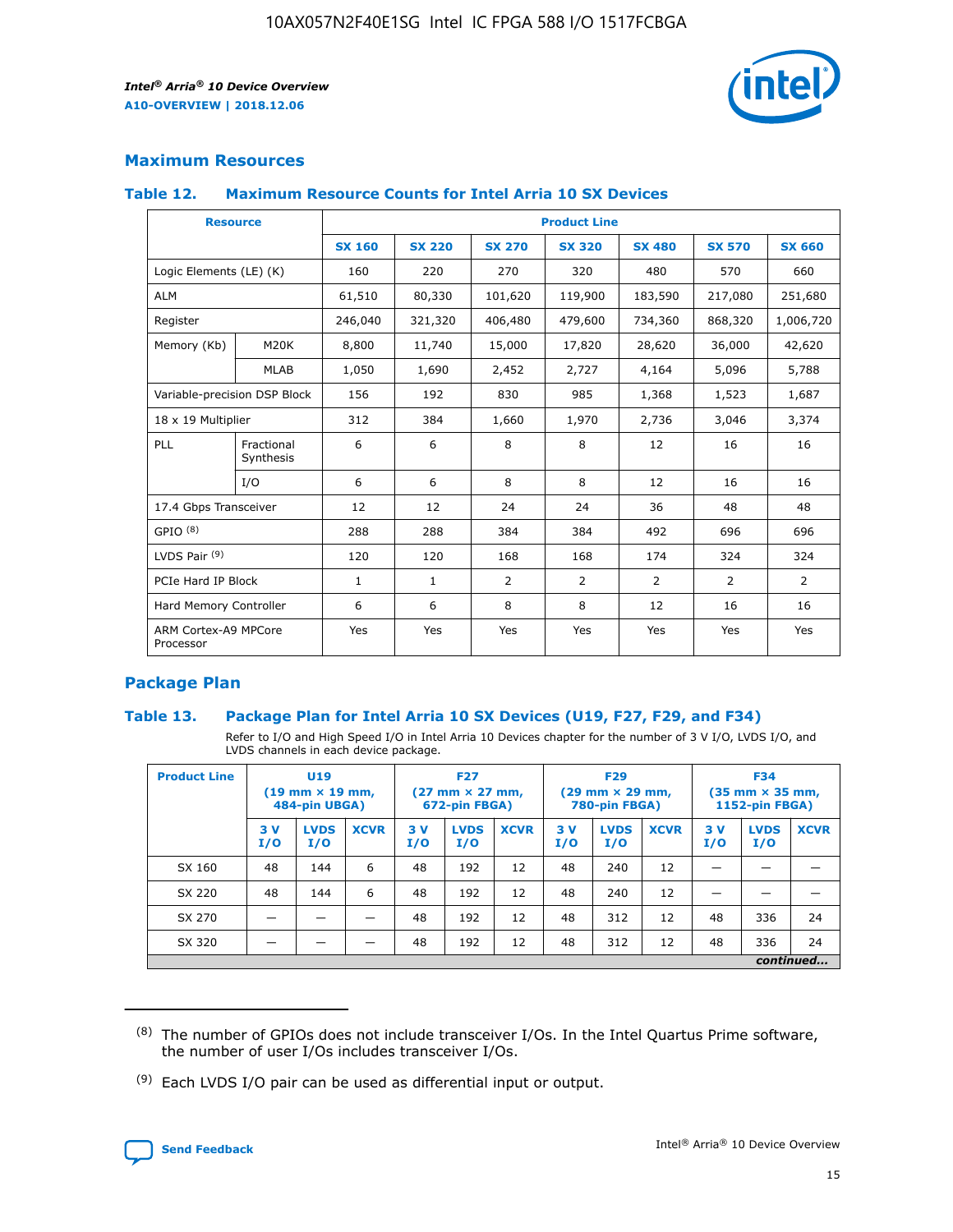

| <b>Product Line</b> | U <sub>19</sub><br>$(19 \text{ mm} \times 19 \text{ mm})$<br>484-pin UBGA) |                    | <b>F27</b><br>$(27 \text{ mm} \times 27 \text{ mm})$<br>672-pin FBGA) |           | <b>F29</b><br>$(29 \text{ mm} \times 29 \text{ mm})$<br>780-pin FBGA) |             |           | <b>F34</b><br>$(35 \text{ mm} \times 35 \text{ mm})$<br><b>1152-pin FBGA)</b> |             |           |                    |             |
|---------------------|----------------------------------------------------------------------------|--------------------|-----------------------------------------------------------------------|-----------|-----------------------------------------------------------------------|-------------|-----------|-------------------------------------------------------------------------------|-------------|-----------|--------------------|-------------|
|                     | 3 V<br>I/O                                                                 | <b>LVDS</b><br>I/O | <b>XCVR</b>                                                           | 3V<br>I/O | <b>LVDS</b><br>I/O                                                    | <b>XCVR</b> | 3V<br>I/O | <b>LVDS</b><br>I/O                                                            | <b>XCVR</b> | 3V<br>I/O | <b>LVDS</b><br>I/O | <b>XCVR</b> |
| SX 480              |                                                                            |                    |                                                                       |           |                                                                       |             | 48        | 312                                                                           | 12          | 48        | 444                | 24          |
| SX 570              |                                                                            |                    |                                                                       |           |                                                                       |             |           |                                                                               |             | 48        | 444                | 24          |
| SX 660              |                                                                            |                    |                                                                       |           |                                                                       |             |           |                                                                               |             | 48        | 444                | 24          |

## **Table 14. Package Plan for Intel Arria 10 SX Devices (F35, KF40, and NF40)**

Refer to I/O and High Speed I/O in Intel Arria 10 Devices chapter for the number of 3 V I/O, LVDS I/O, and LVDS channels in each device package.

| <b>Product Line</b> | <b>F35</b><br>(35 mm × 35 mm,<br><b>1152-pin FBGA)</b> |          |             |                                           | <b>KF40</b><br>(40 mm × 40 mm,<br>1517-pin FBGA) |    | <b>NF40</b><br>$(40 \text{ mm} \times 40 \text{ mm})$<br>1517-pin FBGA) |          |             |  |
|---------------------|--------------------------------------------------------|----------|-------------|-------------------------------------------|--------------------------------------------------|----|-------------------------------------------------------------------------|----------|-------------|--|
|                     | 3 V I/O                                                | LVDS I/O | <b>XCVR</b> | <b>LVDS I/O</b><br>3 V I/O<br><b>XCVR</b> |                                                  |    | 3 V I/O                                                                 | LVDS I/O | <b>XCVR</b> |  |
| SX 270              | 48                                                     | 336      | 24          |                                           |                                                  |    |                                                                         |          |             |  |
| SX 320              | 48                                                     | 336      | 24          |                                           |                                                  |    |                                                                         |          |             |  |
| SX 480              | 48                                                     | 348      | 36          |                                           |                                                  |    |                                                                         |          |             |  |
| SX 570              | 48                                                     | 348      | 36          | 96                                        | 600                                              | 36 | 48                                                                      | 540      | 48          |  |
| SX 660              | 48                                                     | 348      | 36          | 96                                        | 600                                              | 36 | 48                                                                      | 540      | 48          |  |

# **Related Information**

[I/O and High-Speed Differential I/O Interfaces in Intel Arria 10 Devices chapter, Intel](https://www.intel.com/content/www/us/en/programmable/documentation/sam1403482614086.html#sam1403482030321) [Arria 10 Device Handbook](https://www.intel.com/content/www/us/en/programmable/documentation/sam1403482614086.html#sam1403482030321)

Provides the number of 3 V and LVDS I/Os, and LVDS channels for each Intel Arria 10 device package.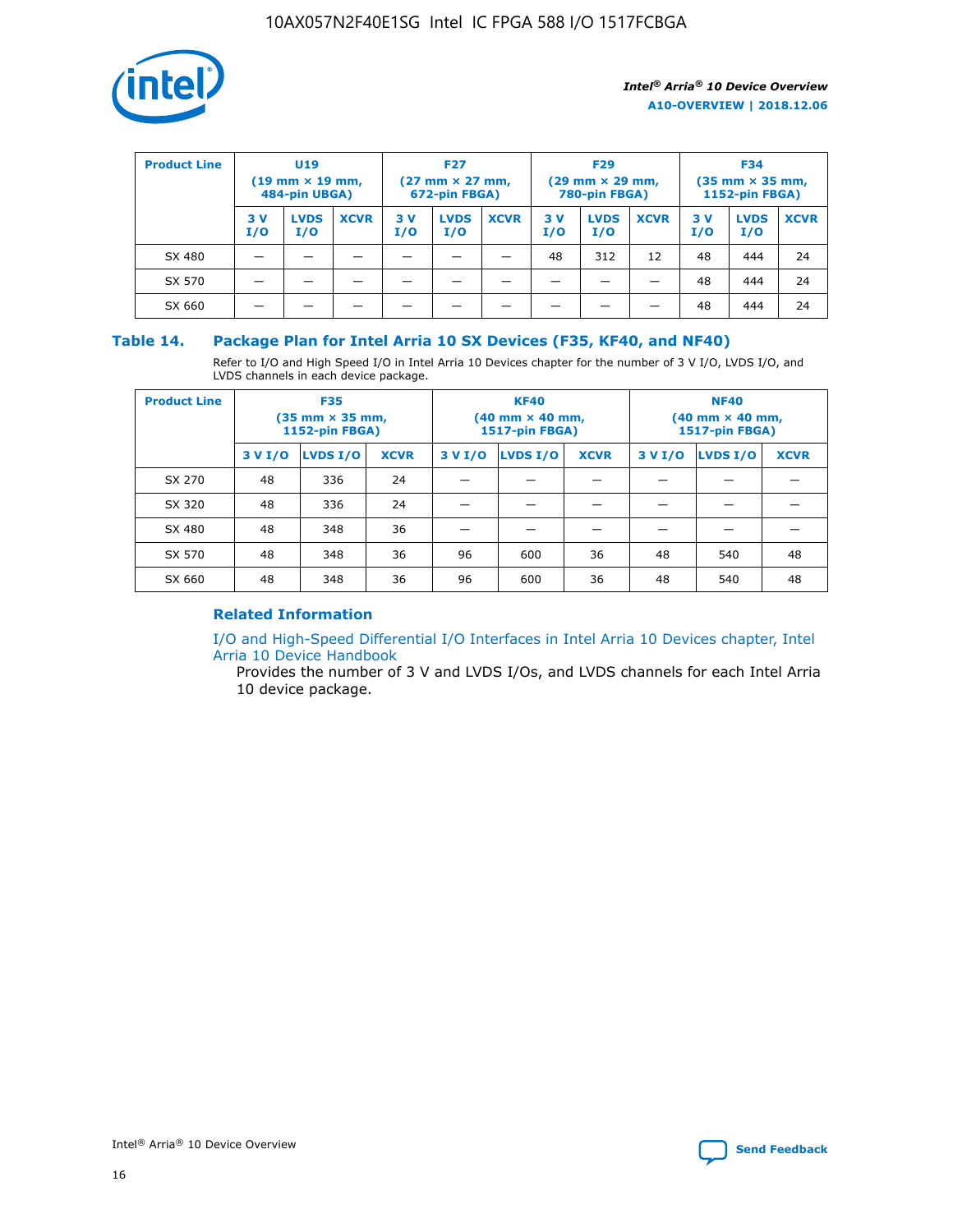

# **I/O Vertical Migration for Intel Arria 10 Devices**

#### **Figure 4. Migration Capability Across Intel Arria 10 Product Lines**

- The arrows indicate the migration paths. The devices included in each vertical migration path are shaded. Devices with fewer resources in the same path have lighter shades.
- To achieve the full I/O migration across product lines in the same migration path, restrict I/Os and transceivers usage to match the product line with the lowest I/O and transceiver counts.
- An LVDS I/O bank in the source device may be mapped to a 3 V I/O bank in the target device. To use memory interface clock frequency higher than 533 MHz, assign external memory interface pins only to banks that are LVDS I/O in both devices.
- There may be nominal 0.15 mm package height difference between some product lines in the same package type.
	- **Variant Product Line Package U19 F27 F29 F34 F35 KF40 NF40 RF40 NF45 SF45 UF45** Intel® Arria® 10 GX GX 160 GX 220 GX 270 GX 320 GX 480 GX 570 GX 660 GX 900 GX 1150 Intel Arria 10 GT GT 900 GT 1150 Intel Arria 10 SX SX 160 SX 220 SX 270 SX 320 SX 480 SX 570 SX 660
- Some migration paths are not shown in the Intel Quartus Prime software **Pin Migration View**.

*Note:* To verify the pin migration compatibility, use the **Pin Migration View** window in the Intel Quartus Prime software Pin Planner.

# **Adaptive Logic Module**

Intel Arria 10 devices use a 20 nm ALM as the basic building block of the logic fabric.

The ALM architecture is the same as the previous generation FPGAs, allowing for efficient implementation of logic functions and easy conversion of IP between the device generations.

The ALM, as shown in following figure, uses an 8-input fracturable look-up table (LUT) with four dedicated registers to help improve timing closure in register-rich designs and achieve an even higher design packing capability than the traditional two-register per LUT architecture.

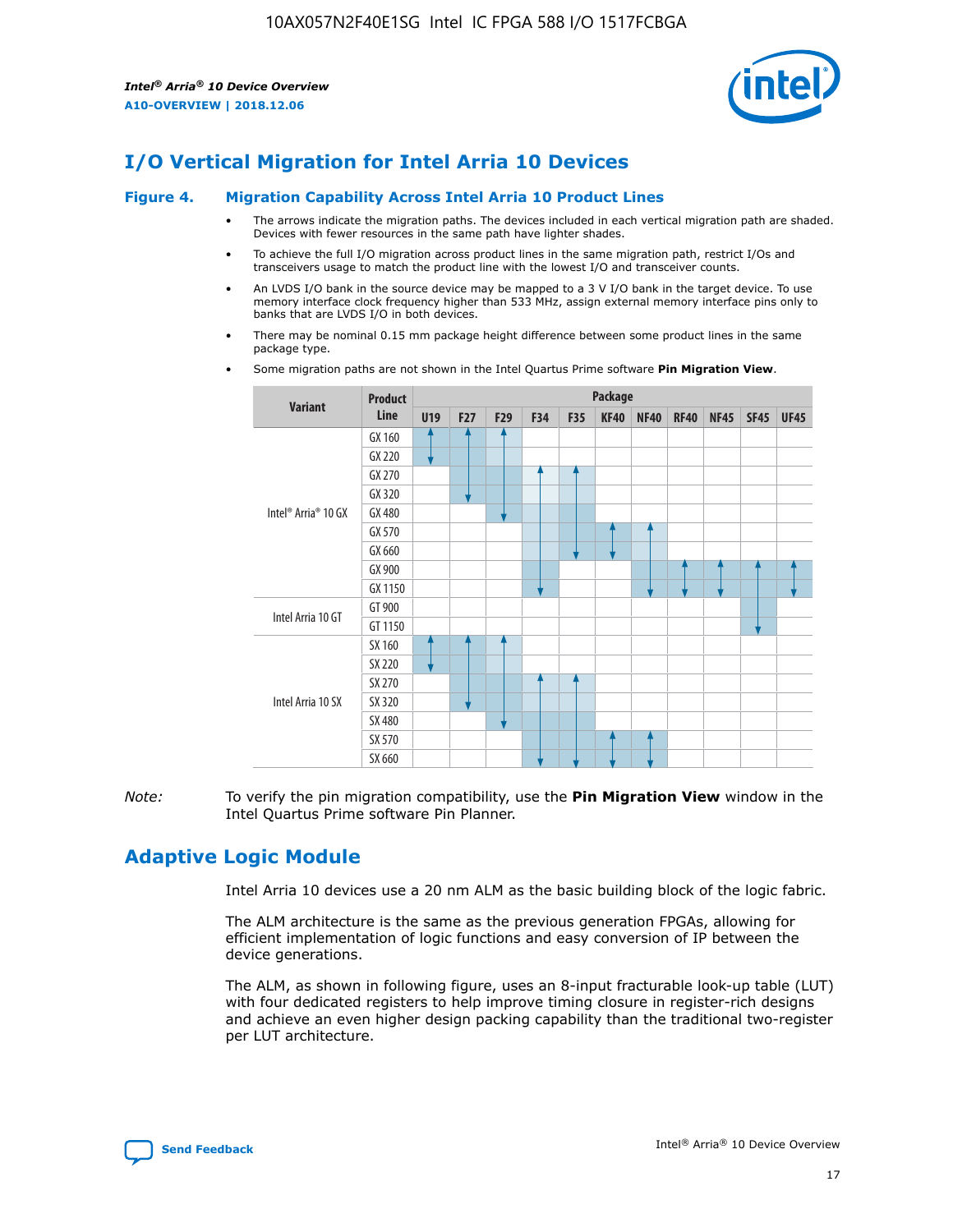

**Figure 5. ALM for Intel Arria 10 Devices**



The Intel Quartus Prime software optimizes your design according to the ALM logic structure and automatically maps legacy designs into the Intel Arria 10 ALM architecture.

# **Variable-Precision DSP Block**

The Intel Arria 10 variable precision DSP blocks support fixed-point arithmetic and floating-point arithmetic.

Features for fixed-point arithmetic:

- High-performance, power-optimized, and fully registered multiplication operations
- 18-bit and 27-bit word lengths
- Two 18 x 19 multipliers or one 27 x 27 multiplier per DSP block
- Built-in addition, subtraction, and 64-bit double accumulation register to combine multiplication results
- Cascading 19-bit or 27-bit when pre-adder is disabled and cascading 18-bit when pre-adder is used to form the tap-delay line for filtering applications
- Cascading 64-bit output bus to propagate output results from one block to the next block without external logic support
- Hard pre-adder supported in 19-bit and 27-bit modes for symmetric filters
- Internal coefficient register bank in both 18-bit and 27-bit modes for filter implementation
- 18-bit and 27-bit systolic finite impulse response (FIR) filters with distributed output adder
- Biased rounding support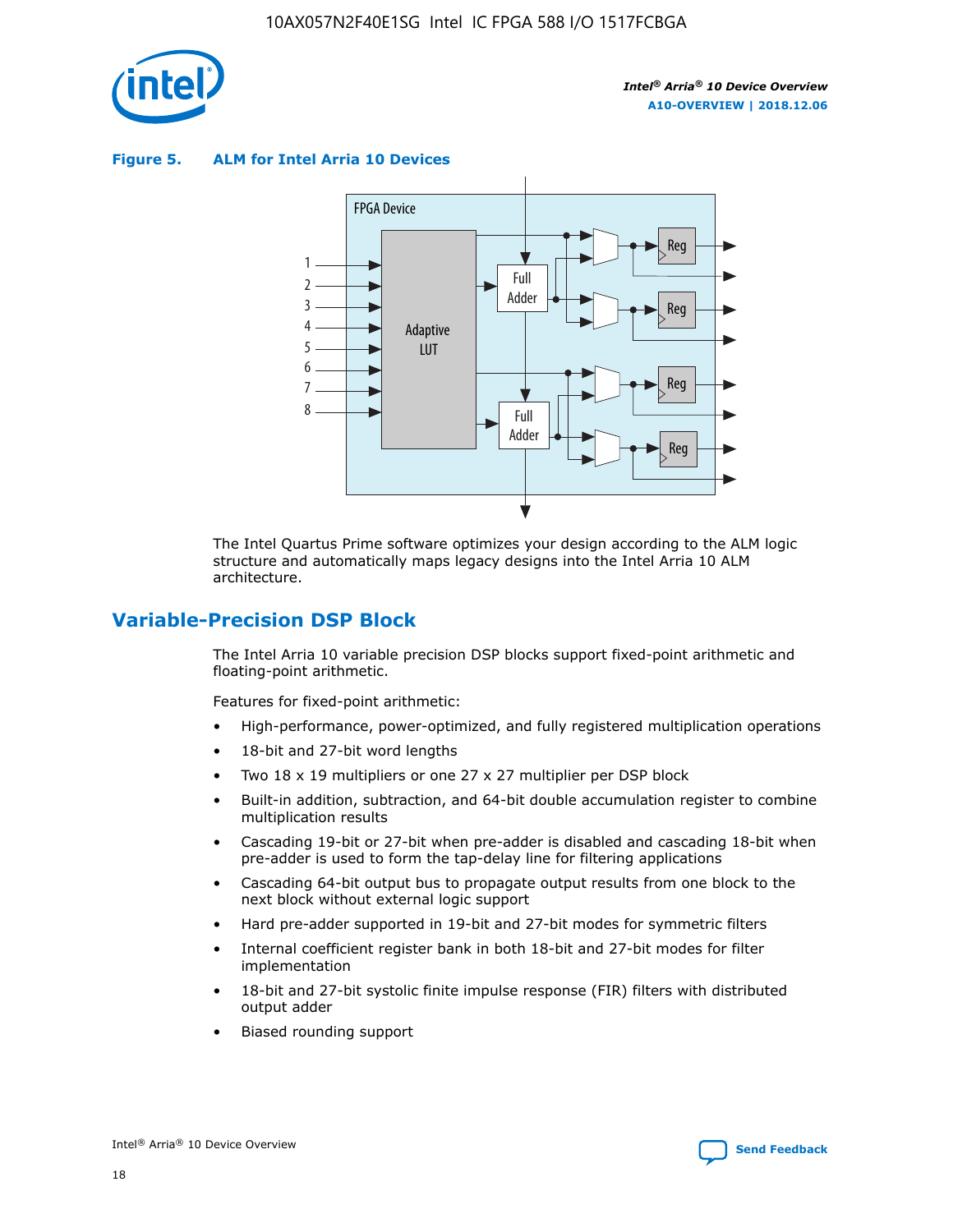

Features for floating-point arithmetic:

- A completely hardened architecture that supports multiplication, addition, subtraction, multiply-add, and multiply-subtract
- Multiplication with accumulation capability and a dynamic accumulator reset control
- Multiplication with cascade summation capability
- Multiplication with cascade subtraction capability
- Complex multiplication
- Direct vector dot product
- Systolic FIR filter

#### **Table 15. Variable-Precision DSP Block Configurations for Intel Arria 10 Devices**

| <b>Usage Example</b>                                       | <b>Multiplier Size (Bit)</b>    | <b>DSP Block Resources</b> |
|------------------------------------------------------------|---------------------------------|----------------------------|
| Medium precision fixed point                               | Two 18 x 19                     |                            |
| High precision fixed or Single precision<br>floating point | One 27 x 27                     |                            |
| Fixed point FFTs                                           | One 19 x 36 with external adder |                            |
| Very high precision fixed point                            | One 36 x 36 with external adder |                            |
| Double precision floating point                            | One 54 x 54 with external adder | 4                          |

#### **Table 16. Resources for Fixed-Point Arithmetic in Intel Arria 10 Devices**

The table lists the variable-precision DSP resources by bit precision for each Intel Arria 10 device.

| <b>Variant</b>  | <b>Product Line</b> | <b>Variable-</b><br>precision<br><b>DSP Block</b> | <b>Independent Input and Output</b><br><b>Multiplications Operator</b> |                                     | 18 x 19<br><b>Multiplier</b><br><b>Adder Sum</b> | $18 \times 18$<br><b>Multiplier</b><br><b>Adder</b> |
|-----------------|---------------------|---------------------------------------------------|------------------------------------------------------------------------|-------------------------------------|--------------------------------------------------|-----------------------------------------------------|
|                 |                     |                                                   | 18 x 19<br><b>Multiplier</b>                                           | $27 \times 27$<br><b>Multiplier</b> | <b>Mode</b>                                      | <b>Summed with</b><br>36 bit Input                  |
| AIntel Arria 10 | GX 160              | 156                                               | 312                                                                    | 156                                 | 156                                              | 156                                                 |
| GX              | GX 220              | 192                                               | 384                                                                    | 192                                 | 192                                              | 192                                                 |
|                 | GX 270              | 830                                               | 1,660                                                                  | 830                                 | 830                                              | 830                                                 |
|                 | GX 320              | 984                                               | 1,968                                                                  | 984                                 | 984                                              | 984                                                 |
|                 | GX 480              | 1,368                                             | 2,736                                                                  | 1,368                               | 1,368                                            | 1,368                                               |
|                 | GX 570              | 1,523                                             | 3,046                                                                  | 1,523                               | 1,523                                            | 1,523                                               |
|                 | GX 660              | 1,687                                             | 3,374                                                                  | 1,687                               | 1,687                                            | 1,687                                               |
|                 | GX 900              | 1,518                                             | 3,036                                                                  | 1,518                               | 1,518                                            | 1,518                                               |
|                 | GX 1150             | 1,518                                             | 3,036                                                                  | 1,518                               | 1,518                                            | 1,518                                               |
| Intel Arria 10  | GT 900              | 1,518                                             | 3,036                                                                  | 1,518                               | 1,518                                            | 1,518                                               |
| GT              | GT 1150             | 1,518                                             | 3,036                                                                  | 1,518                               | 1,518                                            | 1,518                                               |
| Intel Arria 10  | SX 160              | 156                                               | 312                                                                    | 156                                 | 156                                              | 156                                                 |
| <b>SX</b>       | SX 220              | 192                                               | 384                                                                    | 192                                 | 192                                              | 192                                                 |
|                 | SX 270              | 830                                               | 830<br>1,660                                                           |                                     | 830                                              | 830                                                 |
|                 |                     |                                                   |                                                                        |                                     |                                                  | continued                                           |

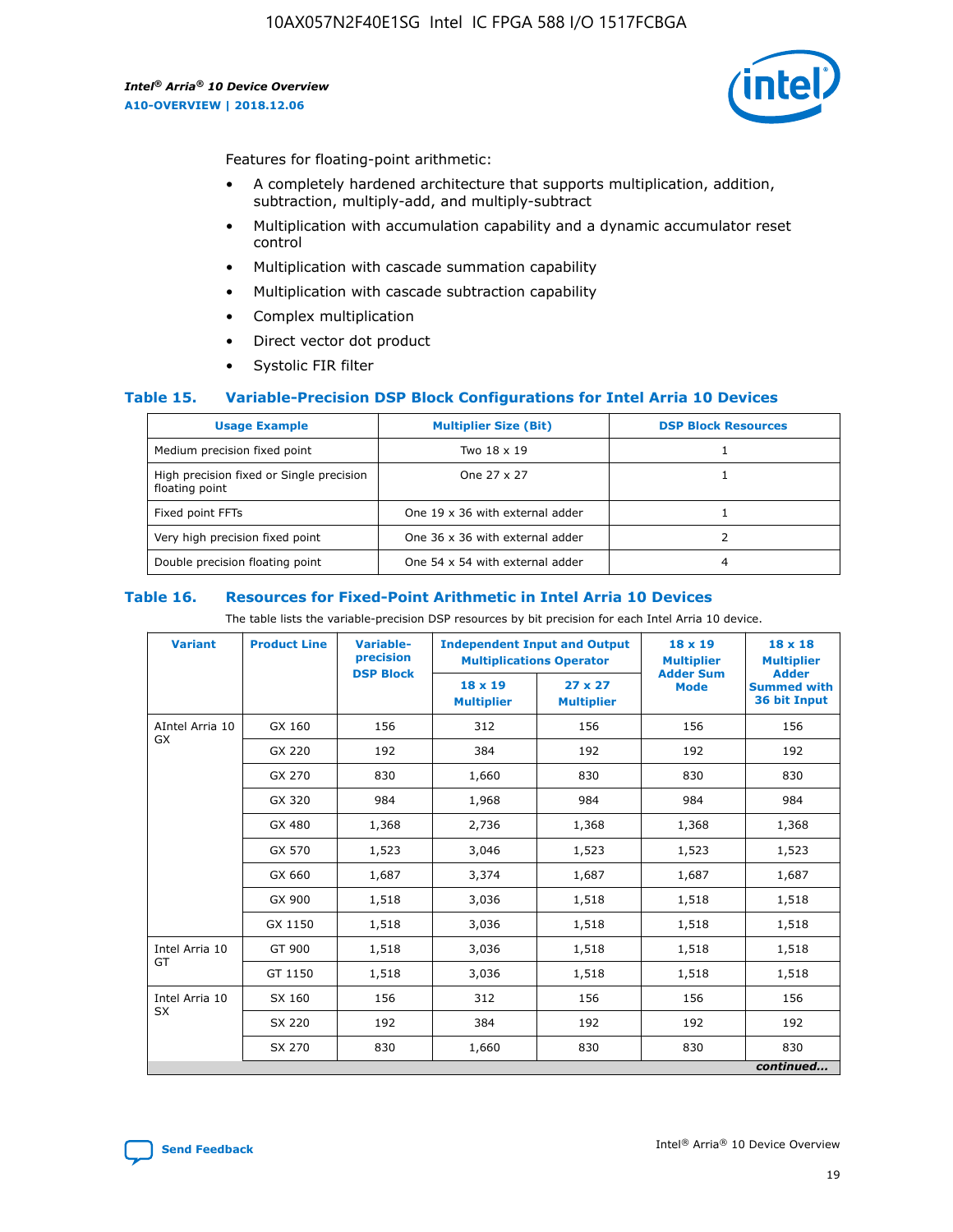

| <b>Variant</b> | <b>Product Line</b> | Variable-<br>precision | <b>Independent Input and Output</b><br><b>Multiplications Operator</b> |                                     | $18 \times 19$<br><b>Multiplier</b> | $18 \times 18$<br><b>Multiplier</b><br><b>Adder</b> |  |
|----------------|---------------------|------------------------|------------------------------------------------------------------------|-------------------------------------|-------------------------------------|-----------------------------------------------------|--|
|                |                     | <b>DSP Block</b>       | $18 \times 19$<br><b>Multiplier</b>                                    | $27 \times 27$<br><b>Multiplier</b> | <b>Adder Sum</b><br><b>Mode</b>     | <b>Summed with</b><br>36 bit Input                  |  |
|                | SX 320              | 984                    | 1,968                                                                  | 984                                 | 984                                 | 984                                                 |  |
|                | SX 480              | 1,368                  | 2,736                                                                  | 1,368                               | 1,368                               | 1,368                                               |  |
|                | SX 570              | 1,523                  | 3,046                                                                  | 1,523                               | 1,523                               | 1,523                                               |  |
|                | SX 660              | 1,687                  | 3,374                                                                  | 1,687                               | 1,687                               | 1,687                                               |  |

# **Table 17. Resources for Floating-Point Arithmetic in Intel Arria 10 Devices**

The table lists the variable-precision DSP resources by bit precision for each Intel Arria 10 device.

| <b>Variant</b> | <b>Product Line</b> | <b>Variable-</b><br>precision<br><b>DSP Block</b> | <b>Single</b><br><b>Precision</b><br><b>Floating-Point</b><br><b>Multiplication</b><br><b>Mode</b> | <b>Single-Precision</b><br><b>Floating-Point</b><br><b>Adder Mode</b> | Single-<br><b>Precision</b><br><b>Floating-Point</b><br><b>Multiply</b><br><b>Accumulate</b><br><b>Mode</b> | <b>Peak</b><br><b>Giga Floating-</b><br><b>Point</b><br><b>Operations</b><br>per Second<br>(GFLOPs) |
|----------------|---------------------|---------------------------------------------------|----------------------------------------------------------------------------------------------------|-----------------------------------------------------------------------|-------------------------------------------------------------------------------------------------------------|-----------------------------------------------------------------------------------------------------|
| Intel Arria 10 | GX 160              | 156                                               | 156                                                                                                | 156                                                                   | 156                                                                                                         | 140                                                                                                 |
| GX             | GX 220              | 192                                               | 192                                                                                                | 192                                                                   | 192                                                                                                         | 173                                                                                                 |
|                | GX 270              | 830                                               | 830                                                                                                | 830                                                                   | 830                                                                                                         | 747                                                                                                 |
|                | GX 320              | 984                                               | 984                                                                                                | 984                                                                   | 984                                                                                                         | 886                                                                                                 |
|                | GX 480              | 1,369                                             | 1,368                                                                                              | 1,368                                                                 | 1,368                                                                                                       | 1,231                                                                                               |
|                | GX 570              | 1,523                                             | 1,523                                                                                              | 1,523                                                                 | 1,523                                                                                                       | 1,371                                                                                               |
|                | GX 660              | 1,687                                             | 1,687                                                                                              | 1,687                                                                 | 1,687                                                                                                       | 1,518                                                                                               |
|                | GX 900              | 1,518                                             | 1,518                                                                                              | 1,518                                                                 | 1,518                                                                                                       | 1,366                                                                                               |
|                | GX 1150             | 1,518                                             | 1,518                                                                                              | 1,518                                                                 | 1,518                                                                                                       | 1,366                                                                                               |
| Intel Arria 10 | GT 900              | 1,518                                             | 1,518                                                                                              | 1,518                                                                 | 1,518                                                                                                       | 1,366                                                                                               |
| GT             | GT 1150             | 1,518                                             | 1,518                                                                                              | 1,518                                                                 | 1,518                                                                                                       | 1,366                                                                                               |
| Intel Arria 10 | SX 160              | 156                                               | 156                                                                                                | 156                                                                   | 156                                                                                                         | 140                                                                                                 |
| <b>SX</b>      | SX 220              | 192                                               | 192                                                                                                | 192                                                                   | 192                                                                                                         | 173                                                                                                 |
|                | SX 270              | 830                                               | 830                                                                                                | 830                                                                   | 830                                                                                                         | 747                                                                                                 |
|                | SX 320              | 984                                               | 984                                                                                                | 984                                                                   | 984                                                                                                         | 886                                                                                                 |
|                | SX 480              | 1,369                                             | 1,368                                                                                              | 1,368                                                                 | 1,368                                                                                                       | 1,231                                                                                               |
|                | SX 570              | 1,523                                             | 1,523                                                                                              | 1,523                                                                 | 1,523                                                                                                       | 1,371                                                                                               |
|                | SX 660              | 1,687                                             | 1,687                                                                                              | 1,687                                                                 | 1,687                                                                                                       | 1,518                                                                                               |

# **Embedded Memory Blocks**

The embedded memory blocks in the devices are flexible and designed to provide an optimal amount of small- and large-sized memory arrays to fit your design requirements.

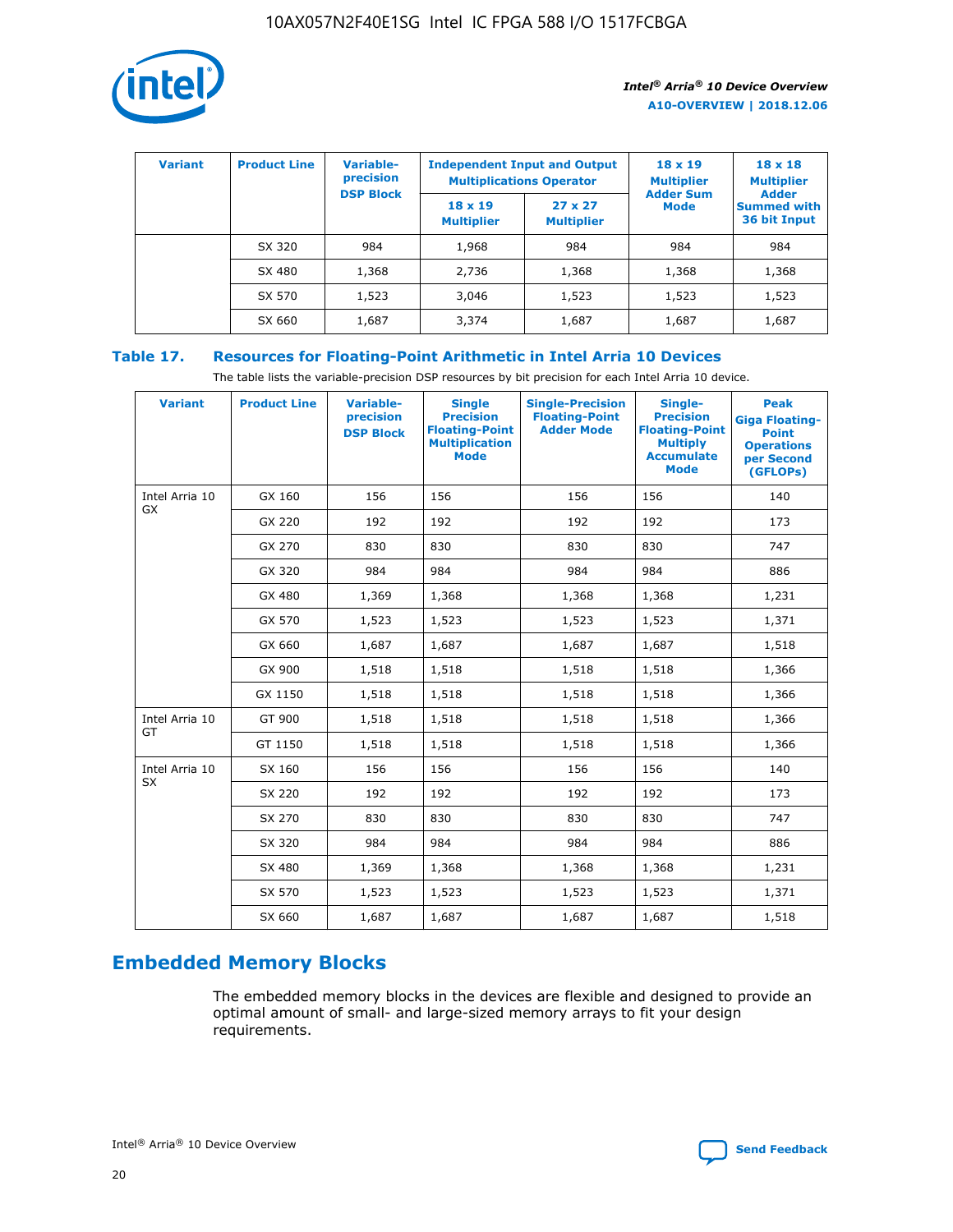

# **Types of Embedded Memory**

The Intel Arria 10 devices contain two types of memory blocks:

- 20 Kb M20K blocks—blocks of dedicated memory resources. The M20K blocks are ideal for larger memory arrays while still providing a large number of independent ports.
- 640 bit memory logic array blocks (MLABs)—enhanced memory blocks that are configured from dual-purpose logic array blocks (LABs). The MLABs are ideal for wide and shallow memory arrays. The MLABs are optimized for implementation of shift registers for digital signal processing (DSP) applications, wide and shallow FIFO buffers, and filter delay lines. Each MLAB is made up of ten adaptive logic modules (ALMs). In the Intel Arria 10 devices, you can configure these ALMs as ten 32 x 2 blocks, giving you one 32 x 20 simple dual-port SRAM block per MLAB.

# **Embedded Memory Capacity in Intel Arria 10 Devices**

|                   | <b>Product</b> |              | <b>M20K</b>         | <b>MLAB</b>  |                     | <b>Total RAM Bit</b> |
|-------------------|----------------|--------------|---------------------|--------------|---------------------|----------------------|
| <b>Variant</b>    | Line           | <b>Block</b> | <b>RAM Bit (Kb)</b> | <b>Block</b> | <b>RAM Bit (Kb)</b> | (Kb)                 |
| Intel Arria 10 GX | GX 160         | 440          | 8,800               | 1,680        | 1,050               | 9,850                |
|                   | GX 220         | 587          | 11,740              | 2,703        | 1,690               | 13,430               |
|                   | GX 270         | 750          | 15,000              | 3,922        | 2,452               | 17,452               |
|                   | GX 320         | 891          | 17,820              | 4,363        | 2,727               | 20,547               |
|                   | GX 480         | 1,431        | 28,620              | 6,662        | 4,164               | 32,784               |
|                   | GX 570         | 1,800        | 36,000              | 8,153        | 5,096               | 41,096               |
|                   | GX 660         | 2,131        | 42,620              | 9,260        | 5,788               | 48,408               |
|                   | GX 900         | 2,423        | 48,460              | 15,017       | 9,386               | 57,846               |
|                   | GX 1150        | 2,713        | 54,260              | 20,774       | 12,984              | 67,244               |
| Intel Arria 10 GT | GT 900         | 2,423        | 48,460              | 15,017       | 9,386               | 57,846               |
|                   | GT 1150        | 2,713        | 54,260              | 20,774       | 12,984              | 67,244               |
| Intel Arria 10 SX | SX 160         | 440          | 8,800               | 1,680        | 1,050               | 9,850                |
|                   | SX 220         | 587          | 11,740              | 2,703        | 1,690               | 13,430               |
|                   | SX 270         | 750          | 15,000              | 3,922        | 2,452               | 17,452               |
|                   | SX 320         | 891          | 17,820              | 4,363        | 2,727               | 20,547               |
|                   | SX 480         | 1,431        | 28,620              | 6,662        | 4,164               | 32,784               |
|                   | SX 570         | 1,800        | 36,000              | 8,153        | 5,096               | 41,096               |
|                   | SX 660         | 2,131        | 42,620              | 9,260        | 5,788               | 48,408               |

#### **Table 18. Embedded Memory Capacity and Distribution in Intel Arria 10 Devices**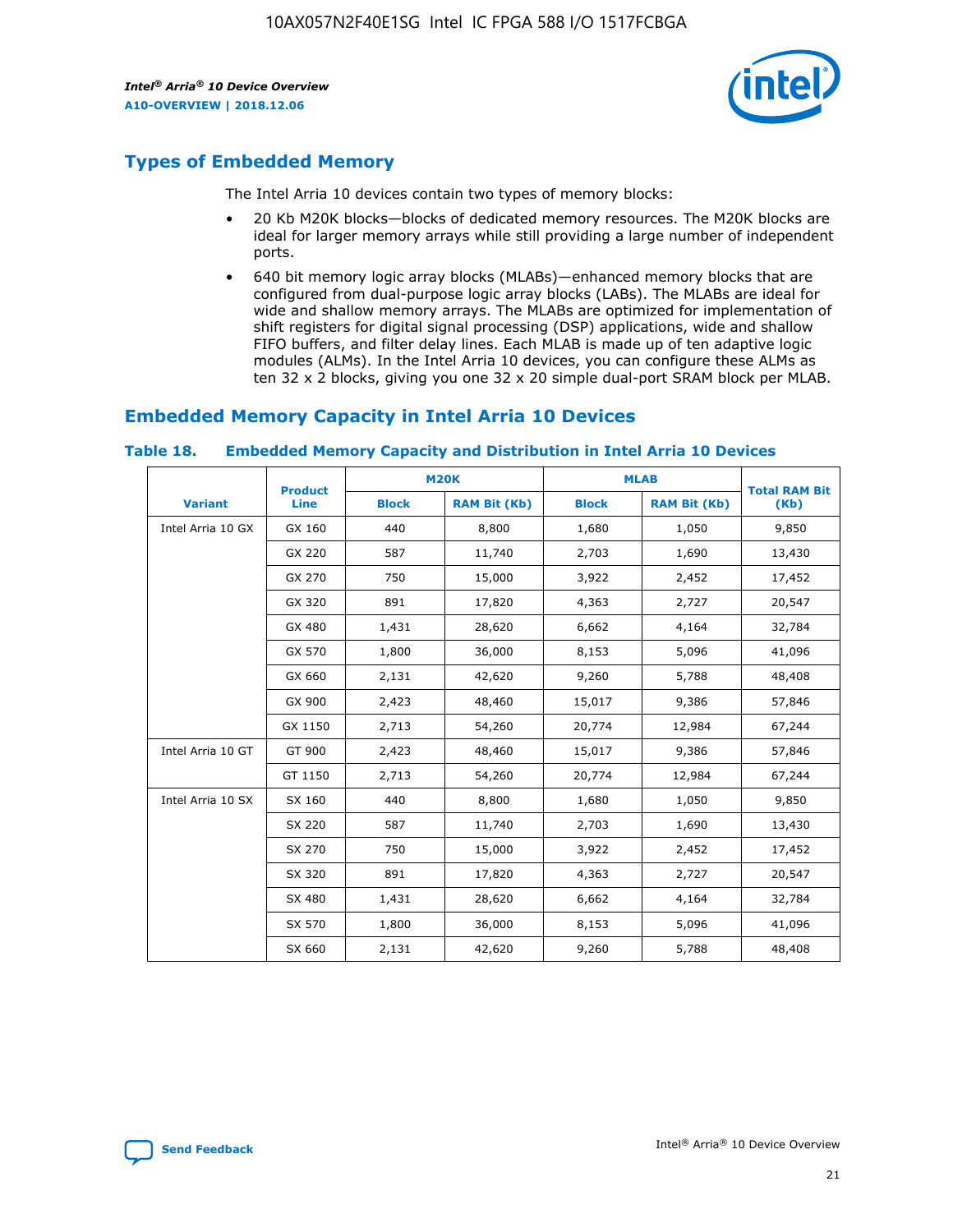

# **Embedded Memory Configurations for Single-port Mode**

#### **Table 19. Single-port Embedded Memory Configurations for Intel Arria 10 Devices**

This table lists the maximum configurations supported for single-port RAM and ROM modes.

| <b>Memory Block</b> | Depth (bits) | <b>Programmable Width</b> |
|---------------------|--------------|---------------------------|
| MLAB                | 32           | x16, x18, or x20          |
|                     | 64(10)       | x8, x9, x10               |
| M20K                | 512          | x40, x32                  |
|                     | 1K           | x20, x16                  |
|                     | 2K           | x10, x8                   |
|                     | 4K           | x5, x4                    |
|                     | 8K           | x2                        |
|                     | 16K          | x1                        |

# **Clock Networks and PLL Clock Sources**

The clock network architecture is based on Intel's global, regional, and peripheral clock structure. This clock structure is supported by dedicated clock input pins, fractional clock synthesis PLLs, and integer I/O PLLs.

# **Clock Networks**

The Intel Arria 10 core clock networks are capable of up to 800 MHz fabric operation across the full industrial temperature range. For the external memory interface, the clock network supports the hard memory controller with speeds up to 2,400 Mbps in a quarter-rate transfer.

To reduce power consumption, the Intel Quartus Prime software identifies all unused sections of the clock network and powers them down.

# **Fractional Synthesis and I/O PLLs**

Intel Arria 10 devices contain up to 32 fractional synthesis PLLs and up to 16 I/O PLLs that are available for both specific and general purpose uses in the core:

- Fractional synthesis PLLs—located in the column adjacent to the transceiver blocks
- I/O PLLs—located in each bank of the 48 I/Os

## **Fractional Synthesis PLLs**

You can use the fractional synthesis PLLs to:

- Reduce the number of oscillators that are required on your board
- Reduce the number of clock pins that are used in the device by synthesizing multiple clock frequencies from a single reference clock source

<sup>(10)</sup> Supported through software emulation and consumes additional MLAB blocks.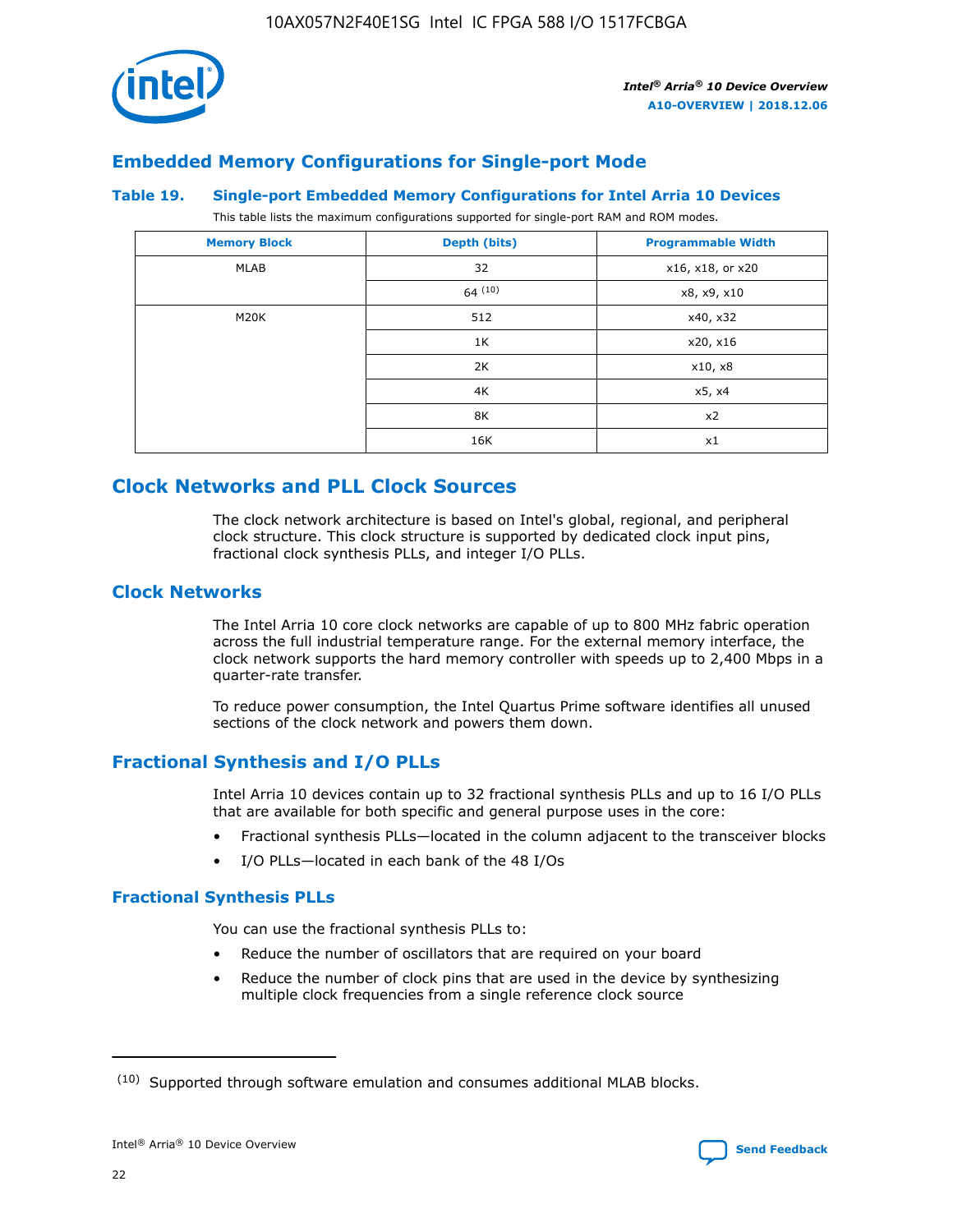

The fractional synthesis PLLs support the following features:

- Reference clock frequency synthesis for transceiver CMU and Advanced Transmit (ATX) PLLs
- Clock network delay compensation
- Zero-delay buffering
- Direct transmit clocking for transceivers
- Independently configurable into two modes:
	- Conventional integer mode equivalent to the general purpose PLL
	- Enhanced fractional mode with third order delta-sigma modulation
- PLL cascading

## **I/O PLLs**

The integer mode I/O PLLs are located in each bank of 48 I/Os. You can use the I/O PLLs to simplify the design of external memory and high-speed LVDS interfaces.

In each I/O bank, the I/O PLLs are adjacent to the hard memory controllers and LVDS SERDES. Because these PLLs are tightly coupled with the I/Os that need to use them, it makes it easier to close timing.

You can use the I/O PLLs for general purpose applications in the core such as clock network delay compensation and zero-delay buffering.

Intel Arria 10 devices support PLL-to-PLL cascading.

# **FPGA General Purpose I/O**

Intel Arria 10 devices offer highly configurable GPIOs. Each I/O bank contains 48 general purpose I/Os and a high-efficiency hard memory controller.

The following list describes the features of the GPIOs:

- Consist of 3 V I/Os for high-voltage application and LVDS I/Os for differential signaling
	- Up to two 3 V I/O banks, available in some devices, that support up to 3 V I/O standards
	- LVDS I/O banks that support up to 1.8 V I/O standards
- Support a wide range of single-ended and differential I/O interfaces
- LVDS speeds up to 1.6 Gbps
- Each LVDS pair of pins has differential input and output buffers, allowing you to configure the LVDS direction for each pair.
- Programmable bus hold and weak pull-up
- Programmable differential output voltage  $(V_{OD})$  and programmable pre-emphasis

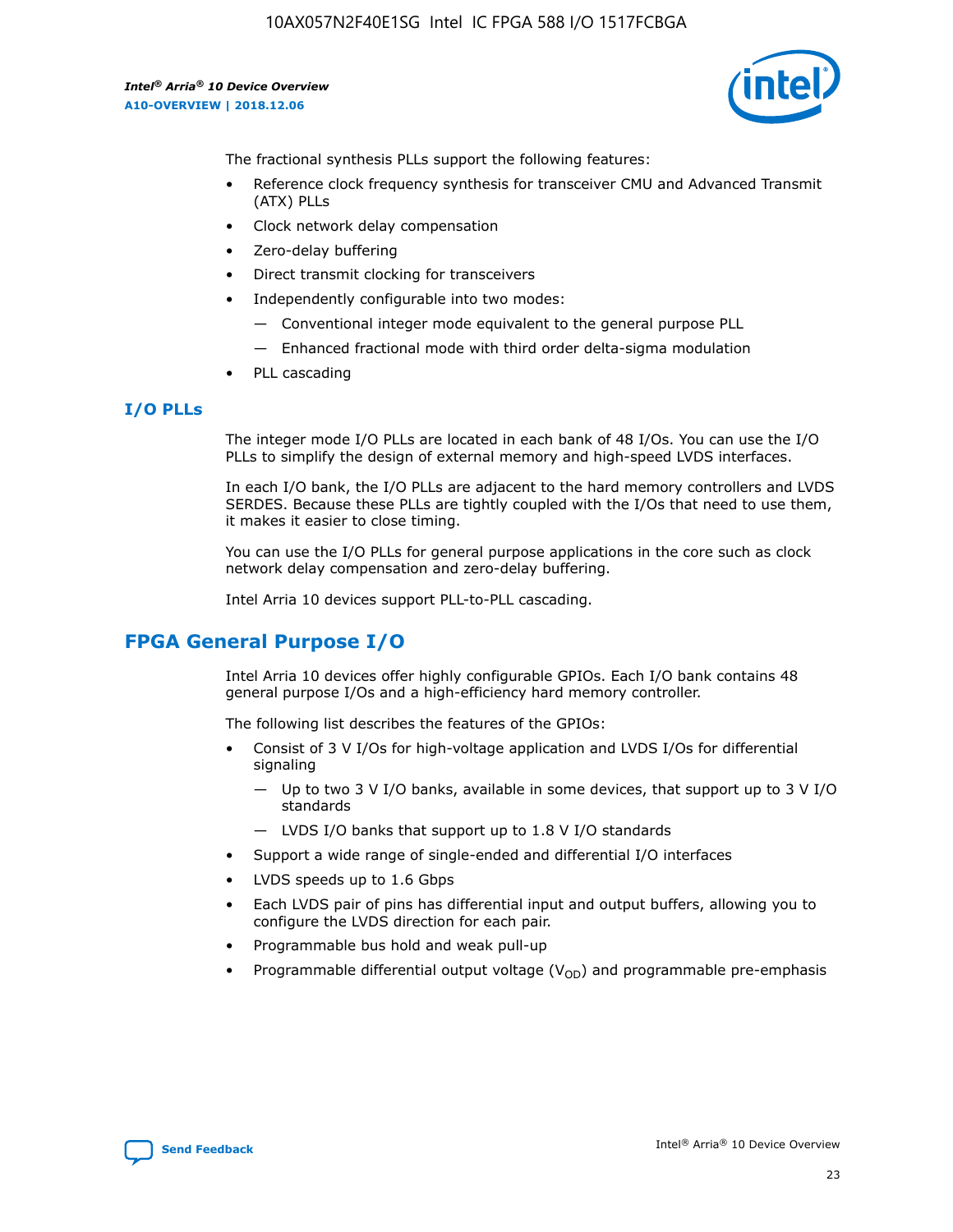

- Series (R<sub>S</sub>) and parallel (R<sub>T</sub>) on-chip termination (OCT) for all I/O banks with OCT calibration to limit the termination impedance variation
- On-chip dynamic termination that has the ability to swap between series and parallel termination, depending on whether there is read or write on a common bus for signal integrity
- Easy timing closure support using the hard read FIFO in the input register path, and delay-locked loop (DLL) delay chain with fine and coarse architecture

# **External Memory Interface**

Intel Arria 10 devices offer massive external memory bandwidth, with up to seven 32 bit DDR4 memory interfaces running at up to 2,400 Mbps. This bandwidth provides additional ease of design, lower power, and resource efficiencies of hardened highperformance memory controllers.

The memory interface within Intel Arria 10 FPGAs and SoCs delivers the highest performance and ease of use. You can configure up to a maximum width of 144 bits when using the hard or soft memory controllers. If required, you can bypass the hard memory controller and use a soft controller implemented in the user logic.

Each I/O contains a hardened DDR read/write path (PHY) capable of performing key memory interface functionality such as read/write leveling, FIFO buffering to lower latency and improve margin, timing calibration, and on-chip termination.

The timing calibration is aided by the inclusion of hard microcontrollers based on Intel's Nios® II technology, specifically tailored to control the calibration of multiple memory interfaces. This calibration allows the Intel Arria 10 device to compensate for any changes in process, voltage, or temperature either within the Intel Arria 10 device itself, or within the external memory device. The advanced calibration algorithms ensure maximum bandwidth and robust timing margin across all operating conditions.

In addition to parallel memory interfaces, Intel Arria 10 devices support serial memory technologies such as the Hybrid Memory Cube (HMC). The HMC is supported by the Intel Arria 10 high-speed serial transceivers which connect up to four HMC links, with each link running at data rates up to 15 Gbps.

#### **Related Information**

#### [External Memory Interface Spec Estimator](http://www.altera.com/technology/memory/estimator/mem-emif-index.html)

Provides a parametric tool that allows you to find and compare the performance of the supported external memory interfaces in IntelFPGAs.

# **Memory Standards Supported by Intel Arria 10 Devices**

The I/Os are designed to provide high performance support for existing and emerging external memory standards.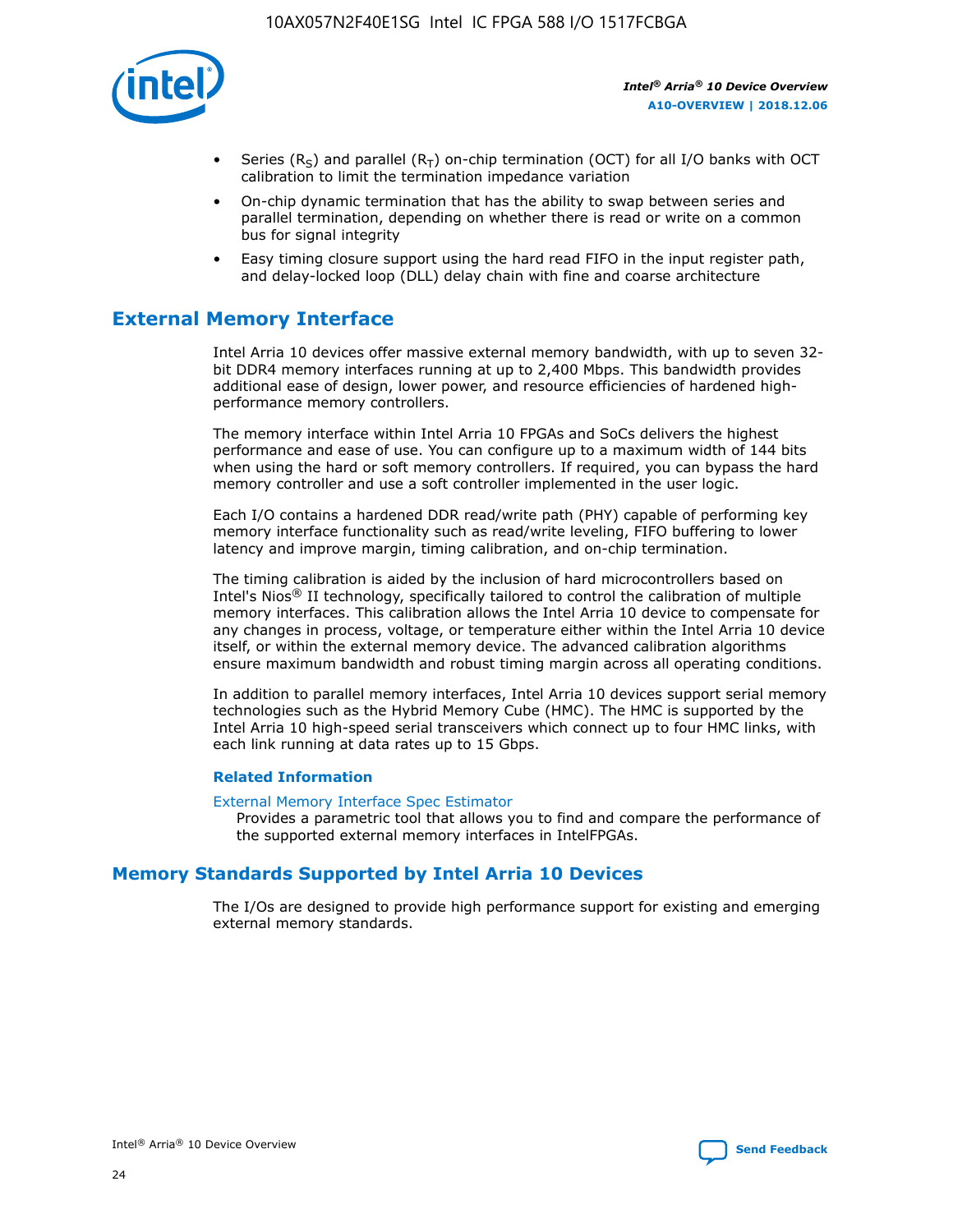

#### **Table 20. Memory Standards Supported by the Hard Memory Controller**

This table lists the overall capability of the hard memory controller. For specific details, refer to the External Memory Interface Spec Estimator and Intel Arria 10 Device Datasheet.

| <b>Memory Standard</b> | <b>Rate Support</b> | <b>Ping Pong PHY Support</b> | <b>Maximum Frequency</b><br>(MHz) |
|------------------------|---------------------|------------------------------|-----------------------------------|
| <b>DDR4 SDRAM</b>      | Quarter rate        | Yes                          | 1,067                             |
|                        |                     |                              | 1,200                             |
| DDR3 SDRAM             | Half rate           | Yes                          | 533                               |
|                        |                     |                              | 667                               |
|                        | Quarter rate        | Yes                          | 1,067                             |
|                        |                     |                              | 1,067                             |
| <b>DDR3L SDRAM</b>     | Half rate           | Yes                          | 533                               |
|                        |                     |                              | 667                               |
|                        | Quarter rate        | Yes                          | 933                               |
|                        |                     |                              | 933                               |
| LPDDR3 SDRAM           | Half rate           |                              | 533                               |
|                        | Quarter rate        |                              | 800                               |

#### **Table 21. Memory Standards Supported by the Soft Memory Controller**

| <b>Memory Standard</b>      | <b>Rate Support</b> | <b>Maximum Frequency</b><br>(MHz) |
|-----------------------------|---------------------|-----------------------------------|
| <b>RLDRAM 3 (11)</b>        | Quarter rate        | 1,200                             |
| ODR IV SRAM <sup>(11)</sup> | Quarter rate        | 1,067                             |
| <b>ODR II SRAM</b>          | Full rate           | 333                               |
|                             | Half rate           | 633                               |
| <b>ODR II+ SRAM</b>         | Full rate           | 333                               |
|                             | Half rate           | 633                               |
| <b>ODR II+ Xtreme SRAM</b>  | Full rate           | 333                               |
|                             | Half rate           | 633                               |

#### **Table 22. Memory Standards Supported by the HPS Hard Memory Controller**

The hard processor system (HPS) is available in Intel Arria 10 SoC devices only.

| <b>Memory Standard</b> | <b>Rate Support</b> | <b>Maximum Frequency</b><br>(MHz) |
|------------------------|---------------------|-----------------------------------|
| <b>DDR4 SDRAM</b>      | Half rate           | 1,200                             |
| <b>DDR3 SDRAM</b>      | Half rate           | 1,067                             |
| <b>DDR3L SDRAM</b>     | Half rate           | 933                               |

<sup>(11)</sup> Intel Arria 10 devices support this external memory interface using hard PHY with soft memory controller.

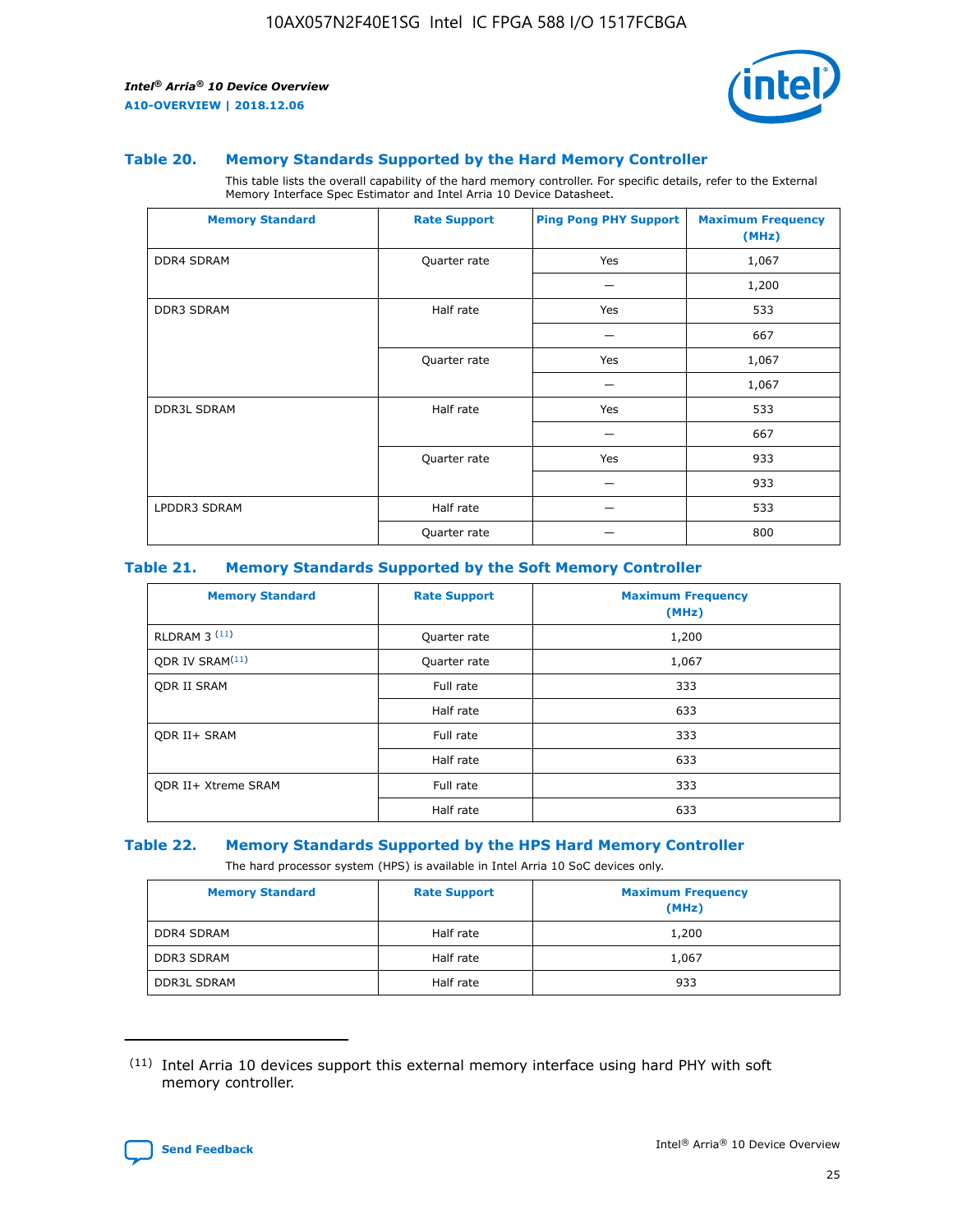

## **Related Information**

#### [Intel Arria 10 Device Datasheet](https://www.intel.com/content/www/us/en/programmable/documentation/mcn1413182292568.html#mcn1413182153340)

Lists the memory interface performance according to memory interface standards, rank or chip select configurations, and Intel Arria 10 device speed grades.

# **PCIe Gen1, Gen2, and Gen3 Hard IP**

Intel Arria 10 devices contain PCIe hard IP that is designed for performance and ease-of-use:

- Includes all layers of the PCIe stack—transaction, data link and physical layers.
- Supports PCIe Gen3, Gen2, and Gen1 Endpoint and Root Port in x1, x2, x4, or x8 lane configuration.
- Operates independently from the core logic—optional configuration via protocol (CvP) allows the PCIe link to power up and complete link training in less than 100 ms while the Intel Arria 10 device completes loading the programming file for the rest of the FPGA.
- Provides added functionality that makes it easier to support emerging features such as Single Root I/O Virtualization (SR-IOV) and optional protocol extensions.
- Provides improved end-to-end datapath protection using ECC.
- Supports FPGA configuration via protocol (CvP) using PCIe at Gen3, Gen2, or Gen1 speed.

#### **Related Information**

PCS Features on page 30

# **Enhanced PCS Hard IP for Interlaken and 10 Gbps Ethernet**

# **Interlaken Support**

The Intel Arria 10 enhanced PCS hard IP provides integrated Interlaken PCS supporting rates up to 25.8 Gbps per lane.

The Interlaken PCS is based on the proven functionality of the PCS developed for Intel's previous generation FPGAs, which demonstrated interoperability with Interlaken ASSP vendors and third-party IP suppliers. The Interlaken PCS is present in every transceiver channel in Intel Arria 10 devices.

#### **Related Information**

PCS Features on page 30

## **10 Gbps Ethernet Support**

The Intel Arria 10 enhanced PCS hard IP supports 10GBASE-R PCS compliant with IEEE 802.3 10 Gbps Ethernet (10GbE). The integrated hard IP support for 10GbE and the 10 Gbps transceivers save external PHY cost, board space, and system power.

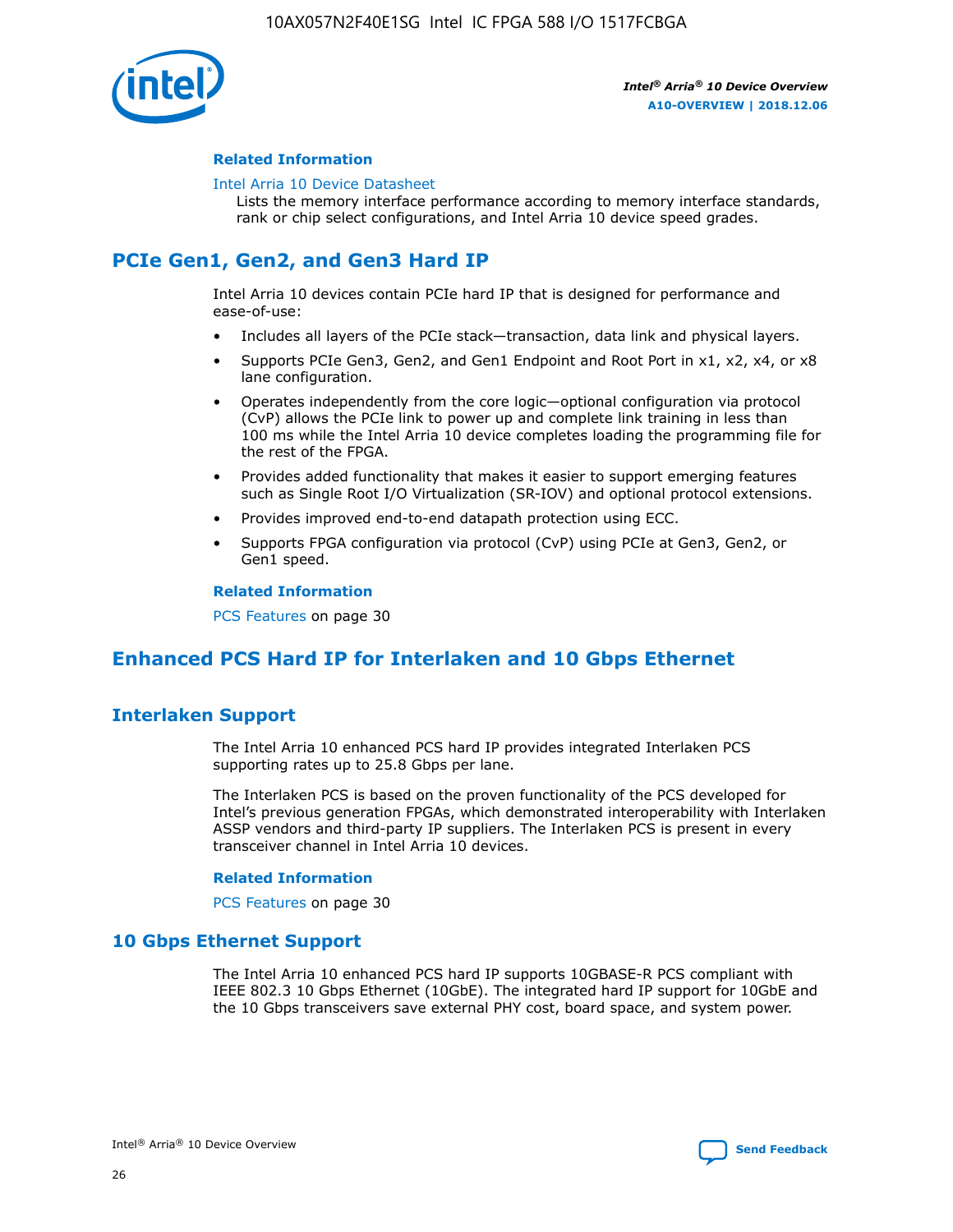

The scalable hard IP supports multiple independent 10GbE ports while using a single PLL for all the 10GBASE-R PCS instantiations, which saves on core logic resources and clock networks:

- Simplifies multiport 10GbE systems compared to XAUI interfaces that require an external XAUI-to-10G PHY.
- Incorporates Electronic Dispersion Compensation (EDC), which enables direct connection to standard 10 Gbps XFP and SFP+ pluggable optical modules.
- Supports backplane Ethernet applications and includes a hard 10GBASE-KR Forward Error Correction (FEC) circuit that you can use for 10 Gbps and 40 Gbps applications.

The 10 Gbps Ethernet PCS hard IP and 10GBASE-KR FEC are present in every transceiver channel.

#### **Related Information**

PCS Features on page 30

# **Low Power Serial Transceivers**

Intel Arria 10 FPGAs and SoCs include lowest power transceivers that deliver high bandwidth, throughput and low latency.

Intel Arria 10 devices deliver the industry's lowest power consumption per transceiver channel:

- 12.5 Gbps transceivers at as low as 242 mW
- 10 Gbps transceivers at as low as 168 mW
- 6 Gbps transceivers at as low as 117 mW

Intel Arria 10 transceivers support various data rates according to application:

- Chip-to-chip and chip-to-module applications—from 1 Gbps up to 25.8 Gbps
- Long reach and backplane applications—from 1 Gbps up to 12.5 with advanced adaptive equalization
- Critical power sensitive applications—from 1 Gbps up to 11.3 Gbps using lower power modes

The combination of 20 nm process technology and architectural advances provide the following benefits:

- Significant reduction in die area and power consumption
- Increase of up to two times in transceiver I/O density compared to previous generation devices while maintaining optimal signal integrity
- Up to 72 total transceiver channels—you can configure up to 6 of these channels to run as fast as 25.8 Gbps
- All channels feature continuous data rate support up to the maximum rated speed

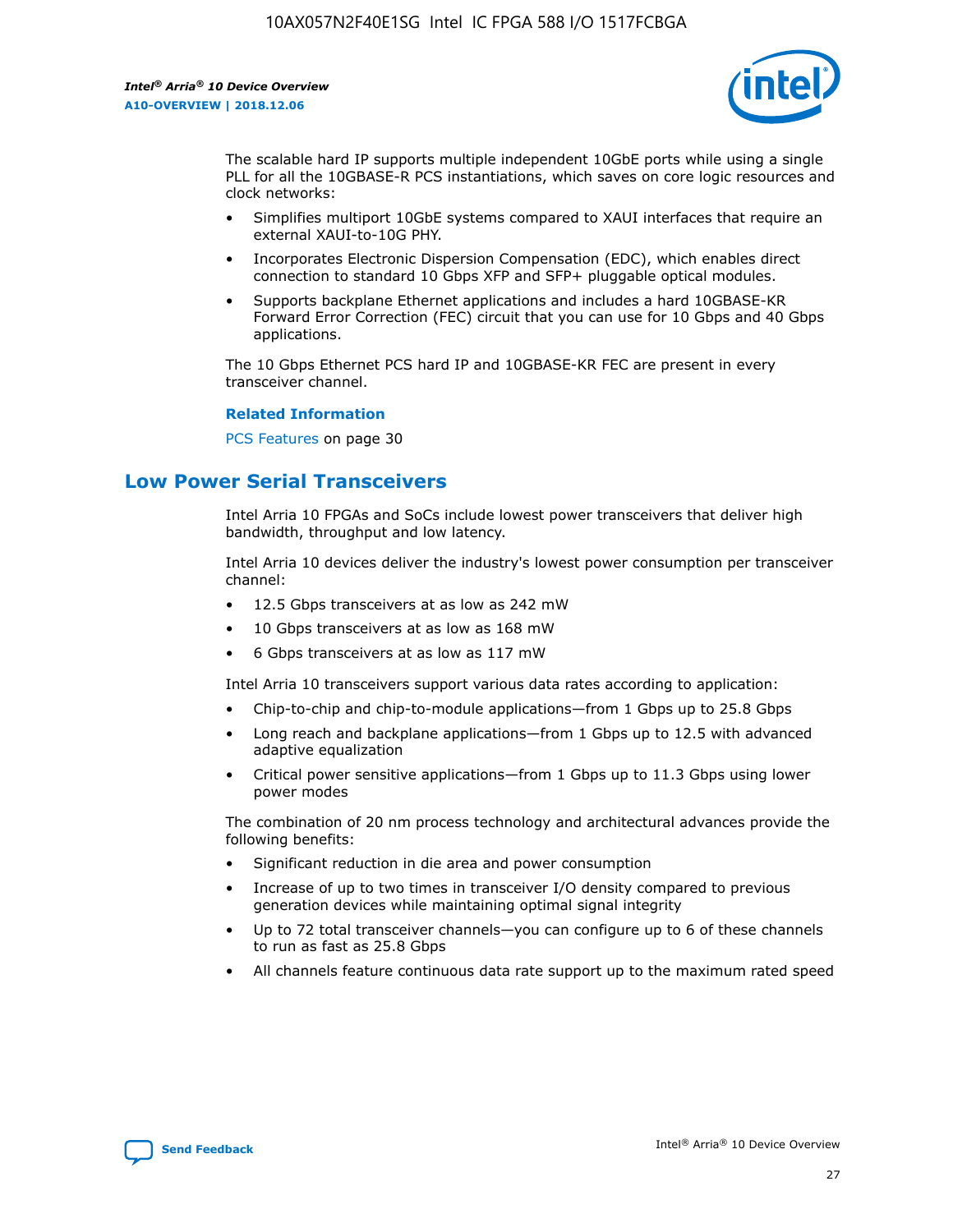



## **Figure 6. Intel Arria 10 Transceiver Block Architecture**

# **Transceiver Channels**

All transceiver channels feature a dedicated Physical Medium Attachment (PMA) and a hardened Physical Coding Sublayer (PCS).

- The PMA provides primary interfacing capabilities to physical channels.
- The PCS typically handles encoding/decoding, word alignment, and other preprocessing functions before transferring data to the FPGA core fabric.

A transceiver channel consists of a PMA and a PCS block. Most transceiver banks have 6 channels. There are some transceiver banks that contain only 3 channels.

A wide variety of bonded and non-bonded data rate configurations is possible using a highly configurable clock distribution network. Up to 80 independent transceiver data rates can be configured.

The following figures are graphical representations of top views of the silicon die, which correspond to reverse views for flip chip packages. Different Intel Arria 10 devices may have different floorplans than the ones shown in the figures.

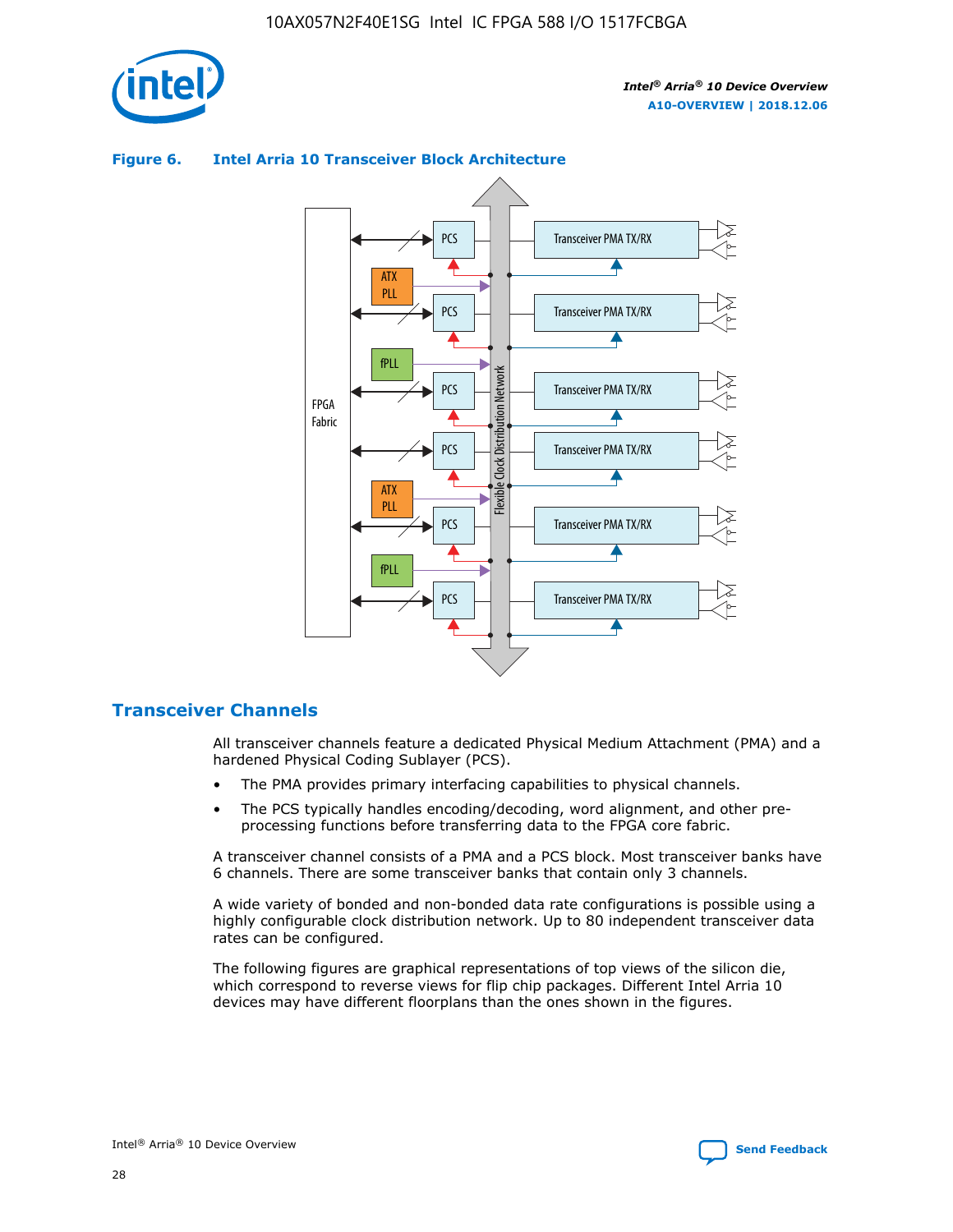

## **Figure 7. Device Chip Overview for Intel Arria 10 GX and GT Devices**



M20K Internal Memory Blocks Core Logic Fabric Transceiver Channels Hard IP Per Transceiver: Standard PCS and Enhanced PCS Hard IPs PCI Express Gen3 Hard IP Fractional PLLs M20K Internal Memory Blocks PCI Express Gen3 Hard IP Variable Precision DSP Blocks I/O PLLs Hard Memory Controllers, General-Purpose I/O Cells, LVDS Hard Processor Subsystem, Dual-Core ARM Cortex A9 M20K Internal Memory Blocks Variable Precision DSP Blocks M20K Internal Memory Blocks Core Logic Fabric I/O PLLs Hard Memory Controllers, General-Purpose I/O Cells, LVDS M20K Internal Memory Blocks Variable Precision DSP Blocks M20K Internal Memory Blocks Transceiver Channels Hard IP Per Transceiver: Standard PCS and Enhanced PCS Hard IPs PCI Express Gen3 Hard IP Fractional PLLs PCI Express Gen3 Hard IP Hard PCS Hard PCS Hard PCS Hard PCS Hard PCS Hard PCS Hard PCS Hard PCS Transceiver PMA Transceiver PMA Transceiver PMA Transceiver PMA Transceiver PMA Transceiver PMA Unused transceiver chann can be used as additional transceiver transmit PLLs Transceiver PMA Transceiver PMA Transceiver Clock Networks ATX (LC) **Transmit** PLL fPLL ATX (LC) Transmi PLL fPLL ATX (LC) **Transmit** PLL

## **PMA Features**

Intel Arria 10 transceivers provide exceptional signal integrity at data rates up to 25.8 Gbps. Clocking options include ultra-low jitter ATX PLLs (LC tank based), clock multiplier unit (CMU) PLLs, and fractional PLLs.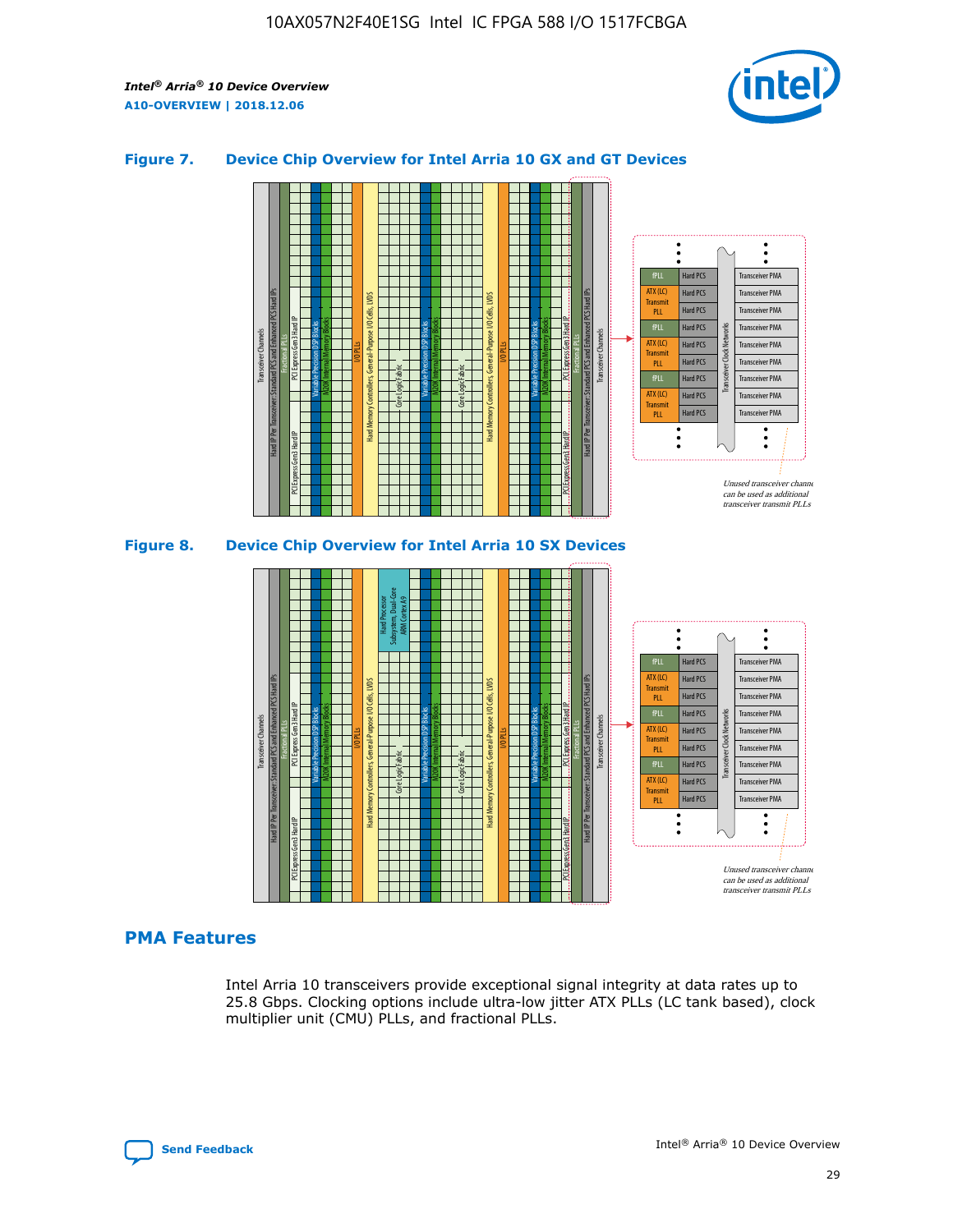

Each transceiver channel contains a channel PLL that can be used as the CMU PLL or clock data recovery (CDR) PLL. In CDR mode, the channel PLL recovers the receiver clock and data in the transceiver channel. Up to 80 independent data rates can be configured on a single Intel Arria 10 device.

## **Table 23. PMA Features of the Transceivers in Intel Arria 10 Devices**

| <b>Feature</b>                                             | <b>Capability</b>                                                                                                                                                                                                             |
|------------------------------------------------------------|-------------------------------------------------------------------------------------------------------------------------------------------------------------------------------------------------------------------------------|
| Chip-to-Chip Data Rates                                    | 1 Gbps to 17.4 Gbps (Intel Arria 10 GX devices)<br>1 Gbps to 25.8 Gbps (Intel Arria 10 GT devices)                                                                                                                            |
| Backplane Support                                          | Drive backplanes at data rates up to 12.5 Gbps                                                                                                                                                                                |
| Optical Module Support                                     | SFP+/SFP, XFP, CXP, QSFP/QSFP28, CFP/CFP2/CFP4                                                                                                                                                                                |
| Cable Driving Support                                      | SFP+ Direct Attach, PCI Express over cable, eSATA                                                                                                                                                                             |
| Transmit Pre-Emphasis                                      | 4-tap transmit pre-emphasis and de-emphasis to compensate for system channel loss                                                                                                                                             |
| Continuous Time Linear<br>Equalizer (CTLE)                 | Dual mode, high-gain, and high-data rate, linear receive equalization to compensate for<br>system channel loss                                                                                                                |
| Decision Feedback Equalizer<br>(DFE)                       | 7-fixed and 4-floating tap DFE to equalize backplane channel loss in the presence of<br>crosstalk and noisy environments                                                                                                      |
| Variable Gain Amplifier                                    | Optimizes the signal amplitude prior to the CDR sampling and operates in fixed and<br>adaptive modes                                                                                                                          |
| Altera Digital Adaptive<br>Parametric Tuning (ADAPT)       | Fully digital adaptation engine to automatically adjust all link equalization parameters-<br>including CTLE, DFE, and variable gain amplifier blocks—that provide optimal link margin<br>without intervention from user logic |
| Precision Signal Integrity<br>Calibration Engine (PreSICE) | Hardened calibration controller to quickly calibrate all transceiver control parameters on<br>power-up, which provides the optimal signal integrity and jitter performance                                                    |
| Advanced Transmit (ATX)<br><b>PLL</b>                      | Low jitter ATX (LC tank based) PLLs with continuous tuning range to cover a wide range of<br>standard and proprietary protocols                                                                                               |
| <b>Fractional PLLs</b>                                     | On-chip fractional frequency synthesizers to replace on-board crystal oscillators and reduce<br>system cost                                                                                                                   |
| Digitally Assisted Analog<br><b>CDR</b>                    | Superior jitter tolerance with fast lock time                                                                                                                                                                                 |
| Dynamic Partial<br>Reconfiguration                         | Allows independent control of the Avalon memory-mapped interface of each transceiver<br>channel for the highest transceiver flexibility                                                                                       |
| Multiple PCS-PMA and PCS-<br>PLD interface widths          | 8-, 10-, 16-, 20-, 32-, 40-, or 64-bit interface widths for flexibility of deserialization width,<br>encoding, and reduced latency                                                                                            |

# **PCS Features**

This table summarizes the Intel Arria 10 transceiver PCS features. You can use the transceiver PCS to support a wide range of protocols ranging from 1 Gbps to 25.8 Gbps.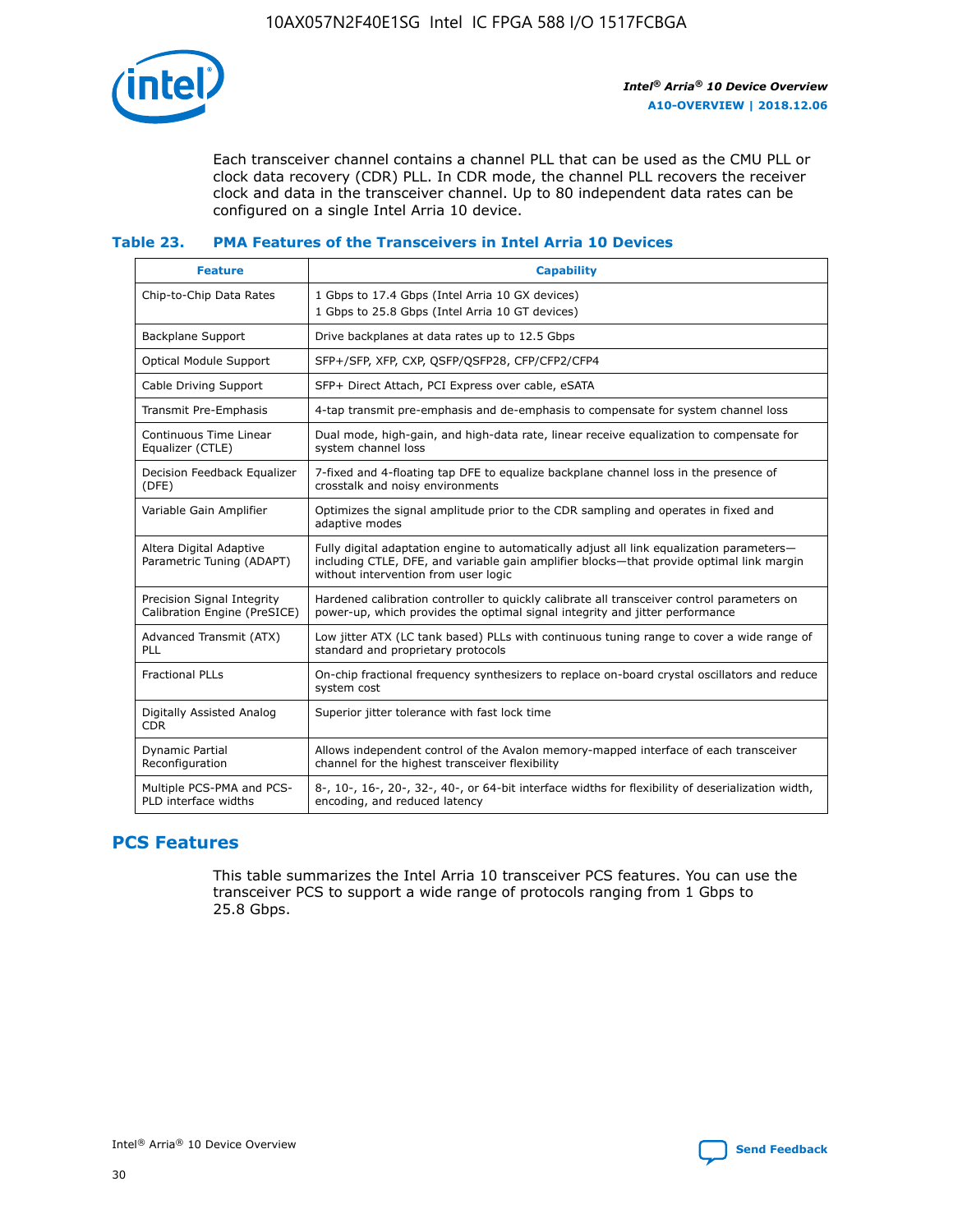

| <b>PCS</b>    | <b>Description</b>                                                                                                                                                                                                                                                                                                                                                                                             |
|---------------|----------------------------------------------------------------------------------------------------------------------------------------------------------------------------------------------------------------------------------------------------------------------------------------------------------------------------------------------------------------------------------------------------------------|
| Standard PCS  | Operates at a data rate up to 12 Gbps<br>Supports protocols such as PCI-Express, CPRI 4.2+, GigE, IEEE 1588 in Hard PCS<br>Implements other protocols using Basic/Custom (Standard PCS) transceiver<br>configuration rules.                                                                                                                                                                                    |
| Enhanced PCS  | Performs functions common to most serial data industry standards, such as word<br>alignment, encoding/decoding, and framing, before data is sent or received off-chip<br>through the PMA<br>• Handles data transfer to and from the FPGA fabric<br>Handles data transfer internally to and from the PMA<br>Provides frequency compensation<br>Performs channel bonding for multi-channel low skew applications |
| PCIe Gen3 PCS | Supports the seamless switching of Data and Clock between the Gen1, Gen2, and Gen3<br>data rates<br>Provides support for PIPE 3.0 features<br>Supports the PIPE interface with the Hard IP enabled, as well as with the Hard IP<br>bypassed                                                                                                                                                                    |

#### **Related Information**

- PCIe Gen1, Gen2, and Gen3 Hard IP on page 26
- Interlaken Support on page 26
- 10 Gbps Ethernet Support on page 26

# **PCS Protocol Support**

This table lists some of the protocols supported by the Intel Arria 10 transceiver PCS. For more information about the blocks in the transmitter and receiver data paths, refer to the related information.

| <b>Protocol</b>                                 | <b>Data Rate</b><br>(Gbps) | <b>Transceiver IP</b>       | <b>PCS Support</b>                      |
|-------------------------------------------------|----------------------------|-----------------------------|-----------------------------------------|
| PCIe Gen3 x1, x2, x4, x8                        | 8.0                        | Native PHY (PIPE)           | Standard PCS and PCIe<br>Gen3 PCS       |
| PCIe Gen2 x1, x2, x4, x8                        | 5.0                        | Native PHY (PIPE)           | <b>Standard PCS</b>                     |
| PCIe Gen1 x1, x2, x4, x8                        | 2.5                        | Native PHY (PIPE)           | Standard PCS                            |
| 1000BASE-X Gigabit Ethernet                     | 1.25                       | Native PHY                  | <b>Standard PCS</b>                     |
| 1000BASE-X Gigabit Ethernet with<br>IEEE 1588v2 | 1.25                       | Native PHY                  | Standard PCS                            |
| 10GBASE-R                                       | 10.3125                    | Native PHY                  | <b>Enhanced PCS</b>                     |
| 10GBASE-R with IEEE 1588v2                      | 10.3125                    | Native PHY                  | <b>Enhanced PCS</b>                     |
| 10GBASE-R with KR FEC                           | 10.3125                    | Native PHY                  | <b>Enhanced PCS</b>                     |
| 10GBASE-KR and 1000BASE-X                       | 10.3125                    | 1G/10GbE and 10GBASE-KR PHY | Standard PCS and<br><b>Enhanced PCS</b> |
| Interlaken (CEI-6G/11G)                         | 3.125 to 17.4              | Native PHY                  | <b>Enhanced PCS</b>                     |
| SFI-S/SFI-5.2                                   | 11.2                       | Native PHY                  | <b>Enhanced PCS</b>                     |
| $10G$ SDI                                       | 10.692                     | Native PHY                  | <b>Enhanced PCS</b>                     |
|                                                 |                            |                             | continued                               |

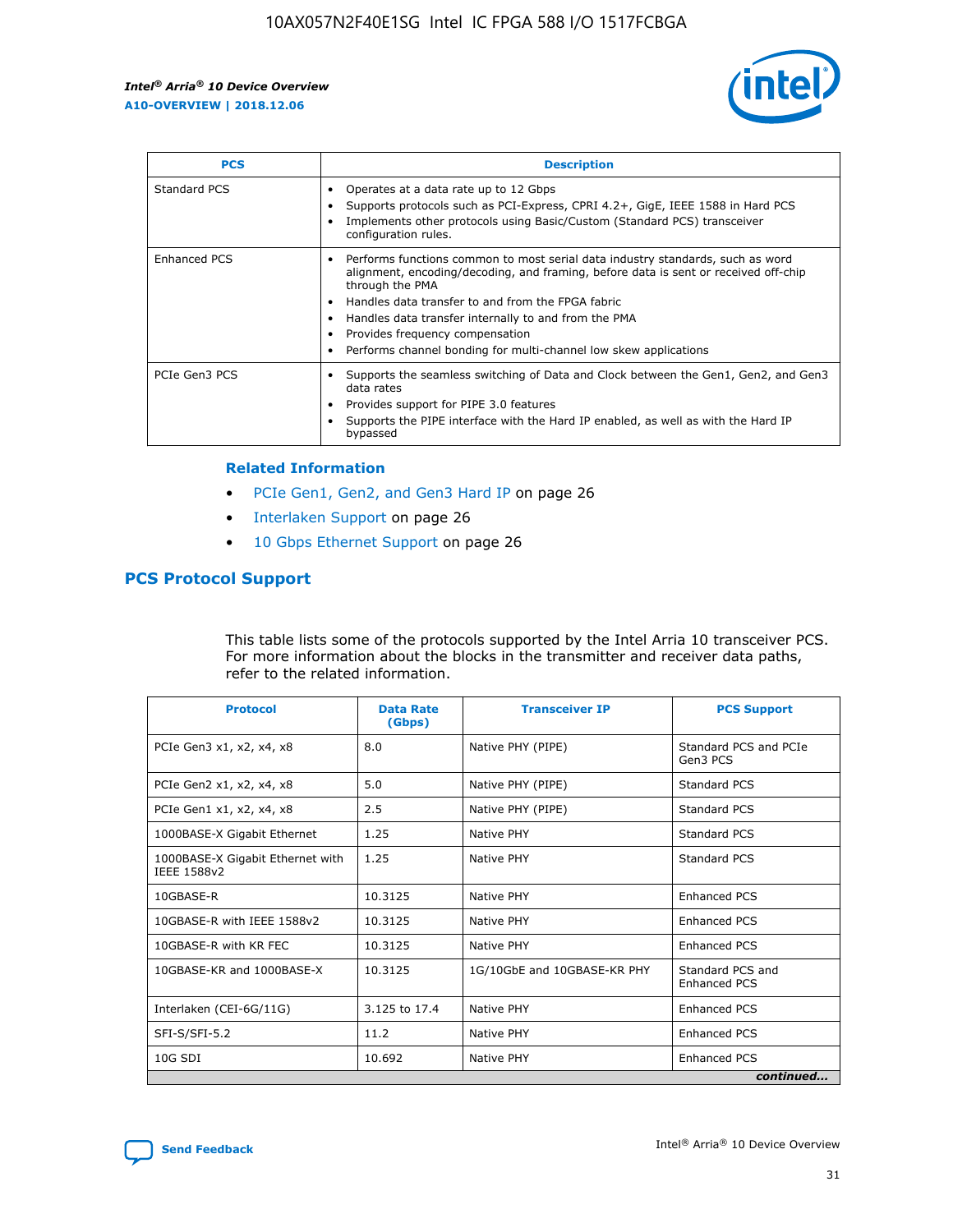

| <b>Protocol</b>      | <b>Data Rate</b><br>(Gbps) | <b>Transceiver IP</b> | <b>PCS Support</b>  |
|----------------------|----------------------------|-----------------------|---------------------|
| CPRI 6.0 (64B/66B)   | 0.6144 to<br>10.1376       | Native PHY            | <b>Enhanced PCS</b> |
| CPRI 4.2 (8B/10B)    | 0.6144 to<br>9.8304        | Native PHY            | Standard PCS        |
| OBSAI RP3 v4.2       | 0.6144 to 6.144            | Native PHY            | Standard PCS        |
| SD-SDI/HD-SDI/3G-SDI | $0.143(12)$ to<br>2.97     | Native PHY            | Standard PCS        |

## **Related Information**

#### [Intel Arria 10 Transceiver PHY User Guide](https://www.intel.com/content/www/us/en/programmable/documentation/nik1398707230472.html#nik1398707091164)

Provides more information about the supported transceiver protocols and PHY IP, the PMA architecture, and the standard, enhanced, and PCIe Gen3 PCS architecture.

# **SoC with Hard Processor System**

Each SoC device combines an FPGA fabric and a hard processor system (HPS) in a single device. This combination delivers the flexibility of programmable logic with the power and cost savings of hard IP in these ways:

- Reduces board space, system power, and bill of materials cost by eliminating a discrete embedded processor
- Allows you to differentiate the end product in both hardware and software, and to support virtually any interface standard
- Extends the product life and revenue through in-field hardware and software updates

 $(12)$  The 0.143 Gbps data rate is supported using oversampling of user logic that you must implement in the FPGA fabric.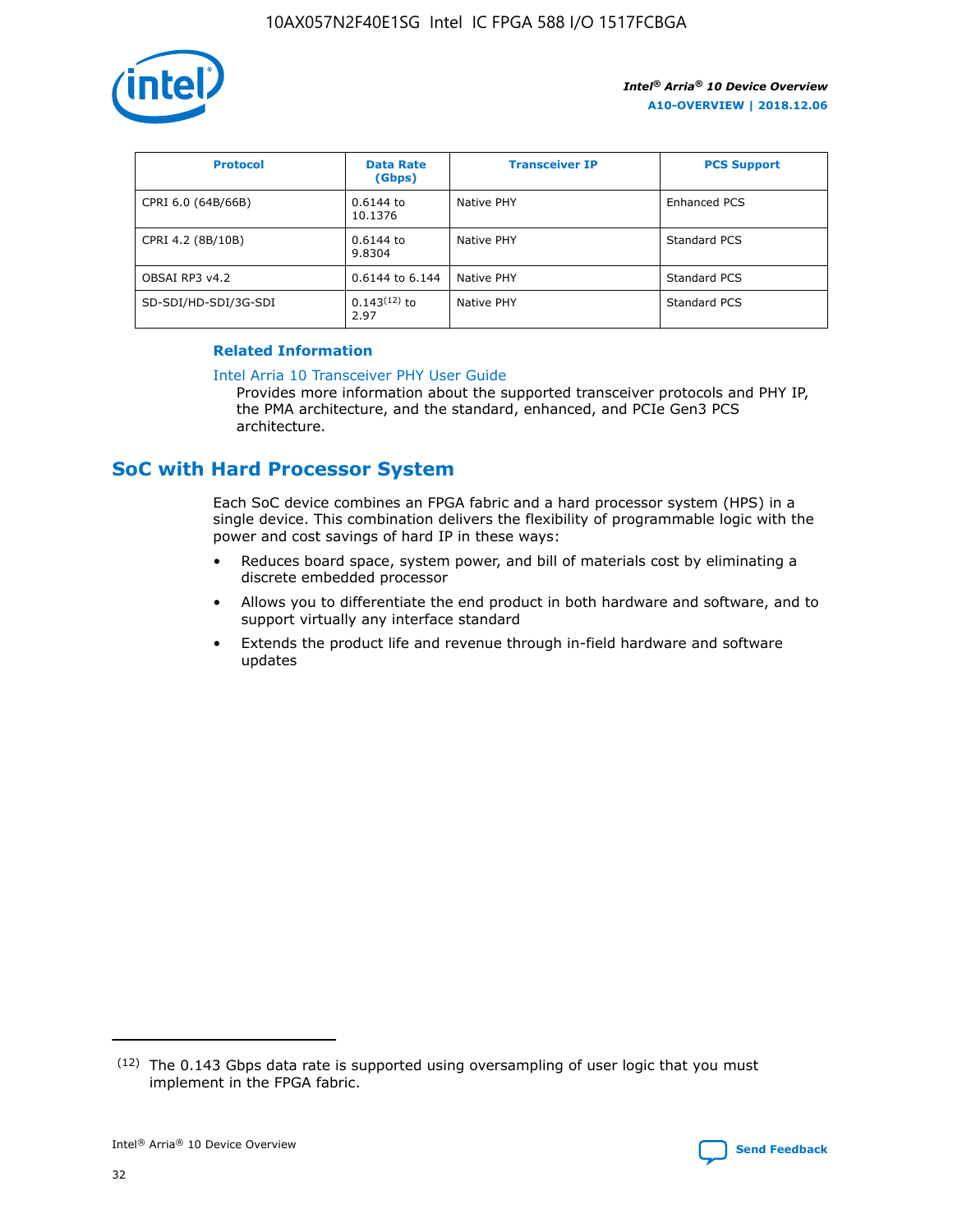

#### **Figure 9. HPS Block Diagram**

This figure shows a block diagram of the HPS with the dual ARM Cortex-A9 MPCore processor.



# **Key Advantages of 20-nm HPS**

The 20-nm HPS strikes a balance between enabling maximum software compatibility with 28-nm SoCs while still improving upon the 28-nm HPS architecture. These improvements address the requirements of the next generation target markets such as wireless and wireline communications, compute and storage equipment, broadcast and military in terms of performance, memory bandwidth, connectivity via backplane and security.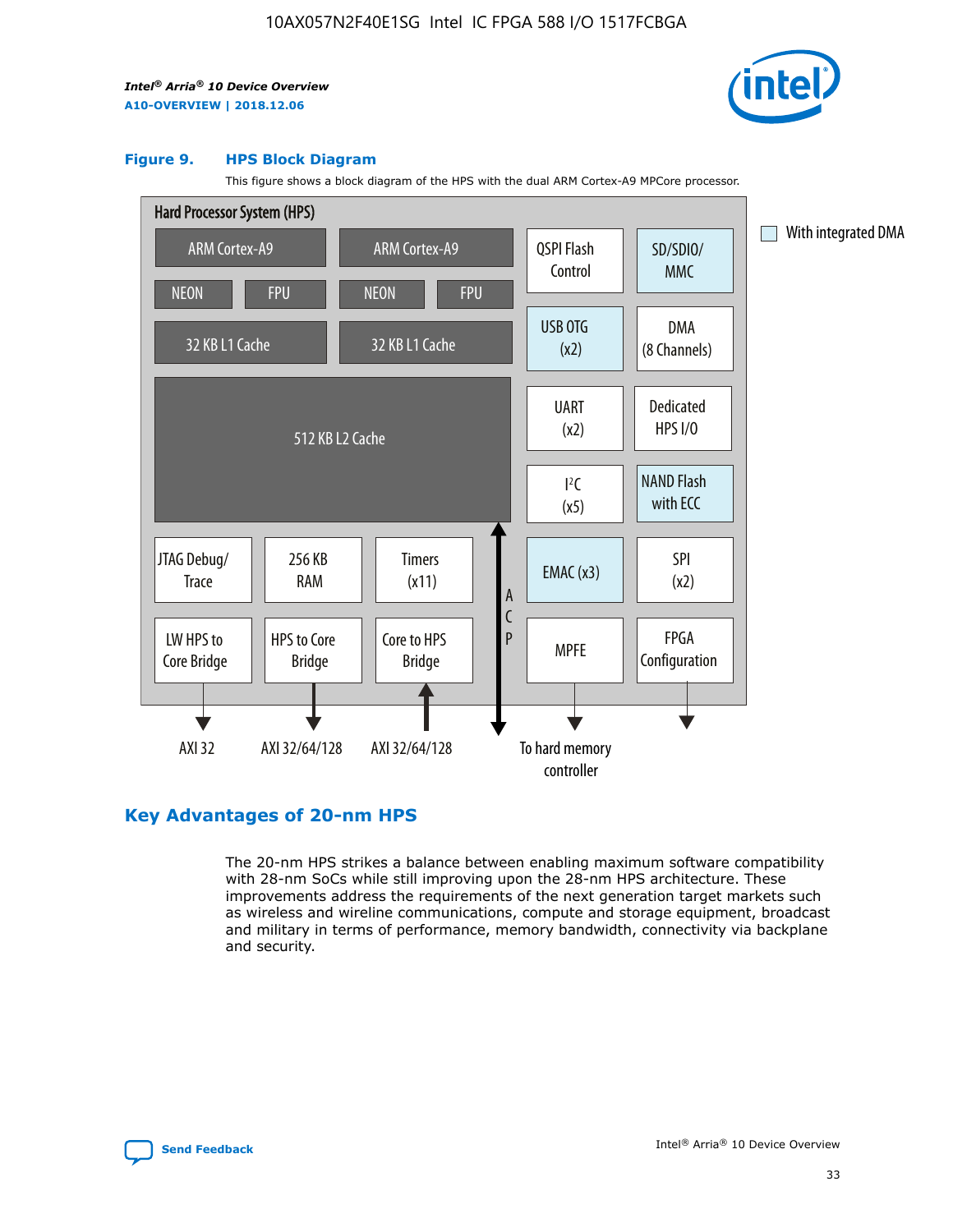

## **Table 24. Improvements in 20 nm HPS**

This table lists the key improvements of the 20 nm HPS compared to the 28 nm HPS.

| Advantages/<br><b>Improvements</b>                          | <b>Description</b>                                                                                                                                                                                                                                                                                                                                                                                                                                                                                                                                                                                                                                                                                                                                                                                                                                                                                                                   |
|-------------------------------------------------------------|--------------------------------------------------------------------------------------------------------------------------------------------------------------------------------------------------------------------------------------------------------------------------------------------------------------------------------------------------------------------------------------------------------------------------------------------------------------------------------------------------------------------------------------------------------------------------------------------------------------------------------------------------------------------------------------------------------------------------------------------------------------------------------------------------------------------------------------------------------------------------------------------------------------------------------------|
| Increased performance and<br>overdrive capability           | While the nominal processor frequency is 1.2 GHz, the 20 nm HPS offers an "overdrive"<br>feature which enables a higher processor operating frequency. This requires a higher supply<br>voltage value that is unique to the HPS and may require a separate regulator.                                                                                                                                                                                                                                                                                                                                                                                                                                                                                                                                                                                                                                                                |
| Increased processor memory<br>bandwidth and DDR4<br>support | Up to 64-bit DDR4 memory at 2,400 Mbps support is available for the processor. The hard<br>memory controller for the HPS comprises a multi-port front end that manages connections<br>to a single port memory controller. The multi-port front end allows logic core and the HPS<br>to share ports and thereby the available bandwidth of the memory controller.                                                                                                                                                                                                                                                                                                                                                                                                                                                                                                                                                                     |
| Flexible I/O sharing                                        | An advanced I/O pin muxing scheme allows improved sharing of I/O between the HPS and<br>the core logic. The following types of I/O are available for SoC:<br>17 dedicated I/Os-physically located inside the HPS block and are not accessible to<br>logic within the core. The 17 dedicated I/Os are used for HPS clock, resets, and<br>interfacing with boot devices, QSPI, and SD/MMC.<br>48 direct shared I/O-located closest to the HPS block and are ideal for high speed HPS<br>$\bullet$<br>peripherals such as EMAC, USB, and others. There is one bank of 48 I/Os that supports<br>direct sharing where the 48 I/Os can be shared 12 I/Os at a time.<br>Standard (shared) I/O-all standard I/Os can be shared by the HPS peripherals and any<br>logic within the core. For designs where more than 48 I/Os are required to fully use all<br>the peripherals in the HPS, these I/Os can be connected through the core logic. |
| <b>EMAC</b> core                                            | Three EMAC cores are available in the HPS. The EMAC cores enable an application to<br>support two redundant Ethernet connections; for example, backplane, or two EMAC cores<br>for managing IEEE 1588 time stamp information while allowing a third EMAC core for debug<br>and configuration. All three EMACs can potentially share the same time stamps, simplifying<br>the 1588 time stamping implementation. A new serial time stamp interface allows core<br>logic to access and read the time stamp values. The integrated EMAC controllers can be<br>connected to external Ethernet PHY through the provided MDIO or I <sup>2</sup> C interface.                                                                                                                                                                                                                                                                               |
| On-chip memory                                              | The on-chip memory is updated to 256 KB support and can support larger data sets and<br>real time algorithms.                                                                                                                                                                                                                                                                                                                                                                                                                                                                                                                                                                                                                                                                                                                                                                                                                        |
| ECC enhancements                                            | Improvements in L2 Cache ECC management allow identification of errors down to the<br>address level. ECC enhancements also enable improved error injection and status reporting<br>via the introduction of new memory mapped access to syndrome and data signals.                                                                                                                                                                                                                                                                                                                                                                                                                                                                                                                                                                                                                                                                    |
| HPS to FPGA Interconnect<br>Backbone                        | Although the HPS and the Logic Core can operate independently, they are tightly coupled<br>via a high-bandwidth system interconnect built from high-performance ARM AMBA AXI bus<br>bridges. IP bus masters in the FPGA fabric have access to HPS bus slaves via the FPGA-to-<br>HPS interconnect. Similarly, HPS bus masters have access to bus slaves in the core fabric<br>via the HPS-to-FPGA bridge. Both bridges are AMBA AXI-3 compliant and support<br>simultaneous read and write transactions. Up to three masters within the core fabric can<br>share the HPS SDRAM controller with the processor. Additionally, the processor can be used<br>to configure the core fabric under program control via a dedicated 32-bit configuration port.                                                                                                                                                                               |
| FPGA configuration and HPS<br>booting                       | The FPGA fabric and HPS in the SoCs are powered independently. You can reduce the clock<br>frequencies or gate the clocks to reduce dynamic power.<br>You can configure the FPGA fabric and boot the HPS independently, in any order, providing<br>you with more design flexibility.                                                                                                                                                                                                                                                                                                                                                                                                                                                                                                                                                                                                                                                 |
| Security                                                    | New security features have been introduced for anti-tamper management, secure boot,<br>encryption (AES), and authentication (SHA).                                                                                                                                                                                                                                                                                                                                                                                                                                                                                                                                                                                                                                                                                                                                                                                                   |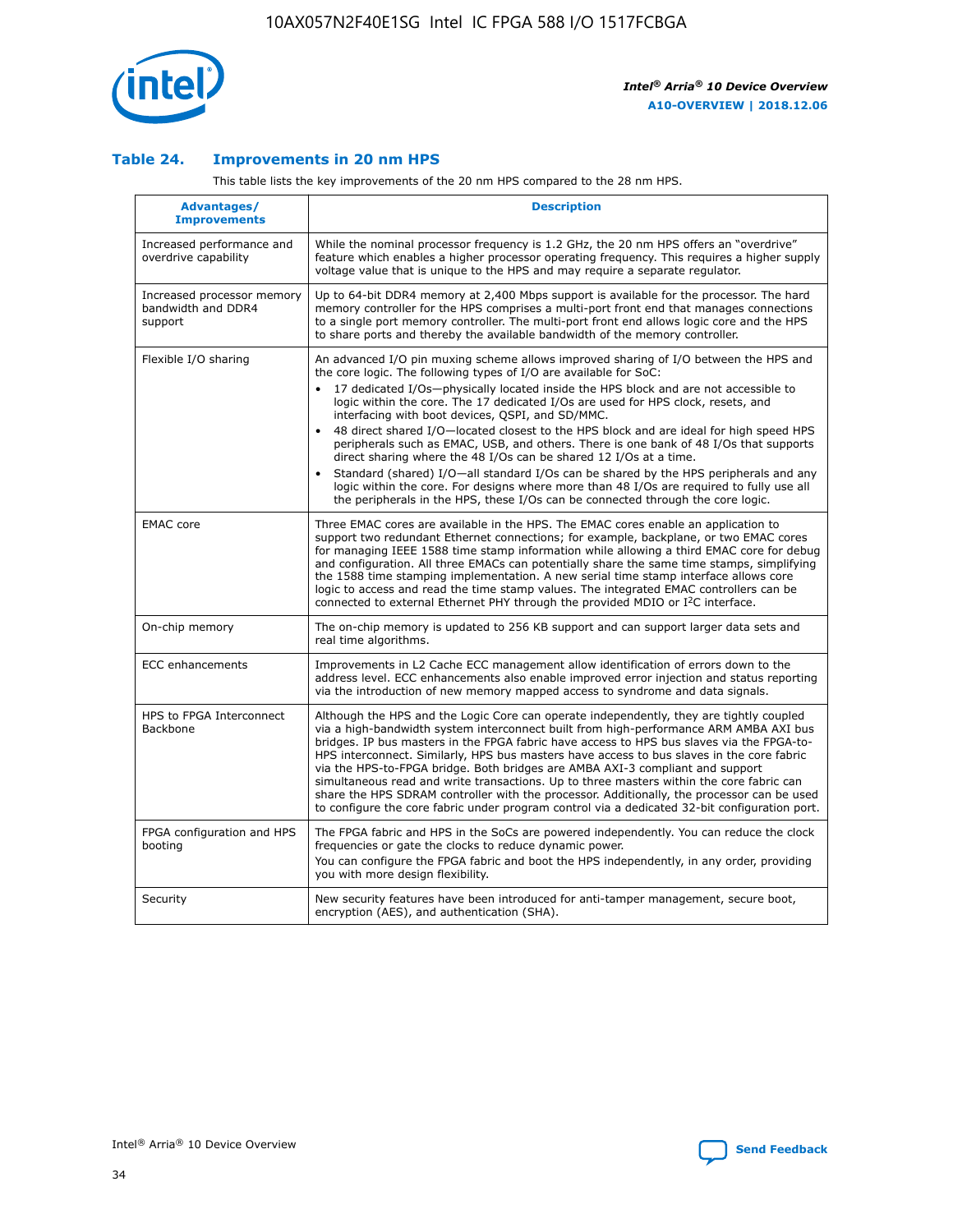

# **Features of the HPS**

The HPS has the following features:

- 1.2-GHz, dual-core ARM Cortex-A9 MPCore processor with up to 1.5-GHz via overdrive
	- ARMv7-A architecture that runs 32-bit ARM instructions, 16-bit and 32-bit Thumb instructions, and 8-bit Java byte codes in Jazelle style
	- Superscalar, variable length, out-of-order pipeline with dynamic branch prediction
	- Instruction Efficiency 2.5 MIPS/MHz, which provides total performance of 7500 MIPS at 1.5 GHz
- Each processor core includes:
	- 32 KB of L1 instruction cache, 32 KB of L1 data cache
	- Single- and double-precision floating-point unit and NEON media engine
	- CoreSight debug and trace technology
	- Snoop Control Unit (SCU) and Acceleration Coherency Port (ACP)
- 512 KB of shared L2 cache
- 256 KB of scratch RAM
- Hard memory controller with support for DDR3, DDR4 and optional error correction code (ECC) support
- Multiport Front End (MPFE) Scheduler interface to the hard memory controller
- 8-channel direct memory access (DMA) controller
- QSPI flash controller with SIO, DIO, QIO SPI Flash support
- NAND flash controller (ONFI 1.0 or later) with DMA and ECC support, updated to support 8 and 16-bit Flash devices and new command DMA to offload CPU for fast power down recovery
- Updated SD/SDIO/MMC controller to eMMC 4.5 with DMA with CE-ATA digital command support
- 3 10/100/1000 Ethernet media access control (MAC) with DMA
- 2 USB On-the-Go (OTG) controllers with DMA
- $\bullet$  5 I<sup>2</sup>C controllers (3 can be used by EMAC for MIO to external PHY)
- 2 UART 16550 Compatible controllers
- 4 serial peripheral interfaces (SPI) (2 Master, 2 Slaves)
- 62 programmable general-purpose I/Os, which includes 48 direct share I/Os that allows the HPS peripherals to connect directly to the FPGA I/Os
- 7 general-purpose timers
- 4 watchdog timers
- Anti-tamper, Secure Boot, Encryption (AES) and Authentication (SHA)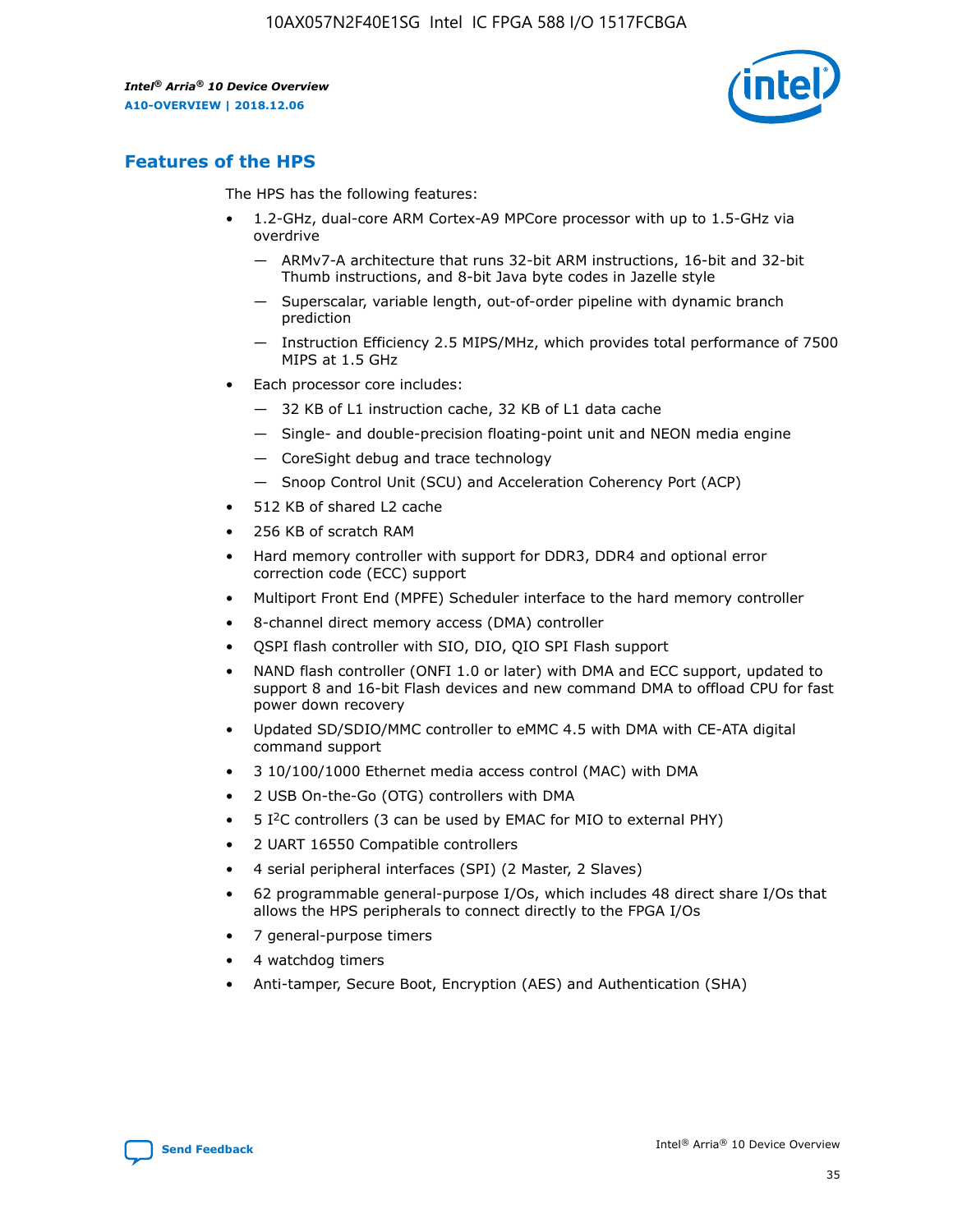

## **System Peripherals and Debug Access Port**

Each Ethernet MAC, USB OTG, NAND flash controller, and SD/MMC controller module has an integrated DMA controller. For modules without an integrated DMA controller, an additional DMA controller module provides up to eight channels of high-bandwidth data transfers. Peripherals that communicate off-chip are multiplexed with other peripherals at the HPS pin level. This allows you to choose which peripherals interface with other devices on your PCB.

The debug access port provides interfaces to industry standard JTAG debug probes and supports ARM CoreSight debug and core traces to facilitate software development.

## **HPS–FPGA AXI Bridges**

The HPS–FPGA bridges, which support the Advanced Microcontroller Bus Architecture (AMBA) Advanced eXtensible Interface (AXI™) specifications, consist of the following bridges:

- FPGA-to-HPS AMBA AXI bridge—a high-performance bus supporting 32, 64, and 128 bit data widths that allows the FPGA fabric to issue transactions to slaves in the HPS.
- HPS-to-FPGA Avalon/AMBA AXI bridge—a high-performance bus supporting 32, 64, and 128 bit data widths that allows the HPS to issue transactions to slaves in the FPGA fabric.
- Lightweight HPS-to-FPGA AXI bridge—a lower latency 32 bit width bus that allows the HPS to issue transactions to soft peripherals in the FPGA fabric. This bridge is primarily used for control and status register (CSR) accesses to peripherals in the FPGA fabric.

The HPS–FPGA AXI bridges allow masters in the FPGA fabric to communicate with slaves in the HPS logic, and vice versa. For example, the HPS-to-FPGA AXI bridge allows you to share memories instantiated in the FPGA fabric with one or both microprocessors in the HPS, while the FPGA-to-HPS AXI bridge allows logic in the FPGA fabric to access the memory and peripherals in the HPS.

Each HPS–FPGA bridge also provides asynchronous clock crossing for data transferred between the FPGA fabric and the HPS.

#### **HPS SDRAM Controller Subsystem**

The HPS SDRAM controller subsystem contains a multiport SDRAM controller and DDR PHY that are shared between the FPGA fabric (through the FPGA-to-HPS SDRAM interface), the level 2 (L2) cache, and the level 3 (L3) system interconnect. The FPGA-to-HPS SDRAM interface supports AMBA AXI and Avalon® Memory-Mapped (Avalon-MM) interface standards, and provides up to six individual ports for access by masters implemented in the FPGA fabric.

The HPS SDRAM controller supports up to 3 masters (command ports), 3x 64-bit read data ports and 3x 64-bit write data ports.

To maximize memory performance, the SDRAM controller subsystem supports command and data reordering, deficit round-robin arbitration with aging, and high-priority bypass features.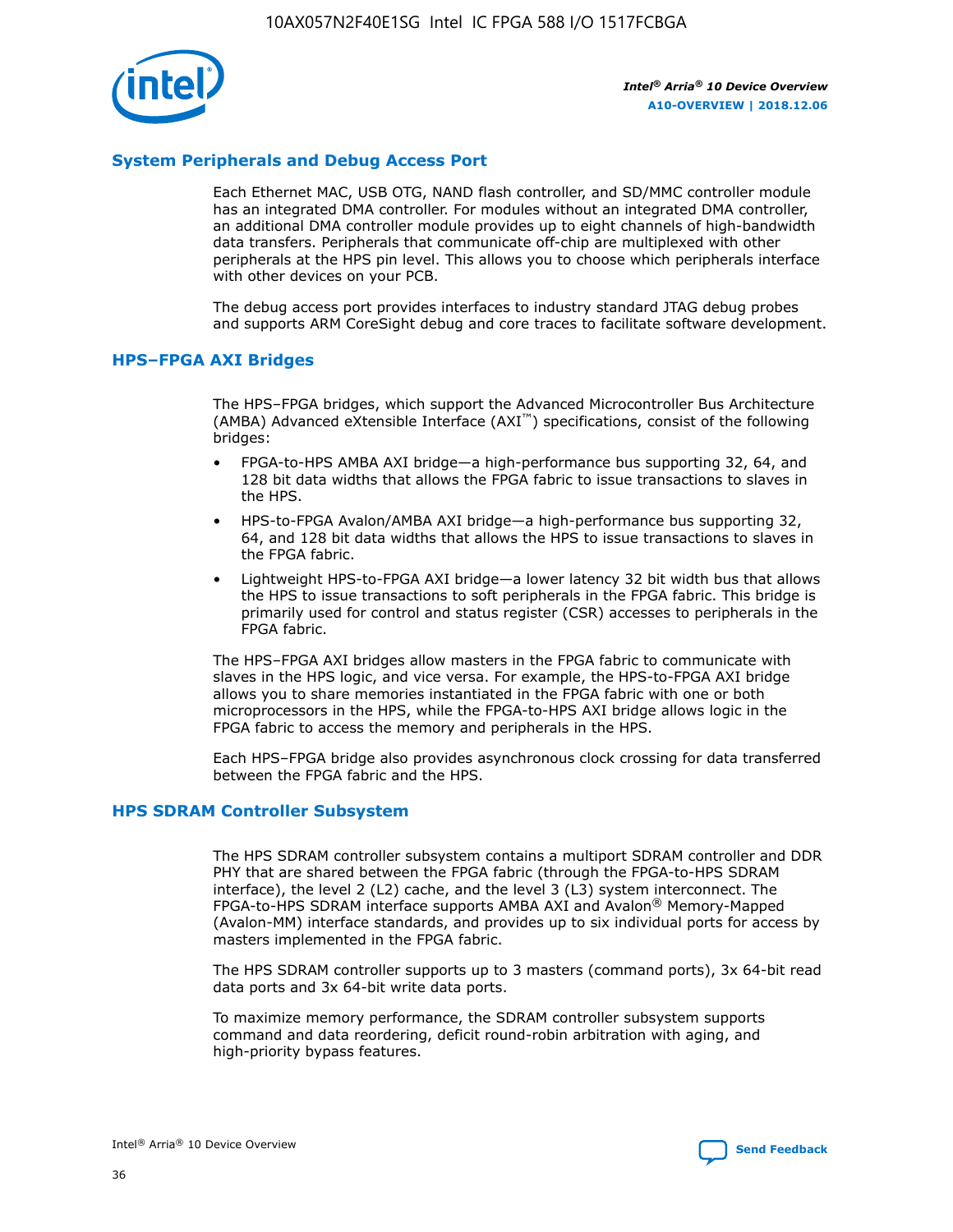

# **FPGA Configuration and HPS Booting**

The FPGA fabric and HPS in the SoC FPGA must be powered at the same time. You can reduce the clock frequencies or gate the clocks to reduce dynamic power.

Once powered, the FPGA fabric and HPS can be configured independently thus providing you with more design flexibility:

- You can boot the HPS independently. After the HPS is running, the HPS can fully or partially reconfigure the FPGA fabric at any time under software control. The HPS can also configure other FPGAs on the board through the FPGA configuration controller.
- Configure the FPGA fabric first, and then boot the HPS from memory accessible to the FPGA fabric.

## **Hardware and Software Development**

For hardware development, you can configure the HPS and connect your soft logic in the FPGA fabric to the HPS interfaces using the Platform Designer system integration tool in the Intel Quartus Prime software.

For software development, the ARM-based SoC FPGA devices inherit the rich software development ecosystem available for the ARM Cortex-A9 MPCore processor. The software development process for Intel SoC FPGAs follows the same steps as those for other SoC devices from other manufacturers. Support for Linux\*, VxWorks\*, and other operating systems are available for the SoC FPGAs. For more information on the operating systems support availability, contact the Intel FPGA sales team.

You can begin device-specific firmware and software development on the Intel SoC FPGA Virtual Target. The Virtual Target is a fast PC-based functional simulation of a target development system—a model of a complete development board. The Virtual Target enables the development of device-specific production software that can run unmodified on actual hardware.

# **Dynamic and Partial Reconfiguration**

The Intel Arria 10 devices support dynamic and partial reconfiguration. You can use dynamic and partial reconfiguration simultaneously to enable seamless reconfiguration of both the device core and transceivers.

# **Dynamic Reconfiguration**

You can reconfigure the PMA and PCS blocks while the device continues to operate. This feature allows you to change the data rates, protocol, and analog settings of a channel in a transceiver bank without affecting on-going data transfer in other transceiver banks. This feature is ideal for applications that require dynamic multiprotocol or multirate support.

# **Partial Reconfiguration**

Using partial reconfiguration, you can reconfigure some parts of the device while keeping the device in operation.

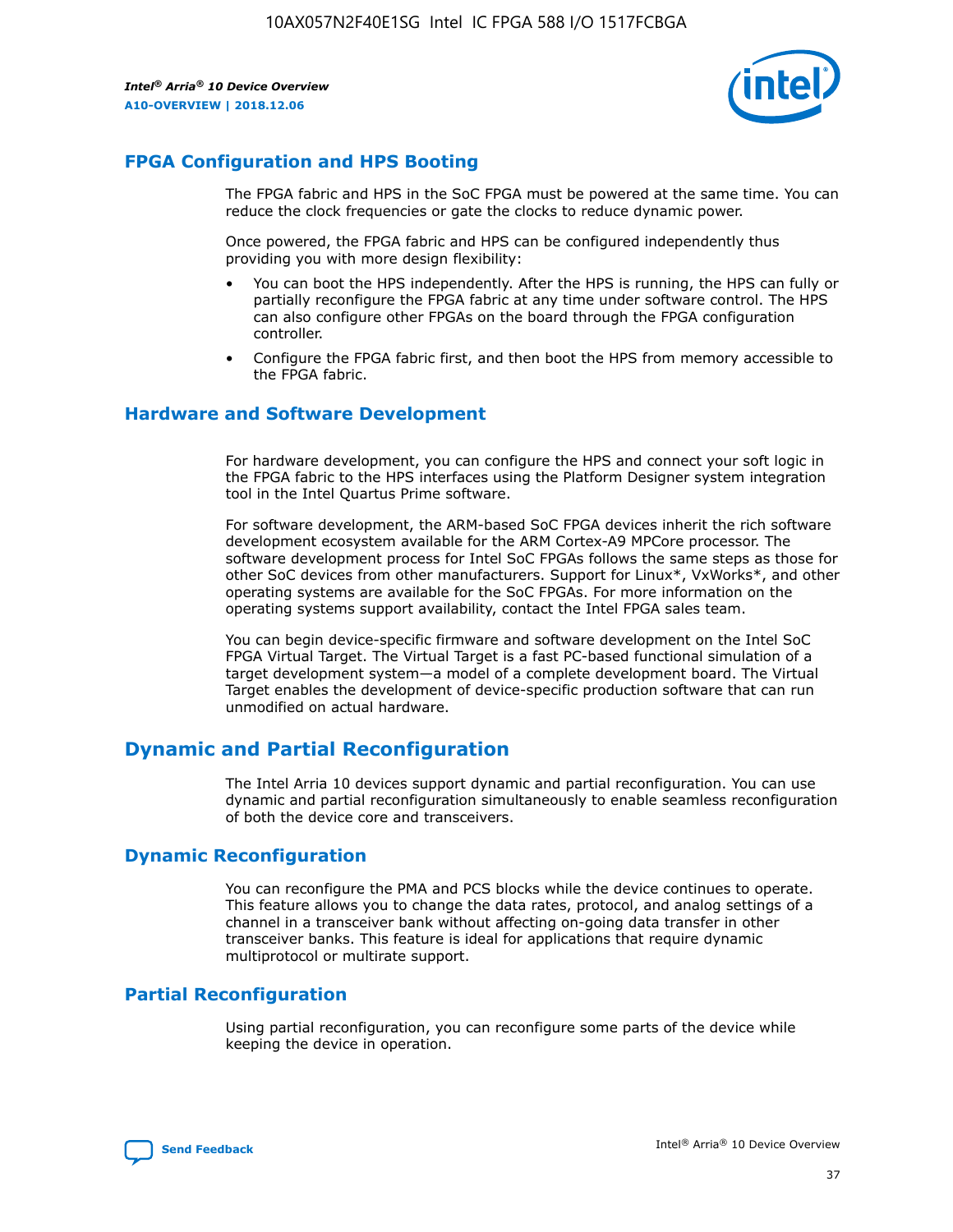

Instead of placing all device functions in the FPGA fabric, you can store some functions that do not run simultaneously in external memory and load them only when required. This capability increases the effective logic density of the device, and lowers cost and power consumption.

In the Intel solution, you do not have to worry about intricate device architecture to perform a partial reconfiguration. The partial reconfiguration capability is built into the Intel Quartus Prime design software, making such time-intensive task simple.

Intel Arria 10 devices support partial reconfiguration in the following configuration options:

- Using an internal host:
	- All supported configuration modes where the FPGA has access to external memory devices such as serial and parallel flash memory.
	- Configuration via Protocol [CvP (PCIe)]
- Using an external host—passive serial (PS), fast passive parallel (FPP) x8, FPP x16, and FPP x32 I/O interface.

# **Enhanced Configuration and Configuration via Protocol**

## **Table 25. Configuration Schemes and Features of Intel Arria 10 Devices**

Intel Arria 10 devices support 1.8 V programming voltage and several configuration schemes.

| <b>Scheme</b>                                                          | <b>Data</b><br><b>Width</b> | <b>Max Clock</b><br>Rate<br>(MHz) | <b>Max Data</b><br>Rate<br>(Mbps)<br>(13) | <b>Decompression</b> | <b>Design</b><br>Security <sup>(1</sup><br>4) | <b>Partial</b><br><b>Reconfiguration</b><br>(15) | <b>Remote</b><br><b>System</b><br><b>Update</b> |
|------------------------------------------------------------------------|-----------------------------|-----------------------------------|-------------------------------------------|----------------------|-----------------------------------------------|--------------------------------------------------|-------------------------------------------------|
| <b>JTAG</b>                                                            | 1 bit                       | 33                                | 33                                        |                      |                                               | Yes(16)                                          |                                                 |
| Active Serial (AS)<br>through the<br>EPCO-L<br>configuration<br>device | 1 bit,<br>4 bits            | 100                               | 400                                       | Yes                  | Yes                                           | $Y_{PS}(16)$                                     | Yes                                             |
| Passive serial (PS)<br>through CPLD or<br>external<br>microcontroller  | 1 bit                       | 100                               | 100                                       | Yes                  | Yes                                           | Yes(16)                                          | Parallel<br>Flash<br>Loader<br>(PFL) IP<br>core |
|                                                                        |                             |                                   |                                           |                      |                                               |                                                  | continued                                       |

<sup>(13)</sup> Enabling either compression or design security features affects the maximum data rate. Refer to the Intel Arria 10 Device Datasheet for more information.

<sup>(14)</sup> Encryption and compression cannot be used simultaneously.

 $(15)$  Partial reconfiguration is an advanced feature of the device family. If you are interested in using partial reconfiguration, contact Intel for support.

 $(16)$  Partial configuration can be performed only when it is configured as internal host.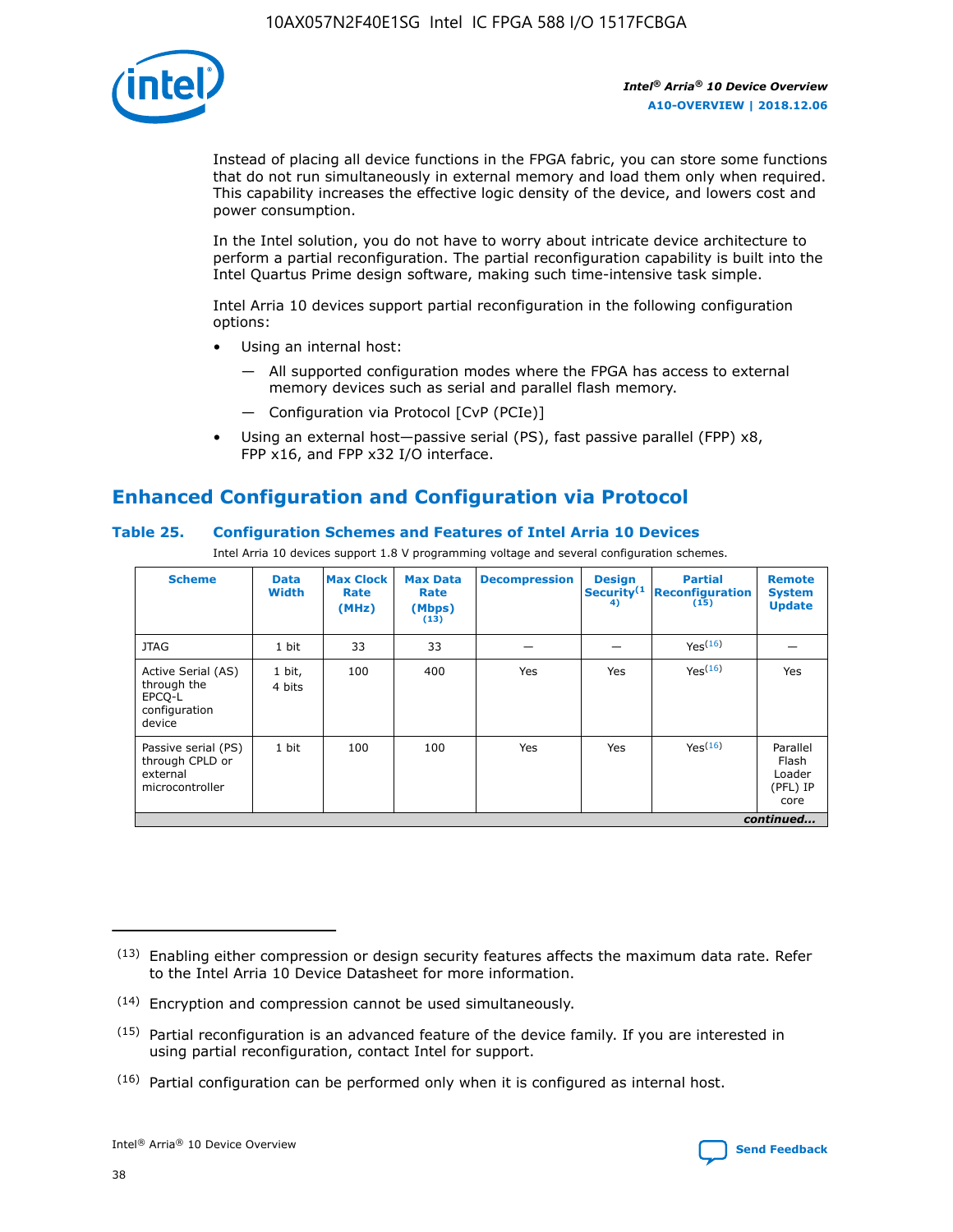

| <b>Scheme</b>                                    | <b>Data</b><br><b>Width</b> | <b>Max Clock</b><br>Rate<br>(MHz) | <b>Max Data</b><br>Rate<br>(Mbps)<br>(13) | <b>Decompression</b> | <b>Design</b><br>Security <sup>(1</sup><br>4) | <b>Partial</b><br><b>Reconfiguration</b><br>(15) | <b>Remote</b><br><b>System</b><br><b>Update</b> |
|--------------------------------------------------|-----------------------------|-----------------------------------|-------------------------------------------|----------------------|-----------------------------------------------|--------------------------------------------------|-------------------------------------------------|
| Fast passive                                     | 8 bits                      | 100                               | 3200                                      | Yes                  | Yes                                           | Yes(17)                                          | PFL IP                                          |
| parallel (FPP)<br>through CPLD or                | 16 bits                     |                                   |                                           | Yes                  | Yes                                           |                                                  | core                                            |
| external<br>microcontroller                      | 32 bits                     |                                   |                                           | Yes                  | Yes                                           |                                                  |                                                 |
| Configuration via                                | 16 bits                     | 100                               | 3200                                      | Yes                  | Yes                                           | Yes <sup>(17)</sup>                              |                                                 |
| <b>HPS</b>                                       | 32 bits                     |                                   |                                           | Yes                  | Yes                                           |                                                  |                                                 |
| Configuration via<br>Protocol [CvP<br>$(PCIe^*)$ | x1, x2,<br>x4, x8<br>lanes  |                                   | 8000                                      | Yes                  | Yes                                           | Yes(16)                                          |                                                 |

You can configure Intel Arria 10 devices through PCIe using Configuration via Protocol (CvP). The Intel Arria 10 CvP implementation conforms to the PCIe 100 ms power-up-to-active time requirement.

#### **Related Information**

[Configuration via Protocol \(CvP\) Implementation in Intel FPGAs User Guide](https://www.intel.com/content/www/us/en/programmable/documentation/dsu1441819344145.html#dsu1442269728522) Provides more information about the CvP configuration scheme.

# **SEU Error Detection and Correction**

Intel Arria 10 devices offer robust and easy-to-use single-event upset (SEU) error detection and correction circuitry.

The detection and correction circuitry includes protection for Configuration RAM (CRAM) programming bits and user memories. The CRAM is protected by a continuously running CRC error detection circuit with integrated ECC that automatically corrects one or two errors and detects higher order multi-bit errors. When more than two errors occur, correction is available through reloading of the core programming file, providing a complete design refresh while the FPGA continues to operate.

The physical layout of the Intel Arria 10 CRAM array is optimized to make the majority of multi-bit upsets appear as independent single-bit or double-bit errors which are automatically corrected by the integrated CRAM ECC circuitry. In addition to the CRAM protection, the M20K memory blocks also include integrated ECC circuitry and are layout-optimized for error detection and correction. The MLAB does not have ECC.

(14) Encryption and compression cannot be used simultaneously.

<sup>(17)</sup> Supported at a maximum clock rate of 100 MHz.



 $(13)$  Enabling either compression or design security features affects the maximum data rate. Refer to the Intel Arria 10 Device Datasheet for more information.

 $(15)$  Partial reconfiguration is an advanced feature of the device family. If you are interested in using partial reconfiguration, contact Intel for support.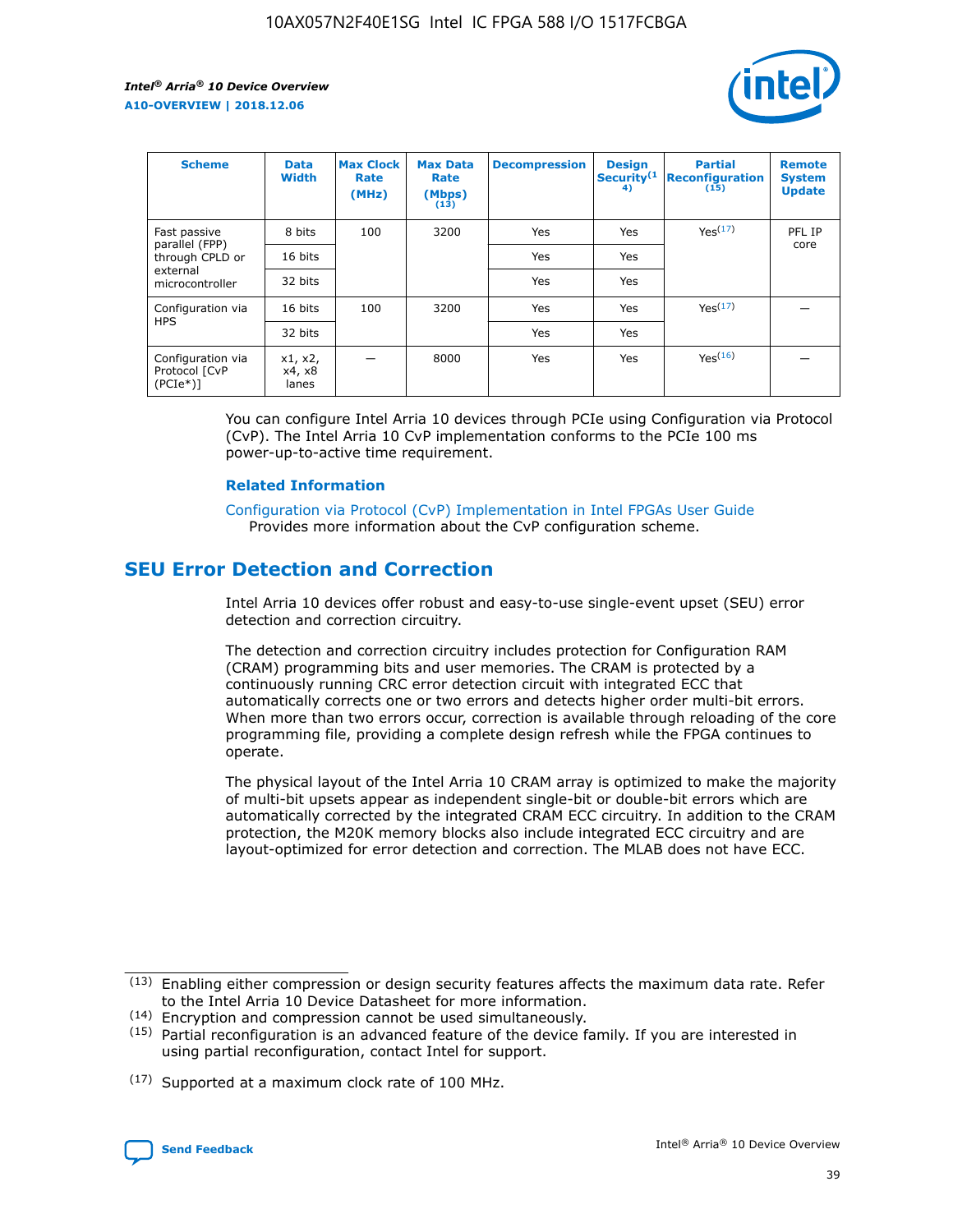

# **Power Management**

Intel Arria 10 devices leverage the advanced 20 nm process technology, a low 0.9 V core power supply, an enhanced core architecture, and several optional power reduction techniques to reduce total power consumption by as much as 40% compared to Arria V devices and as much as 60% compared to Stratix V devices.

The optional power reduction techniques in Intel Arria 10 devices include:

- **SmartVID**—a code is programmed into each device during manufacturing that allows a smart regulator to operate the device at lower core  $V_{CC}$  while maintaining performance
- **Programmable Power Technology**—non-critical timing paths are identified by the Intel Quartus Prime software and the logic in these paths is biased for low power instead of high performance
- **Low Static Power Options**—devices are available with either standard static power or low static power while maintaining performance

Furthermore, Intel Arria 10 devices feature Intel's industry-leading low power transceivers and include a number of hard IP blocks that not only reduce logic resources but also deliver substantial power savings compared to soft implementations. In general, hard IP blocks consume up to 90% less power than the equivalent soft logic implementations.

# **Incremental Compilation**

The Intel Quartus Prime software incremental compilation feature reduces compilation time and helps preserve performance to ease timing closure. The incremental compilation feature enables the partial reconfiguration flow for Intel Arria 10 devices.

Incremental compilation supports top-down, bottom-up, and team-based design flows. This feature facilitates modular, hierarchical, and team-based design flows where different designers compile their respective design sections in parallel. Furthermore, different designers or IP providers can develop and optimize different blocks of the design independently. These blocks can then be imported into the top level project.

# **Document Revision History for Intel Arria 10 Device Overview**

| <b>Document</b><br><b>Version</b> | <b>Changes</b>                                                                                                                                                                                                                                                              |
|-----------------------------------|-----------------------------------------------------------------------------------------------------------------------------------------------------------------------------------------------------------------------------------------------------------------------------|
| 2018.12.06                        | Added links to Intel Arria 10 device errata documents.<br>Removed automotive temperature option from the Intel Arria 10 GX devices.<br>Removed -3 fabric speed grade from the Intel Arria 10 GT devices.<br>Updated power options for the Intel Arria 10 GX and GT devices. |
| 2018.04.09                        | Updated the lowest $V_{CC}$ from 0.83 V to 0.82 V in the topic listing a summary of the device features.                                                                                                                                                                    |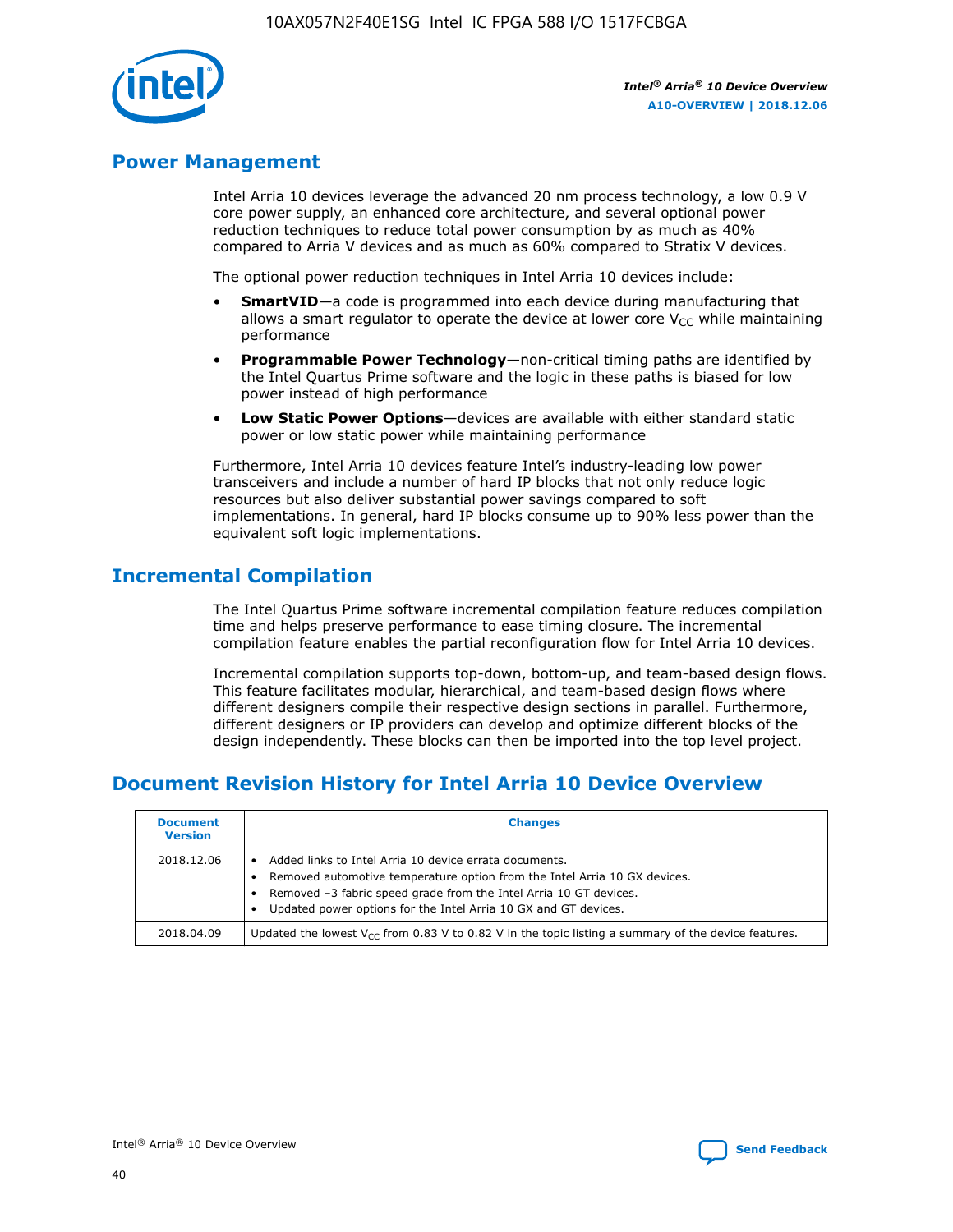*Intel® Arria® 10 Device Overview* **A10-OVERVIEW | 2018.12.06**



| <b>Date</b>    | <b>Version</b> | <b>Changes</b>                                                                                                                                                                                                                                                                                                                                                                                                                                                                                                                                                                                                                                                                                                                                                                                                                                                                                                                                                                         |
|----------------|----------------|----------------------------------------------------------------------------------------------------------------------------------------------------------------------------------------------------------------------------------------------------------------------------------------------------------------------------------------------------------------------------------------------------------------------------------------------------------------------------------------------------------------------------------------------------------------------------------------------------------------------------------------------------------------------------------------------------------------------------------------------------------------------------------------------------------------------------------------------------------------------------------------------------------------------------------------------------------------------------------------|
| January 2018   | 2018.01.17     | Updated the maximum data rate for HPS (Intel Arria 10 SX devices<br>external memory interface DDR3 controller from 2,166 Mbps to 2,133<br>Mbps.<br>Updated maximum frequency supported for half rate QDRII and QDRII<br>+ SRAM to 633 MHz in Memory Standards Supported by the Soft<br>Memory Controller table.<br>Updated transceiver backplane capability to 12.5 Gbps.<br>$\bullet$<br>Removed transceiver speed grade 5 in Sample Ordering Core and<br>$\bullet$<br>Available Options for Intel Arria 10 GX Devices figure.<br>Removed package code 40, low static power, SmartVID, industrial, and<br>military operating temperature support from Sample Ordering Core and<br>Available Options for Intel Arria 10 GT Devices figure.<br>Updated short reach transceiver rate for Intel Arria 10 GT devices to<br>25.8 Gbps.<br>Removed On-Die Instrumentation - EyeQ and Jitter Margin Tool<br>support from PMA Features of the Transceivers in Intel Arria 10 Devices<br>table. |
| September 2017 | 2017.09.20     | Updated the maximum speed of the DDR4 external memory interface from<br>1,333 MHz/2,666 Mbps to 1,200 MHz/2,400 Mbps.                                                                                                                                                                                                                                                                                                                                                                                                                                                                                                                                                                                                                                                                                                                                                                                                                                                                  |
| July 2017      | 2017.07.13     | Corrected the automotive temperature range in the figure showing the<br>available options for the Intel Arria 10 GX devices from "-40°C to 100°C"<br>to "-40°C to 125°C".                                                                                                                                                                                                                                                                                                                                                                                                                                                                                                                                                                                                                                                                                                                                                                                                              |
| July 2017      | 2017.07.06     | Added automotive temperature option to Intel Arria 10 GX device family.                                                                                                                                                                                                                                                                                                                                                                                                                                                                                                                                                                                                                                                                                                                                                                                                                                                                                                                |
| May 2017       | 2017.05.08     | Corrected protocol names with "1588" to "IEEE 1588v2".<br>$\bullet$<br>Updated the vertical migration table to remove vertical migration<br>$\bullet$<br>between Intel Arria 10 GX and Intel Arria 10 SX device variants.<br>Removed all "Preliminary" marks.<br>$\bullet$                                                                                                                                                                                                                                                                                                                                                                                                                                                                                                                                                                                                                                                                                                             |
| March 2017     | 2017.03.15     | Removed the topic about migration from Intel Arria 10 to Intel Stratix<br>$\bullet$<br>10 devices.<br>Rebranded as Intel.<br>$\bullet$                                                                                                                                                                                                                                                                                                                                                                                                                                                                                                                                                                                                                                                                                                                                                                                                                                                 |
| October 2016   | 2016.10.31     | Removed package F36 from Intel Arria 10 GX devices.<br>Updated Intel Arria 10 GT sample ordering code and maximum GX<br>$\bullet$<br>transceiver count. Intel Arria 10 GT devices are available only in the<br>SF45 package option with a maximum of 72 transceivers.                                                                                                                                                                                                                                                                                                                                                                                                                                                                                                                                                                                                                                                                                                                  |
| May 2016       | 2016.05.02     | Updated the FPGA Configuration and HPS Booting topic.<br>$\bullet$<br>Remove V <sub>CC</sub> PowerManager from the Summary of Features, Power<br>Management and Arria 10 Device Variants and packages topics. This<br>feature is no longer supported in Arria 10 devices.<br>Removed LPDDR3 from the Memory Standards Supported by the HPS<br>Hard Memory Controller table in the Memory Standards Supported by<br>Intel Arria 10 Devices topic. This standard is only supported by the<br>FPGA.<br>Removed transceiver speed grade 5 from the Device Variants and<br>Packages topic for Arria 10 GX and SX devices.                                                                                                                                                                                                                                                                                                                                                                   |
| February 2016  | 2016.02.11     | Changed the maximum Arria 10 GT datarate to 25.8 Gbps and the<br>minimum datarate to 1 Gbps globally.<br>Revised the state for Core clock networks in the Summary of Features<br>$\bullet$<br>topic.<br>Changed the transceiver parameters in the "Summary of Features for<br>$\bullet$<br>Arria 10 Devices" table.<br>• Changed the transceiver parameters in the "Maximum Resource Counts<br>for Arria 10 GT Devices" table.<br>Changed the package availability for GT devices in the "Package Plan<br>for Arria 10 GT Devices" table.<br>Changed the package configurations for GT devices in the "Migration"<br>Capability Across Arria 10 Product Lines" figure.<br>continued                                                                                                                                                                                                                                                                                                    |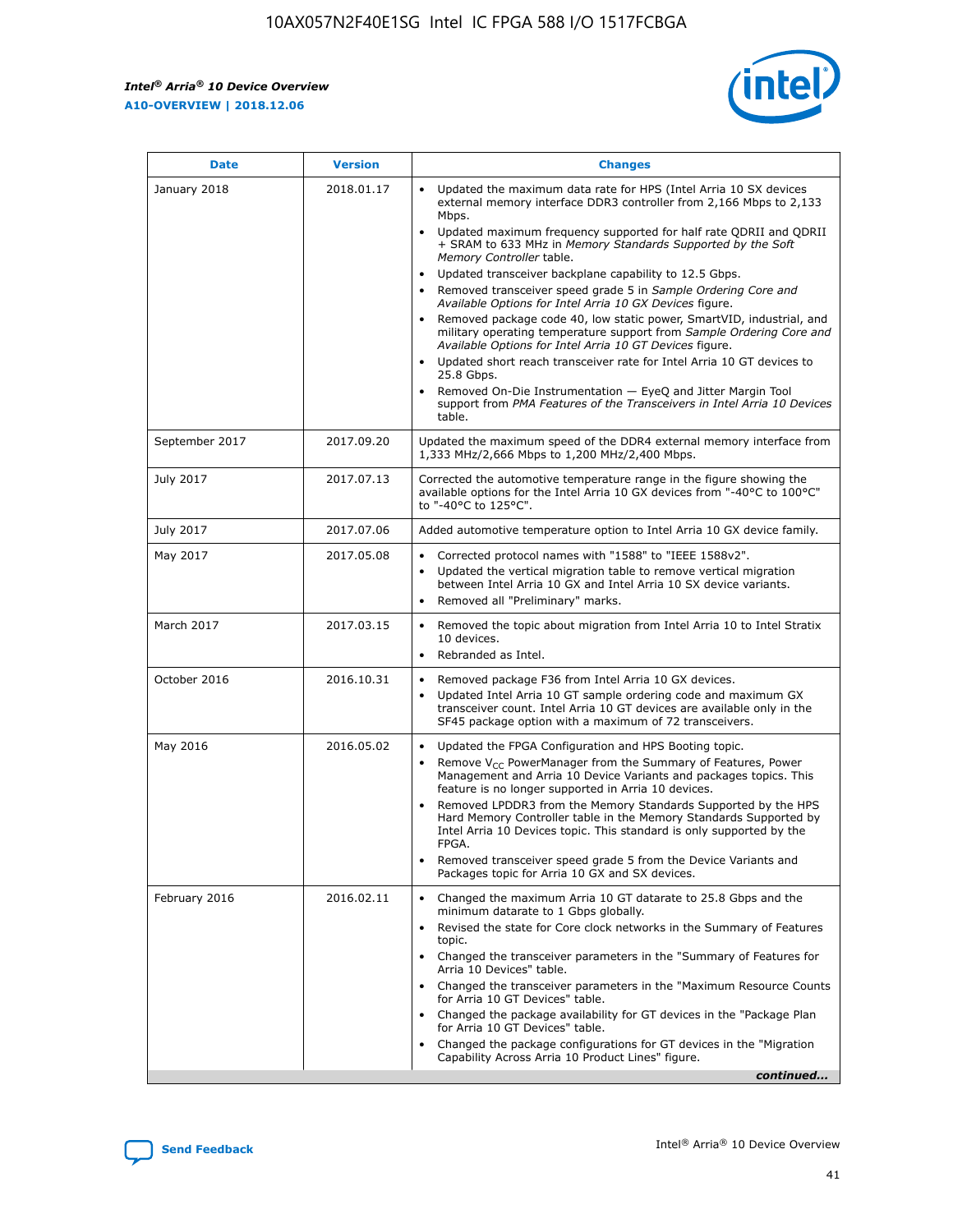

| <b>Date</b>   | <b>Version</b> | <b>Changes</b>                                                                                                                                                               |
|---------------|----------------|------------------------------------------------------------------------------------------------------------------------------------------------------------------------------|
|               |                | • Changed transceiver parameters in the "Low Power Serial Transceivers"<br>section.                                                                                          |
|               |                | • Changed the transceiver descriptions in the "Device Variants for the<br>Arria 10 Device Family" table.                                                                     |
|               |                | Changed the "Sample Ordering Code and Available Options for Arria 10<br>$\bullet$<br>GT Devices" figure.                                                                     |
|               |                | Changed the datarates for GT devices in the "PMA Features" section.                                                                                                          |
|               |                | Changed the datarates for GT devices in the "PCS Features" section.<br>$\bullet$                                                                                             |
| December 2015 | 2015.12.14     | Updated the number of M20K memory blocks for Arria 10 GX 660 from<br>2133 to 2131 and corrected the total RAM bit from 48,448 Kb to<br>48,408 Kb.                            |
|               |                | Corrected the number of DSP blocks for Arria 10 GX 660 from 1688 to<br>1687 in the table listing floating-point arithmetic resources.                                        |
| November 2015 | 2015.11.02     | Updated the maximum resources for Arria 10 GX 220, GX 320, GX 480,<br>$\bullet$<br>GX 660, SX 220, SX 320, SX 480, and SX 660.                                               |
|               |                | • Updated resource count for Arria 10 GX 320, GX 480, GX 660, SX 320,<br>SX 480, a SX 660 devices in Number of Multipliers in Intel Arria 10<br><b>Devices</b> table.        |
|               |                | Updated the available options for Arria 10 GX, GT, and SX.                                                                                                                   |
|               |                | Changed instances of Quartus II to Quartus Prime.<br>$\bullet$                                                                                                               |
| June 2015     | 2015.06.15     | Corrected label for Intel Arria 10 GT product lines in the vertical migration<br>figure.                                                                                     |
| May 2015      | 2015.05.15     | Corrected the DDR3 half rate and quarter rate maximum frequencies in the<br>table that lists the memory standards supported by the Intel Arria 10 hard<br>memory controller. |
| May 2015      | 2015.05.04     | • Added support for 13.5G JESD204b in the Summary of Features table.                                                                                                         |
|               |                | • Added a link to Arria 10 GT Channel Usage in the Arria 10 GT Package<br>Plan topic.                                                                                        |
|               |                | • Added a note to the table, Maximum Resource Counts for Arria 10 GT<br>devices.                                                                                             |
|               |                | • Updated the power requirements of the transceivers in the Low Power<br>Serial Transceivers topic.                                                                          |
| January 2015  | 2015.01.23     | • Added floating point arithmetic features in the Summary of Features<br>table.                                                                                              |
|               |                | • Updated the total embedded memory from 38.38 megabits (Mb) to<br>65.6 Mb.                                                                                                  |
|               |                | • Updated the table that lists the memory standards supported by Intel<br>Arria 10 devices.                                                                                  |
|               |                | Removed support for DDR3U, LPDDR3 SDRAM, RLDRAM 2, and DDR2.                                                                                                                 |
|               |                | Moved RLDRAM 3 support from hard memory controller to soft memory<br>controller. RLDRAM 3 support uses hard PHY with soft memory<br>controller.                              |
|               |                | Added soft memory controller support for QDR IV.<br>٠                                                                                                                        |
|               |                | Updated the maximum resource count table to include the number of<br>hard memory controllers available in each device variant.                                               |
|               |                | Updated the transceiver PCS data rate from 12.5 Gbps to 12 Gbps.<br>$\bullet$                                                                                                |
|               |                | Updated the max clock rate of PS, FPP x8, FPP x16, and Configuration<br>via HPS from 125 MHz to 100 MHz.                                                                     |
|               |                | Added a feature for fractional synthesis PLLs: PLL cascading.                                                                                                                |
|               |                | Updated the HPS programmable general-purpose I/Os from 54 to 62.<br>$\bullet$                                                                                                |
|               |                | continued                                                                                                                                                                    |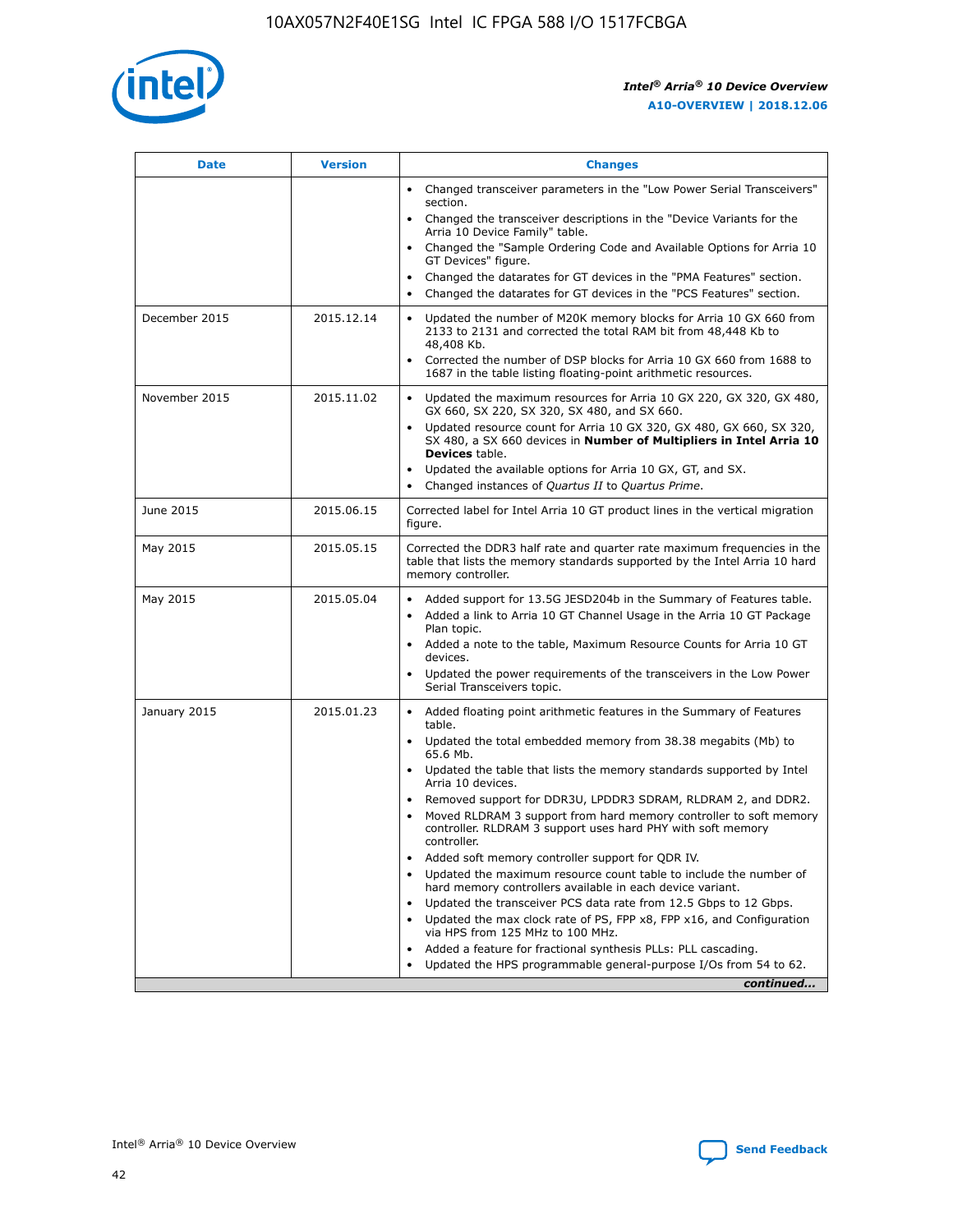r



| <b>Date</b>    | <b>Version</b> | <b>Changes</b>                                                                                                                                                                                                                                                                                                                                                                                                                                                                                                                                      |
|----------------|----------------|-----------------------------------------------------------------------------------------------------------------------------------------------------------------------------------------------------------------------------------------------------------------------------------------------------------------------------------------------------------------------------------------------------------------------------------------------------------------------------------------------------------------------------------------------------|
| September 2014 | 2014.09.30     | Corrected the 3 V I/O and LVDS I/O counts for F35 and F36 packages<br>$\bullet$<br>of Arria 10 GX.<br>Corrected the 3 V I/O, LVDS I/O, and transceiver counts for the NF40<br>$\bullet$<br>package of the Arria GX 570 and 660.<br>Removed 3 V I/O, LVDS I/O, and transceiver counts for the NF40<br>package of the Arria GX 900 and 1150. The NF40 package is not<br>available for Arria 10 GX 900 and 1150.                                                                                                                                       |
| August 2014    | 2014.08.18     | Updated Memory (Kb) M20K maximum resources for Arria 10 GX 660<br>devices from 42,660 to 42,620.<br>Added GPIO columns consisting of LVDS I/O Bank and 3V I/O Bank in<br>$\bullet$<br>the Package Plan table.<br>Added how to use memory interface clock frequency higher than 533<br>$\bullet$<br>MHz in the I/O vertical migration.<br>Added information to clarify that RLDRAM3 support uses hard PHY with<br>$\bullet$<br>soft memory controller.<br>Added variable precision DSP blocks support for floating-point<br>$\bullet$<br>arithmetic. |
| June 2014      | 2014.06.19     | Updated number of dedicated I/Os in the HPS block to 17.                                                                                                                                                                                                                                                                                                                                                                                                                                                                                            |
| February 2014  | 2014.02.21     | Updated transceiver speed grade options for GT devices in Figure 2.                                                                                                                                                                                                                                                                                                                                                                                                                                                                                 |
| February 2014  | 2014.02.06     | Updated data rate for Arria 10 GT devices from 28.1 Gbps to 28.3 Gbps.                                                                                                                                                                                                                                                                                                                                                                                                                                                                              |
| December 2013  | 2013.12.10     | Updated the HPS memory standards support from LPDDR2 to LPDDR3.<br>Updated HPS block diagram to include dedicated HPS I/O and FPGA<br>$\bullet$<br>Configuration blocks as well as repositioned SD/SDIO/MMC, DMA, SPI<br>and NAND Flash with ECC blocks.                                                                                                                                                                                                                                                                                            |
| December 2013  | 2013.12.02     | Initial release.                                                                                                                                                                                                                                                                                                                                                                                                                                                                                                                                    |